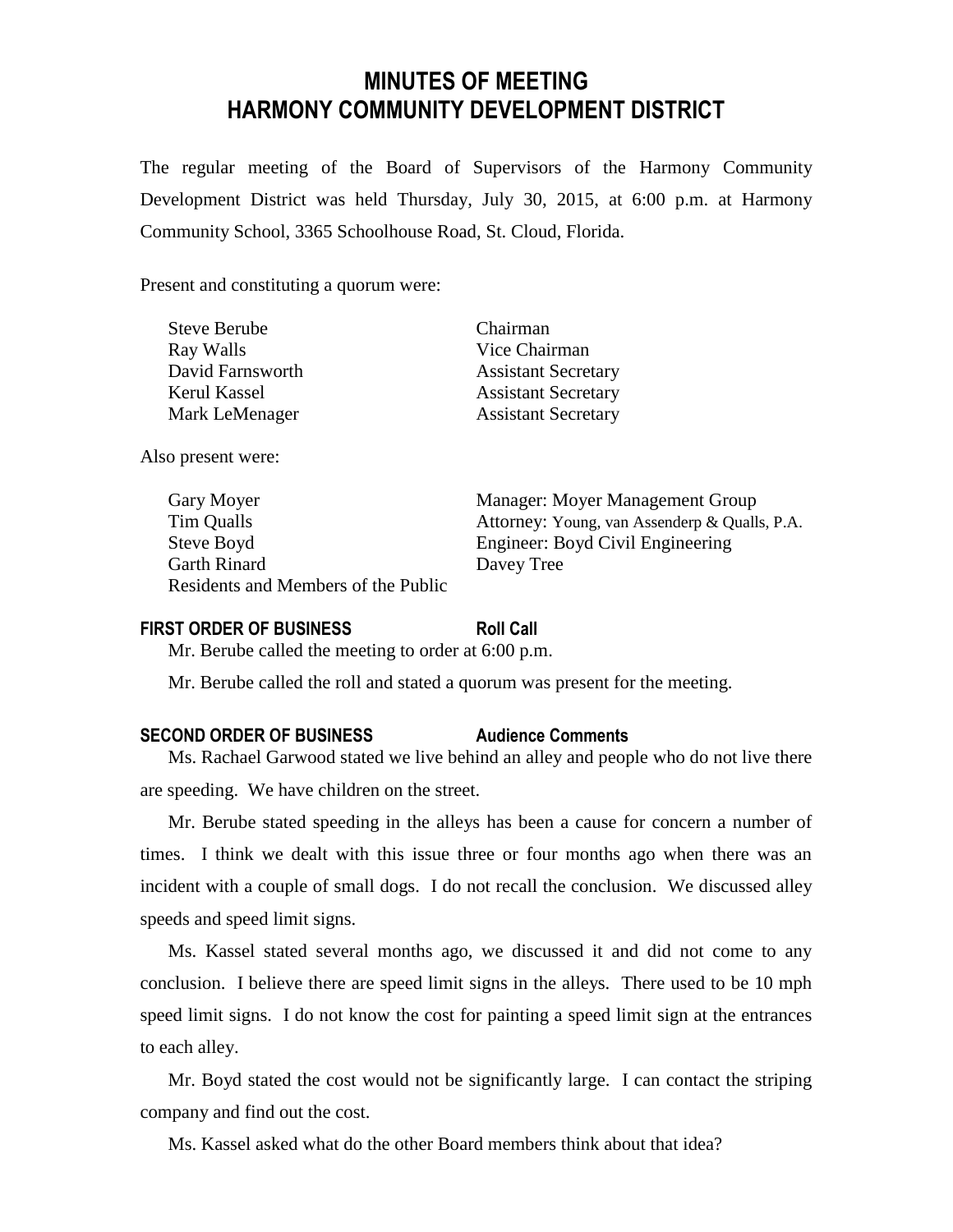A Resident responded my problem with that is the cost. Would it make any difference because there is no legal enforcement? We requested a speed limit sign and people ignore it. It cannot be enforced because it is not a street.

Mr. Berube stated that is always a problem with any rule that you make or sign that you install. You can have a rule and you can have a sign, but what do you do when people ignore it?

Ms. Kassel responded if you do not have any posted signs, certainly people are not going to think to limit their speed. If you have a posted sign, at least there is a greater chance that they will limit their speed.

Mr. LeMenager stated you know my opinion. It is only going to get solved when you have traffic-calming measures. A 17- or 18-year-old kid could care less about a speed limit sign. We all know that is true. If you watched the Tour de France, you saw them go over hundreds if not thousands of traffic-calming measures. When I say the words "speed bump," everybody thinks about the American contraptions, which is a little pyramid. That is not a traffic-calming measure. You need traffic-calming measures. With a three-foot-wide hump, you can only do 15 to 20 mph going over it, but you can do it quite comfortably. We talked about speeding in the past. I am sure that we will talk about it many, many times, and at the end of the day, the Europeans have the right idea. The only way that you are going to slow people down is to put in traffic-calming measures.

Mr. Berube stated there are signs generally available relatively economically. I think all of you have probably seen the yellow signs that sit on a pole saying "Slow, Children at Play." That is probably as effective a measure as everything else, because if you put up a 10 mph speed limit sign, you will always have the guy who wants to challenge it and go 15 mph. No matter what number you put, someone will always challenge it. If the idea is to get people to think that kids are playing around, maybe the signs are the way to go. Because of the quantities that those signs are sold in, you can probably put up a sign like that for \$50. The question becomes how many you need to put up. Do you put up 20, 30, or 40 signs, and where do you put them? If you want them at the entrance to every alley, you will need 16 to 18 signs and maybe scatter them in other places around town. Twenty signs at \$50 each is \$1,000. Is that a good investment? I do not know. Visually,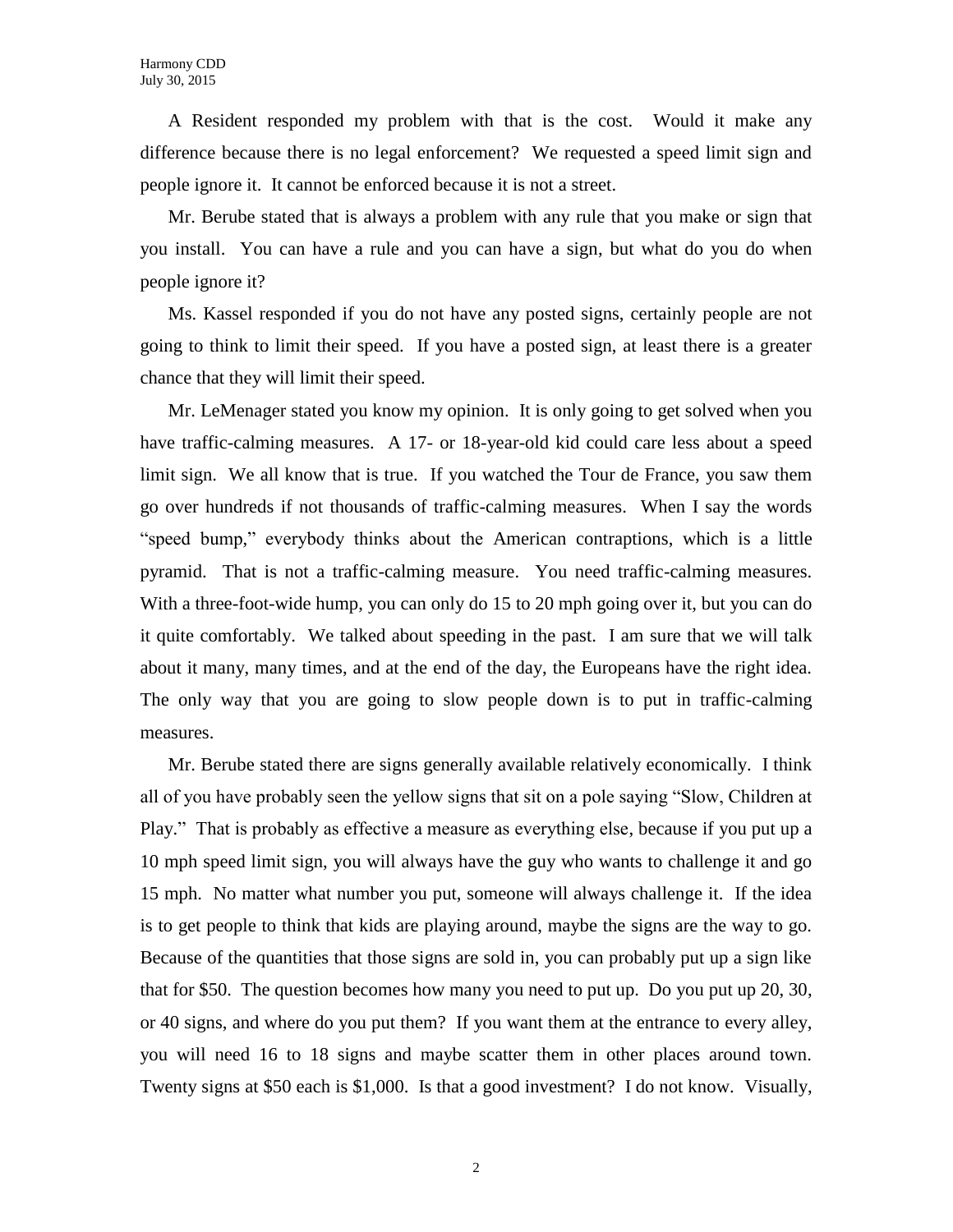do we want more signs? We have a good audience here tonight. Who would like to see "Slow, Children at Play" signs around town for an investment of \$1,000?

Ms. Kassel responded versus speed bumps.

Mr. Berube responded two people raised their hands. Who would like to have speed bumps behind their house and listen to cars and trucks all day long going over the speed bumps? No one raised their hands. How about speed bumps and never mind the noise?

Ms. Kassel responded four people raised their hands.

The Resident asked what about speed limit signs?

Ms. Kassel responded we talked about having one at the entrance at the alleys on the ground so that cars, as they are entering the alley, will see it on the ground in front of them.

The Resident asked can you put a 25 mph speed limit sign at the crosswalk?

Ms. Kassel responded we can have a 15 or 10 mph speed limit sign.

Mr. Berube asked do you want to have a 25 mph speed limit in the alleys?

Ms. Kassel responded no.

The Resident stated no, the roads.

Mr. Berube stated we are only talking about the alleys. There is not much that we can do about the roads.

The Resident stated the alleys should be 10 mph.

Mr. Berube stated as you can see, there is no good consensus to this.

Ms. Garwood stated I think a "Slow, Children at Play" sign would be fine. People go flying by, and they do not even live on the alley. It is a short cut for them.

Mr. Berube stated at some point, maybe we can get consensus of something that works.

Mr. Bill Fife stated I wanted to talk about the parks. From all the talk online, it seems like there are a lot of different options. I want to make sure that we are doing what is best for the community at large. We should do what everyone wants. People who live by the Green park have their opinions. People who live by the pipeline have other opinions. I just want to make sure that everybody gets what they want.

Mr. Berube stated there have been a number of exchanges on Facebook, which is generally how many of these issues engender discussion. Clearly, there have been a lot of different opinions. You always have the naysayers who say not to spend any money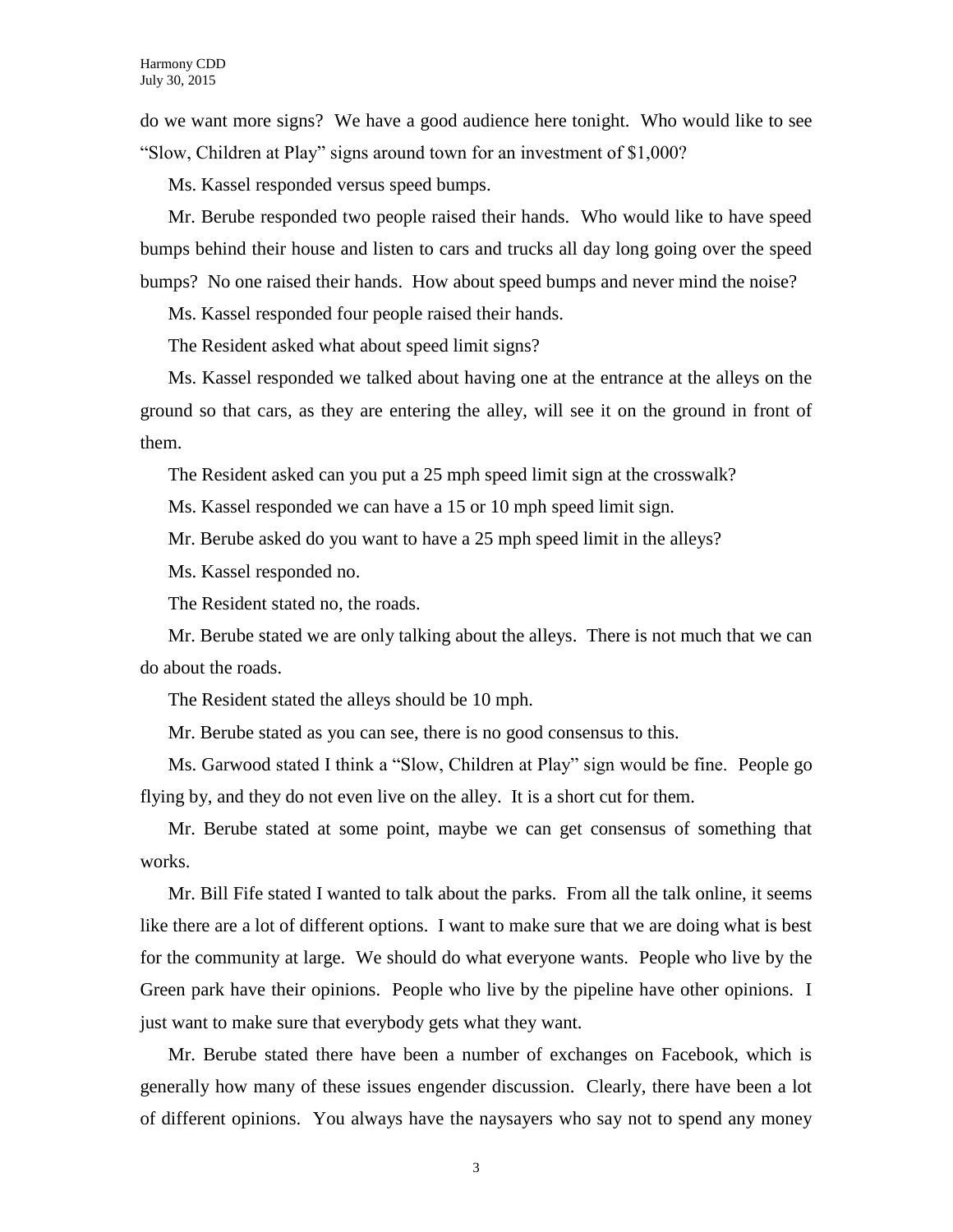on parks, and other people say to spend all of the money on parks. I am not sure, based on the responses to the various Facebook posts over the last five or six months, that we really need to do a survey. Maybe it is a good idea and maybe it is not. You will get the same 15 or 20 people who will offer their opinion, usually. I do not know but we will have further discussion on that. As much opinion as we can get is fine. Certainly, we have not had a cohesive discussion on this yet, but that is going to form up tonight, based on this agenda item. Now we will be able to have a yea or nay.

### **THIRD ORDER OF BUSINESS Approval of Minutes**

# **A. June 25, 2015 Regular Meeting**

## **B. June 26, 2015 Budget Workshop**

Mr. Berube reviewed the minutes of the June 25, 2015, regular meeting and June 26,

2015, budget workshop and requested any additions, corrections, notations, or deletions.

Ms. Kassel stated I sent some corrections to Mr. Moyer, which I believe were sent out to the rest of the Board.

> On MOTION by Mr. Walls, seconded by Ms. Kassel, with all in favor, unanimous approval was given to the minutes of the June 25, 2015, regular meeting and June 26, 2015, budget workshop, as amended.

### FOURTH ORDER OF BUSINESS Public Hearing for Rulemaking **A. Public Hearing to Adopt Final Amended Rules of Procedure and Fee Schedule for Recreational Facilities**

Mr. Moyer stated the Board received in their agenda package, the rules and policies dated 2015, which this Board worked on for at least the past four months. We had numerous discussions at about every meeting during that period of time. They have now been reduced to writing, which is on the website. The Board members had input into this process. This meeting has been properly noticed for rule adoption pursuant to the provisions of Chapter 120, Florida Statutes, which is the Florida Administrative Code. It is now appropriate for the Board to take public comment on these rules.

Mr. Berube opened the public hearing and asked for public comments. There being none, the next item followed.

**B. Consideration of Resolution 2015-07 Adopting the Final Amended Rules of Procedure and Fee Schedule for Recreational Facilities**

Mr. Moyer read Resolution 2015-07 into the record by title.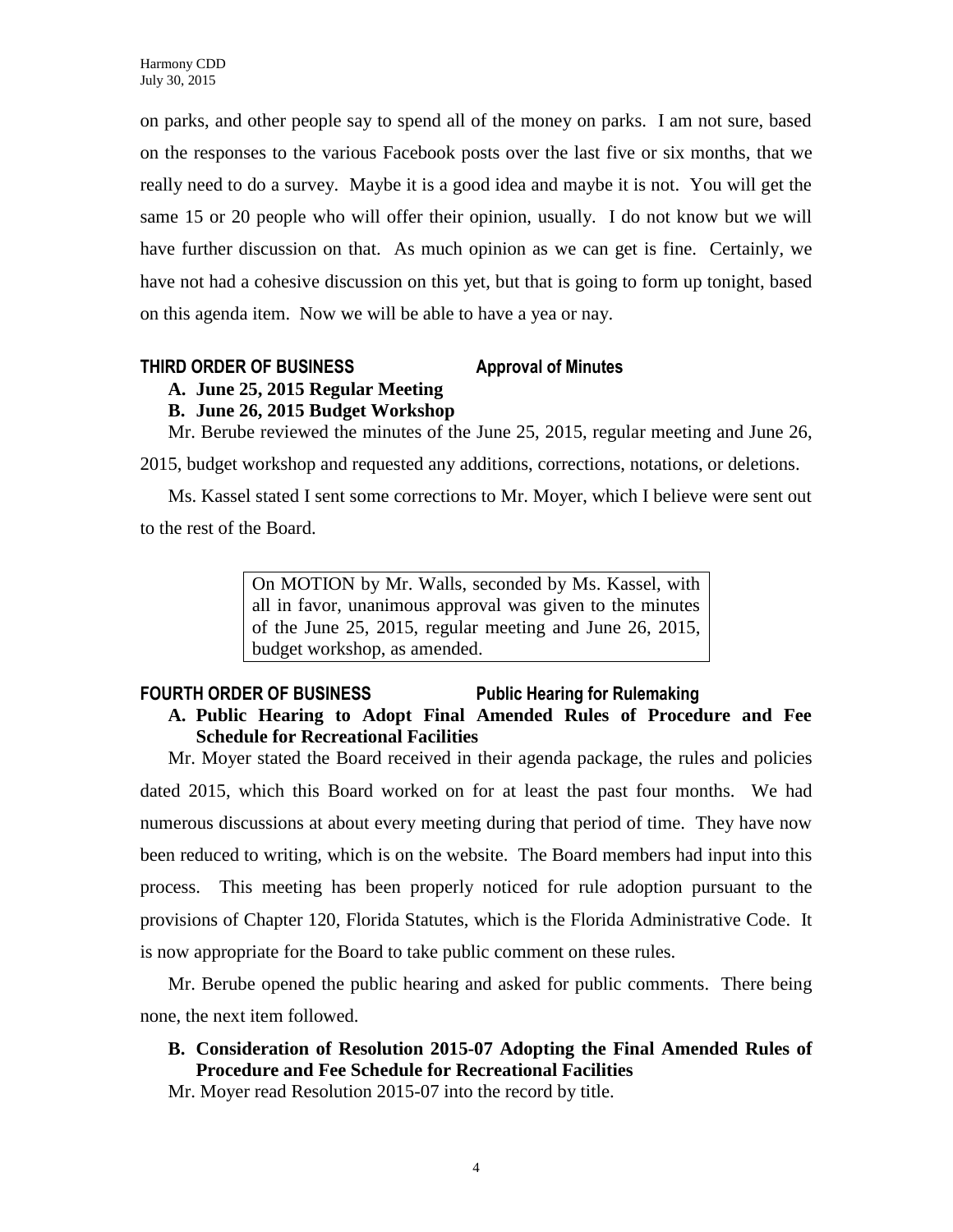Mr. Farnsworth made a MOTION to approve Resolution 2015-07 adopting the final amended rules of procedure and fee schedule for recreational facilities, as presented. Mr. Walls seconded the motion.

Mr. Qualls stated before the Board votes on the rules, I performed a thorough technical review of the rules and have a couple comments. I request that the Board approve the motion, subject to District counsel providing these comments to Ms. Brenda Burgess. On page 75 on your agenda package, where it says "Law implemented," I added Section 287.055, Florida Statutes. We went through and made sure that all of the cites were accurate.

Mr. Berube stated we went on the record when Ms. Burgess was putting all of this together and we all agreed to the technical and typographical changes. It was already part of the record, but that is a good point.

Mr. Qualls stated Ms. Burgess did a fabulous job.

Mr. Berube stated it looks beautiful.

Mr. Walls stated it looks really nice.

Ms. Kassel stated thank you, Ms. Burgess.

Mr. Berube stated this is the nicest document that has ever been on the website.

Ms. LeMenager stated it looks professional.

Mr. Moyer stated Ms. Burgess would want me to give some of this credit to Mr. Farnsworth. He did a lot of hard work on this, which was invaluable to this process.

Mr. LeMenager stated I agree and I was going to mention that. Mr. Farnsworth took it upon himself to make sure that this document was decent. He did a wonderful job for us.

Ms. Kassel stated indeed. It was well organized and included all of the appendices.

Mr. Berube stated finally the rules package looks like it makes sense.

Upon VOICE VOTE, with all in favor, unanimous approval was given to Resolution 2015-07 adopting the final amended rules of procedure and fee schedule for recreational facilities, as presented, subject to technical and typographical changes.

# **FIFTH ORDER OF BUSINESS Subcontractor Reports**

# **A. Aquatic Weed Control - Bio-Tech Consulting Monthly Highlight Report**

The monthly highlight maintenance report is contained in the agenda package and is

available for public review in the District Office during normal business hours.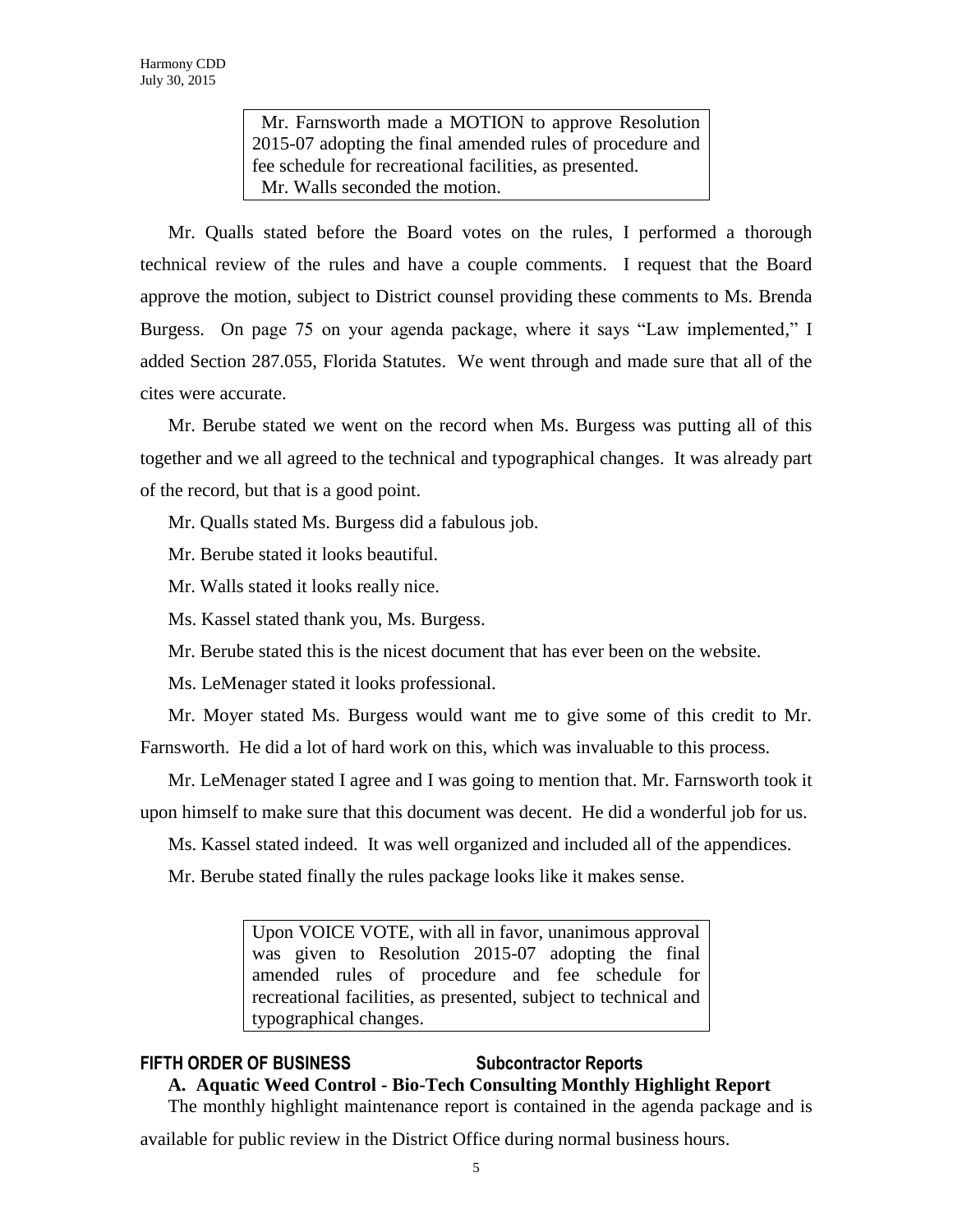Mr. Berube stated we have no one here from Bio-Tech.

Ms. Kassel stated I just wanted to update you on recent events. I do not know if you received a copy of a report that was sent to Mr. Moyer this afternoon. Apparently, someone mentioned on one of the Harmony Facebook pages that they were a marine biologist and were looking for a tutoring job in Harmony. Whoever read it suggested she get in touch with me, and we drove around the ponds. She is a marine biologist with a bachelor of science degree from Coastal Carolina University and a masters degree in environmental management and geographic information systems from Florida Institute of Technology. She started her career as a chemistry and biology teacher at a high school in Kissimmee and then helped to manage all of the lakes and streams within the Reedy Creek Improvement District also known as Disney World. Now, she works at the Department of Environmental Protection as a chemist. When we drove around a number of ponds, she made a number of recommendations as to pond management. I have also been in contact with some other people and I am waiting for return calls. One person from IFAS backed out the day of the appointment. Unfortunately, he said that it would seem like private consulting. I still have some appointments. Someone from Winter Park may be able to do some consulting for us for free to act as an independent expert. We have Bio-Tech telling us one thing and we have our own ideas. Now we need somebody to give us an unbiased opinion. The marine biologist's name is Ms. Jennifer Dwyer.

Mr. Berube asked is she a resident?

Ms. Kassel responded yes. She has lived here for three or four weeks and made some great recommendations. Now, we have to look at our management plan and tell Bio-Tech or maybe go out for an RFP based on these recommendations that we receive from Ms. Dwyer and this other independent consultant to revise what we are doing so that it works better overall. We went to the pond on the northeast corner of the front nine. It is in the back corner of the Estates on the golf course. It is a torpedo grass festival. The torpedo grass is starting to grow into the center of the pond. It apparently has not been managed. Something that the Bio-Tech contract calls for is someone from Harmony to go around with them on a monthly basis. It would be a good idea to take photographs of the ponds, noting where there are problems, having Bio-Tech or whatever contractor suggest what the remedies are going to be, and then taking a picture next month or the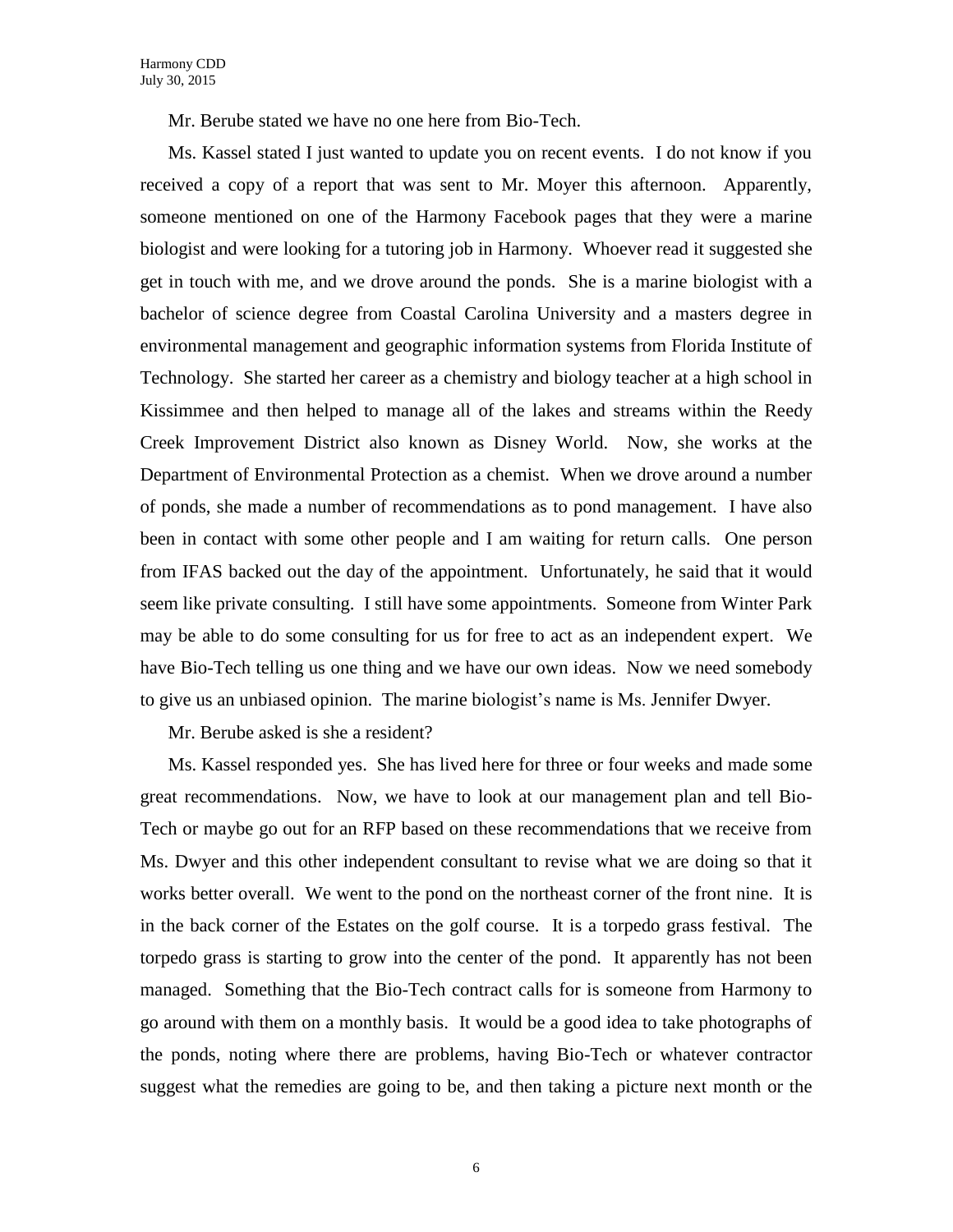month after so that we can see, as a Board, what management is happening and if it is effective.

Mr. Berube stated I already asked Mr. van der Snel to do exactly that, take a picture from the same perspective on a monthly basis. I would like for him to get the entire pond in one picture. That should have started this month. For the larger ponds like Long Pond, you are going to need two or three pictures. In a year, you can flip through the pictures and see how the pond looks. We can do this as we have the guys whose phones have cameras. I agree that we need to manage this better.

Ms. Kassel stated we do. The picture of the entire pond is important, but for the areas where there are problems within the pond, a picture of the entire pond is not going to highlight where there are real issues. We need that, too. Mr. Moyer will send this out to the rest of the Board for consideration between now and then. I will see if I can get this person from Winter Park to give us a consultation and have his recommendations. Then we can review it and see what we can do. I will ask them for other recommendations for other vendors, just to see who else is out there and what they would supply us with and charge us. It cannot hurt after all this time to have other people bid on it and see what they would say.

Mr. Berube asked is Ms. Dwyer offering her services for free, or does she want to get paid on a long-term basis? I do not have any problem paying her.

Ms. Kassel responded we have not discussed that. As a new resident, she was interested in this and she went around *gratis*. For an hour and a half, we went around to the ponds, and she prepared a one-and-a-half-page report. She is not expecting any money. I am sure that she would love to be paid as a consultant, but that was not part of our conversation.

Mr. Berube stated if we are going to do this and take her on as a consultant, it is nice that people offer their time, but she might be getting into more than she anticipates. I do not have any problem paying her.

Mr. Walls stated before we talk about that, we need to figure out what our overall scheme is and how we are going to do it. Ms. Kassel is on the right track.

Mr. Berube stated this has been coming up over the last several months because Bio-Tech's contract is either going to renew or not on October 1.

7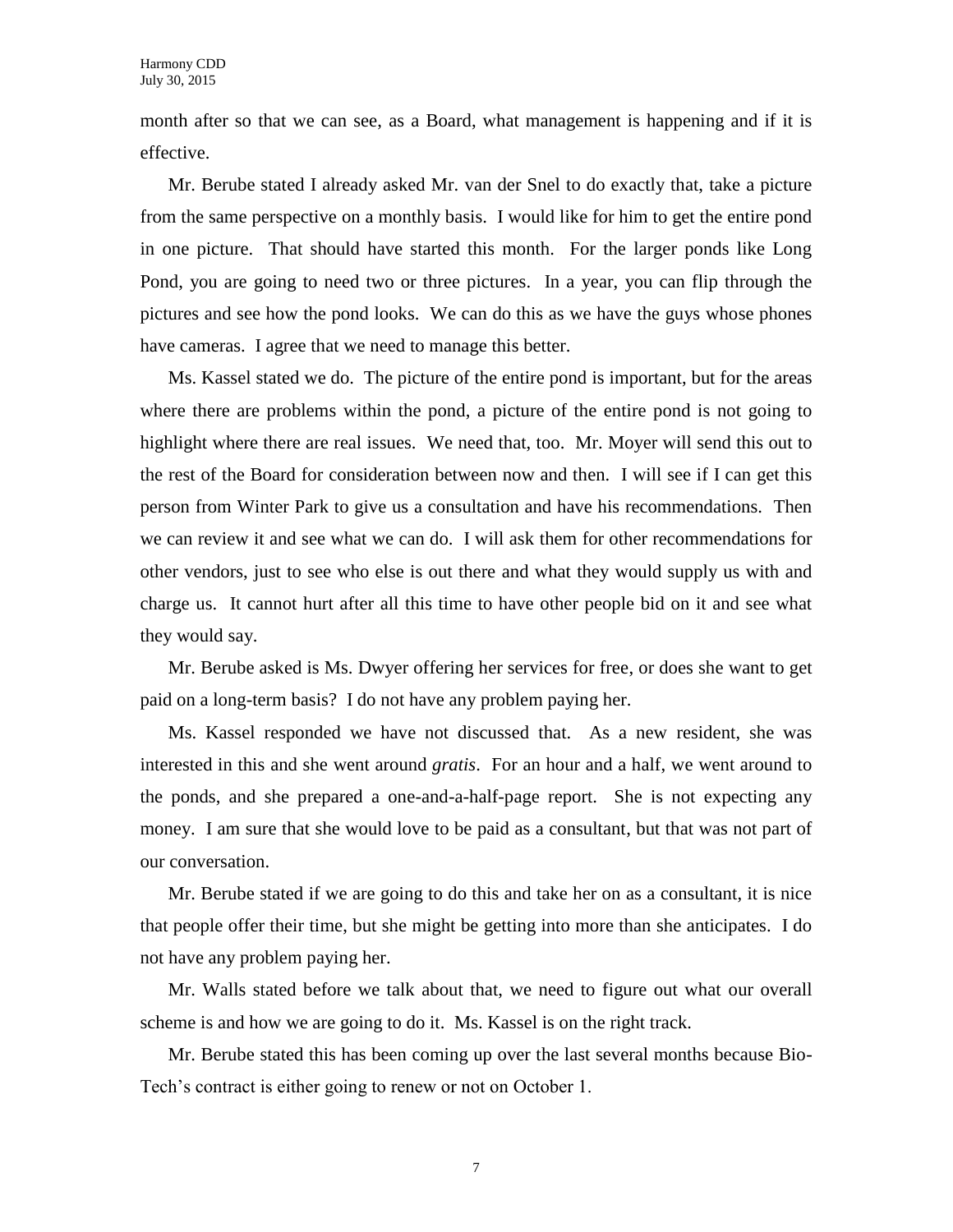Ms. Kassel stated I do not know if you read in the news that Bio-Tech was involved in a very egregious destruction of a newly replanted area that was supposed to improve biodiversity in an Osceola County park. It was apparently unintentional. Do you know anything about that, Mr. Berube?

Mr. Berube responded yes, Twin Hammocks I believe.

Ms. Kassel stated it was a conservation area. They were involved in this rather unfortunate debacle.

Mr. Berube stated it is my recommendation that we send Bio-Tech a letter informing them that we are not going to renew their contract effective October 1.

Ms. Kassel stated I think that may be premature.

Mr. Berube asked why? We already know what they are going to do, which is to tell us that we need chemical treatments. You heard that last month.

Ms. Kassel stated maybe or maybe not. It cannot hurt to get a new proposal from them. Maybe they will change their tune. It is not going to cost us anything to get a proposal from them.

Mr. Berube stated I just want to stop the current practice, which is where we are at. If we let it go past October 1, we are going to be renewing the contract automatically.

Mr. Moyer stated there is one thing that you have to deal with. When we go out to bid on anything, we need a detailed specification so everyone knows what they are bidding on. There is whole spectrum of how you manage aquatics. To the degree that she has worked with Reedy Creek, Reedy Creek is a public agency, and those specifications ought to be available to us. I think that might be a good place to start, which is to look at what they are doing. They certainly have some qualified people who are environmentalists, some of whom I know. I think that is where we need to start. It can be a very simple specification or a complex one.

Mr. LeMenager stated pragmatically speaking, it is August 1, and there is no way in the world that you can send out a bid by October 1. We are already too late.

Mr. Walls stated I would have to see the contract, but I do not think that we are locked in.

Mr. Berube stated we are only managing our ponds once a quarter anyway. If we go from now, we could have five months with no pond treatment but three of those would probably be part of the normal cycle anyway. The reality is that we discussed this several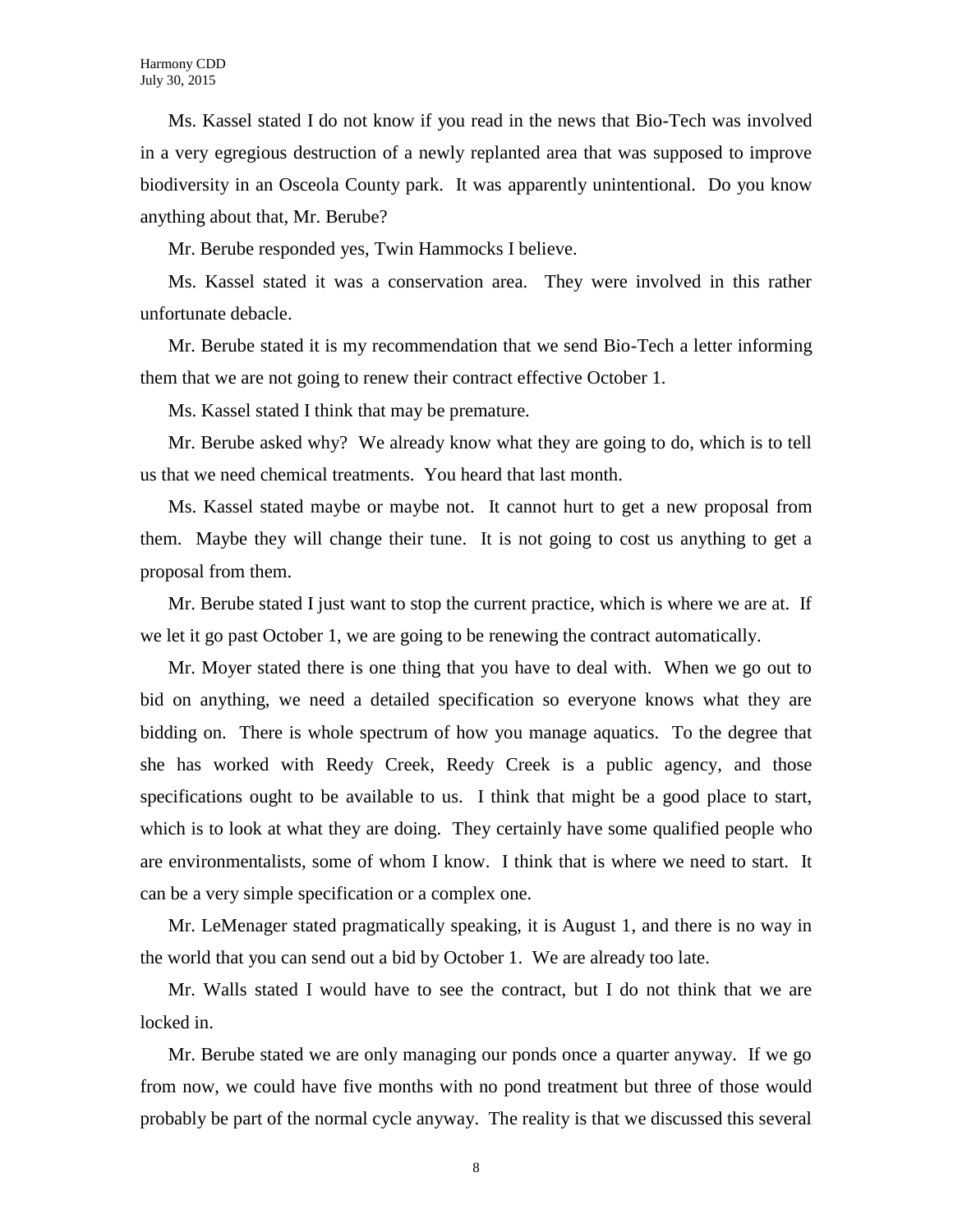times in the past, and we keep renewing with Bio-Tech. The other issue is if we continue to treat the golf course ponds for aesthetics. I am saying that we do not treat them, and that is part of the new proposal.

Mr. LeMenager asked when do we actually get to see this proposal?

Mr. Berube responded fairly soon.

Mr. LeMenager stated as we discussed last month, you are a well-intentioned layman, and we need to get some people like Ms. Dwyer who know what they are talking about and are not just unintentioned. I am not disagreeing with you. You are very well intentioned, but what do you know about it? You are basing this on what you read on the internet.

Mr. Berube responded I know what I see. The point is that we have to make a decision about our current pond management plan, and that deadline is looming. Do we allow Bio-Tech to renew or stop them as of October 1?

Mr. Walls responded I think we need to look at the contract to see whether it is month-to-month or whether we can terminate it at any time.

Ms. Kassel stated I think we are on a month-to-month basis.

Mr. Qualls stated I do not know. I think step one is to look at your current contract and find what the termination language says. I can have an answer for you tomorrow.

Ms. Kassel stated I have a copy of it.

Mr. Berube stated so do I.

Ms. Kassel stated I seem to recall that we are on a month-to-month basis.

Mr. Berube stated most of our contracts terminate with 30 days' notice.

Mr. Walls stated if that is the case, I recommend doing what you are doing and do not stop treating the ponds until you figure out what you are going to do next.

Ms. Kassel stated I agree.

Mr. Berube stated since Ms. Kassel is in contact with Ms. Dwyer, please contact her again and tell her that we want to explore the possibility of having her be our long-term consultant. If she wants to charge us for that, we need to know what that figure is going to be. I think it is a great idea.

Mr. Walls stated I think what has happened is, she provided us with a recommendation, and we are probably going to hire a company once you implement those recommendations. We do not need a consultant perpetually.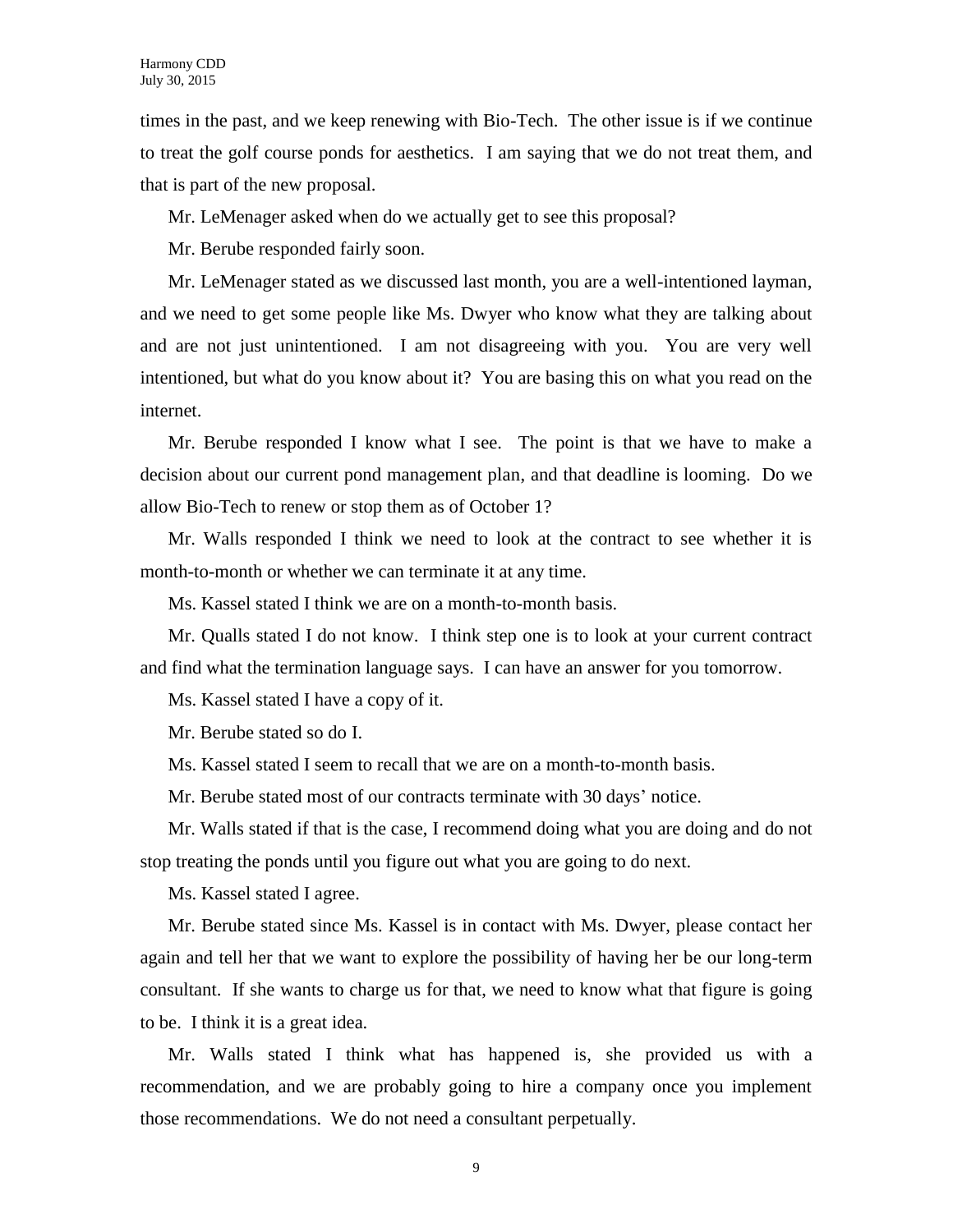Ms. Kassel stated maybe, if the consultant is once or twice a year to see whether or not our pond management practices are doing the job correctly.

Mr. Berube stated we already started taking photographs, and we will continue doing that. Ms. Dwyer can continually to look at the ponds visually. Over time, we will have the photographic record, and we will be doing active management rather than just telling people to just go treat the ponds.

Mr. LeMenager stated I like what Mr. Moyer said about getting a copy of what Disney or Celebration has.

Ms. Kassel stated that is in addition to what we are talking about.

Mr. Qualls stated I pulled up a non-executed version of Bio-Tech's contract. We use the standard form, and the Board is correct. I want to make it clear that I am not looking at the final version. There is a 30-day termination notice requirement.

Mr. Berube stated the renewal is not a big deal.

Mr. LeMenager stated we do not need to have a formal RFP. It is well under the \$195,000 threshold.

Mr. Moyer stated you are correct; it does not have to be formal.

Ms. Kassel stated we need to have an RFP that is clear and thorough.

Mr. Berube stated that reflects what we want to do.

Mr. Walls stated the scope of work shows what we want.

Mr. LeMenager stated we do need to have an RFP unless we have an expert prepare the RFP. We need to tell a number companies who we are and what we want to do and provide proposals on how we can achieve that. Frankly, if the seven people sitting here write the RFP, none of us know anything about it.

Mr. Berube stated I like having resident input and guidance, and Ms. Dwyer is a resident. She seems to be very well credentialed.

Ms. Kassel stated we have another person in Harmony we can contact.

Mr. Berube stated we can get their recommendation and make that part of the RFP.

Mr. Walls stated I think that the scope of work is very simple. We want to make sure that we keep invasive plants out of our ponds, make sure that the outfalls are clear, and make sure the ponds function properly. We do not want to use chemicals. We make that our point.

Ms. Kassel stated I think there is a lot more to it than that.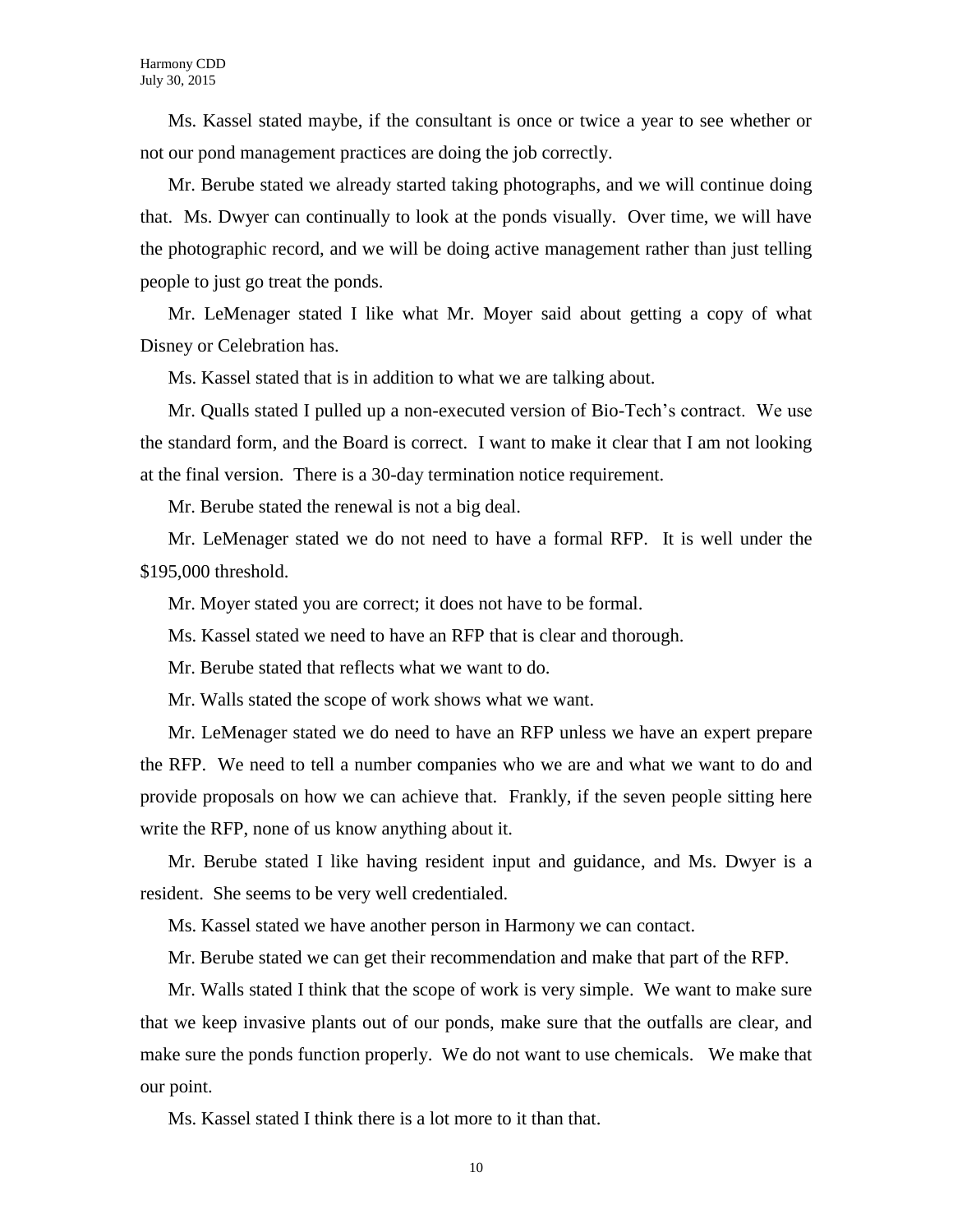Mr. Walls stated what I am saying is, if we do not want to use chemicals, we make it a point and tell them that we want to maintain the ponds with the least amount of chemicals as possible. I think that the scope of work is simple. You can put that out there and see what they come back with and compare that with the recommendations we were given. Then we can decide what works best.

Ms. Kassel stated I will contact Ms. Dwyer and request RCID's pond management plan. I do not know if you want to contact her or for me to contact her. At least we have that to look at to see if their management plan already works for us so we do not have to make it up on our own. They are already an expert at making sure that their management works.

Mr. Moyer stated since Ms. Kassel has experience with Ms. Dwyer, I recommend that you contact her. If for some reason she cannot obtain the plan, we can get Celebration's management plan.

Mr. Berube stated the next thing that we need to think about is if we want to continue managing all the golf course ponds or just limit it to CDD-owned ponds.

Ms. Kassel stated I think that the answer or the advice will come from these consultants because the ponds are interconnected. I know that Mr. Boyd can tell us whether or not we are obligated as a CDD to maintain those ponds. I think that is a consideration, but this advice will tell us if it is a better idea to maintain those ponds because they are part of the water retention infrastructure.

Mr. Boyd stated as far as if the District is obligated to maintain them, I would say that the ponds were platted with CDD easements over them for the purpose of maintenance. From the standpoint of flood protection, I think that you should consider yourself obligated to maintain and protect them.

Mr. LeMenager stated I would think that we want to. If you went through Tropical Storm Fay where it rained for 72 hours straight, your ponds worked very well. We want to make sure the next time it rains constantly for 72 hours, that the ponds work very well. If that means that we continue to maintain the golf course, we need to do so because it is one system. At a certain level, there is only one pond.

Mr. Boyd stated I can assist with letting her know how they are connected.

Ms. Kassel stated that would be helpful.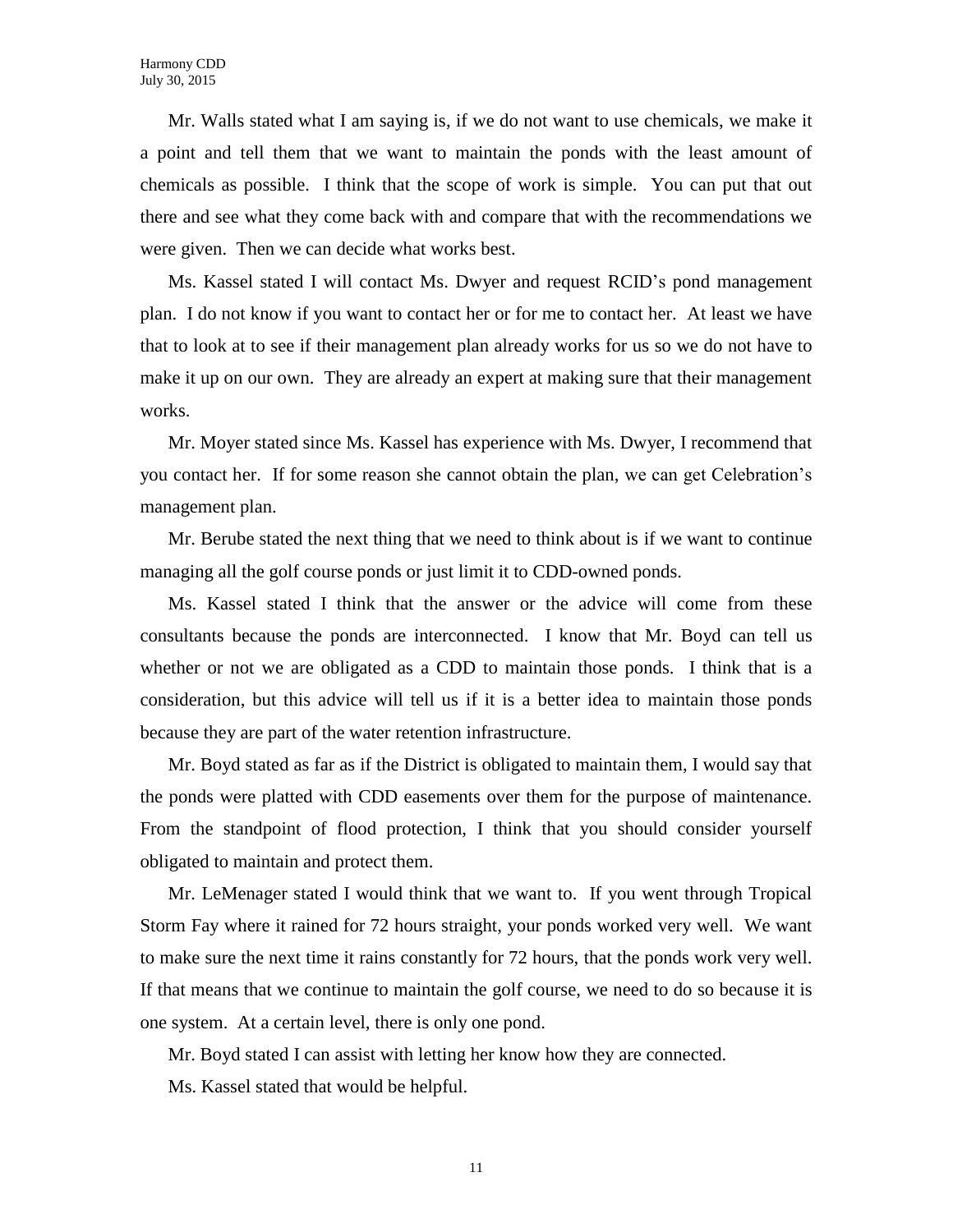Mr. Boyd stated as far as from a hydraulic standpoint, that is the most important aspect. From a standpoint of how the ponds look in terms of how much algae are there and how green they are, to a certain extent, that does not affect how they function hydraulically until you get to a certain point of where they get choked, which is an aesthetic point that you would really not want to live with anyway. At that point, you can start looking to see if the outfall is clogged.

Mr. LeMenager stated I am concerned with respect to this Board potentially developing an "us" versus "them" relationship with the golf course.

Ms. Kassel asked the developer or the golf course?

Mr. LeMenager stated the golf course.

Mr. Berube stated they are tied together.

Mr. LeMenager stated yes, but we certainly have all seen stories in the news about communities that lost their golf course because it went bankrupt. Do I love the way that the original developer set this up? No, but you deal with the cards that you are dealt. I think it is very important that within the law, we do whatever is necessary to encourage the golf course to be successful. The original concept of Harmony is long gone. This is now a golf course community well out of town. If we let the golf course go seedy and the ponds do not look good, it is a slippery slope. Do I love supporting the golf course? No, absolutely not. Am I afraid of what happens if we do not support it and suddenly at some point when the developer is gone, no one wants to run it? You definitely have to keep that in the back of your mind.

Mr. Walls stated I do not mind incorporating the golf course into whatever plan we have going forward. I think there needs to be the recognition that we are probably doing more than we have to, and there should be some type of *quid pro quo* in terms of us never having to pay for a meeting room there.

Mr. LeMenager stated I agree with that completely.

Mr. Walls stated they need to recognize that we are helping to keep the golf course look nice and we should get something in return.

Mr. Boyd stated most golf course communities have houses on them, so the golf course is really benefitting the owners who live on it. If there is a pond on the golf course, only the people who live on the golf course see it. Your community was designed in a way that golf course is open space. You cannot see all of the ponds from the street,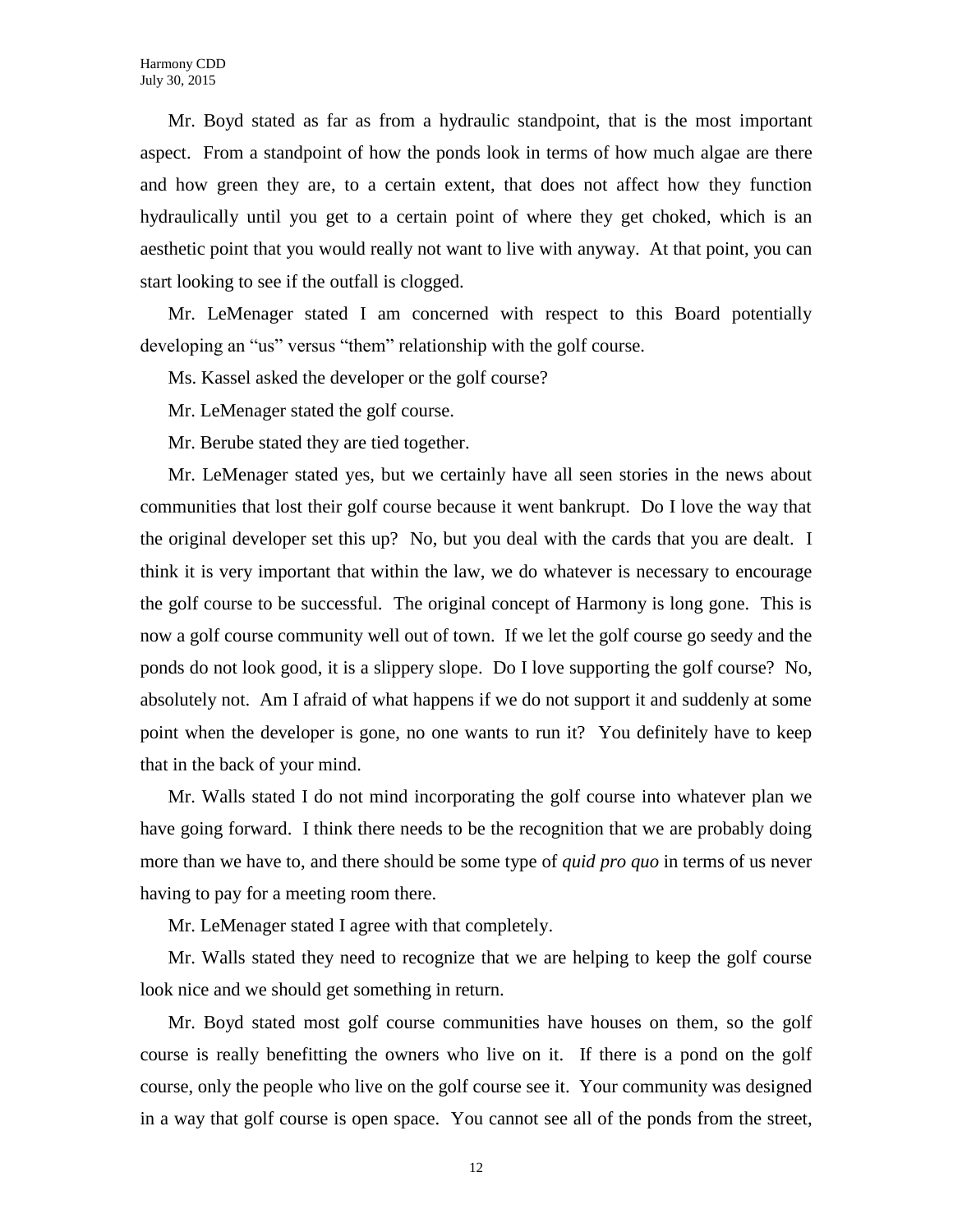but a large majority of them are visible from homes and/or streets. When you think of the golf course, you have to think of it as open space for the entire development, as well as the golf course.

Ms. Kassel stated the goals that we have published on our website, in terms of the ponds, does not just talk about stormwater retention functionality. It talks about water quality. It talks about maintaining historic water levels and flows; preserving historic storage for the 100-year storm event; providing positive drainage for streets, parks and neighborhoods; serving as an asset to the community; and providing wildlife habitat. All of those things are goals. It is not just stormwater retention and functionality. There are a larger set of goals that we are tasked with in terms of our decision making for managing those ponds.

Mr. Berube stated I agree. I take the contrary viewpoint sometimes just to engender discussion, and we have had a lot of good discussion here. I am not against Mr. LeMenager's point of maintaining the golf course ponds, as long as everyone knows that we may not have to. It is not anti-developer.

#### **B. Landscaping - Davey Tree Monthly Highlight Report**

The monthly landscape maintenance report is contained in the agenda package and is available for public review in the District Office during normal business hours.

Mr. Rinard stated on the whole, we continue to be in good shape. The biggest battles right now are with the irrigation and chinch bug activity. These are in isolated areas. Spot treatments continue. I think you have probably noticed that there has been sod patching going on. We have been able to keep up with routine items as well as specific plantings. We have some tree trimming, but I think I noted in the summary that we are slightly behind. We will resume the beginning of next week.

Mr. Farnsworth asked does that include some of the questions that I raised where some of the street lights are getting branches that are weaving all around the poles?

Mr. Rinard responded yes. We have a lift coming in next week to address those items.

Mr. Berube stated we skipped trimming the interior trees last year. I know that you drive around the community fairly frequently. Is it time to trim those trees? It seems like it is time to trim the trees on the interior streets.

Mr. Rinard stated we talked about that before as far as the cycles are concerned. They are on a two- to three-year cycle. I think we are ready to trim them.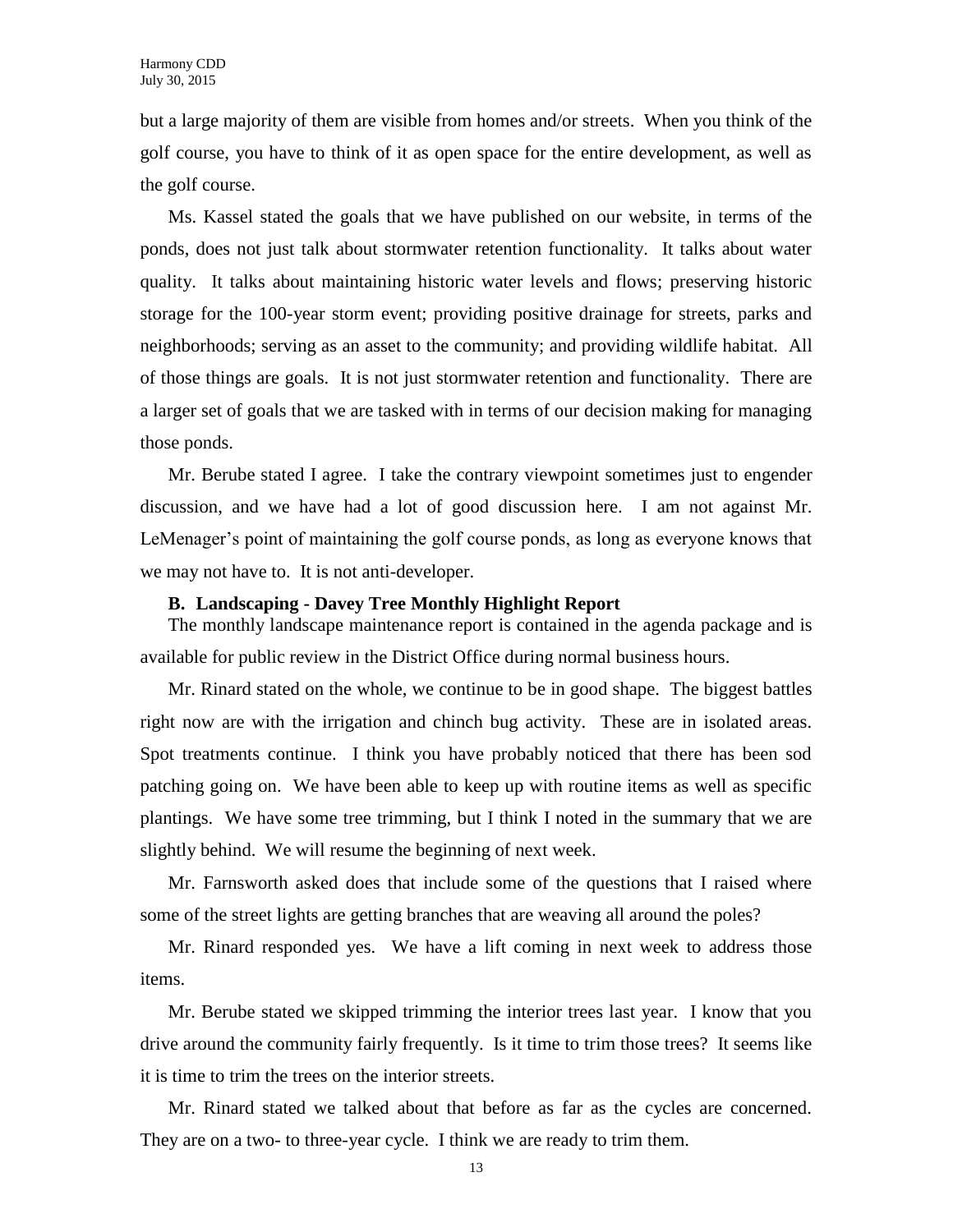Mr. Berube stated some trees have never been trimmed before, and there are new streets, especially across the street, as well as the main streets. Maybe we need some guidance from you. Is it more economically feasible to trim the entire community at one time, considering staging?

Mr. Rinard responded yes.

Mr. Berube asked is it 25% more feasible, 20%, or 10%?

Mr. Rinard responded I do not know that I can get that to you right now. I would have to look at the scope.

Mr. Berube stated in prior years, we paid somewhere between \$15,000 and \$17,000 to do the interior streets and the exterior streets. Would that still be a reasonable number and should we use it for budgeting purposes?

Mr. Rinard responded it is a reasonable number. You might push that to \$17,000 to \$19,000. It is the same ballpark.

Mr. Berube asked how about pushing it to \$16,000 to \$18,000?

Mr. Rinard stated we have more trees.

Mr. Berube stated I know. We have to plug these numbers in. The next time that you are driving around, look at everything. We are probably going to ask you for a couple of proposals for the interior trees versus the exterior trees and putting it all together.

Mr. Rinard asked how soon do you need to have a proposal?

Mr. Berube responded the numbers you gave us are close enough. We will put those numbers in the budget. Certainly we are not going to trim them until November or December. We can look over the proposals and make the final decision. Is everyone happy with what is going on with landscaping?

A Resident asked yes. As you are driving around, I see a lot of trees that are on what I call the parkways, the area between the street and the sidewalk. Is the home owner responsible for those trees? There are shoots coming up, and the entire tree looks like a bush rather than a tree. Is that the home owner's responsibility to trim that, or is it the CDD's responsibility to trim them?

Mr. Rinard responded my answer to that depends on the location. In essence, the outer perimeter of the boulevards and main drives are the CDD's responsibility, but the interior areas in neighborhoods are basically the residents' responsibility.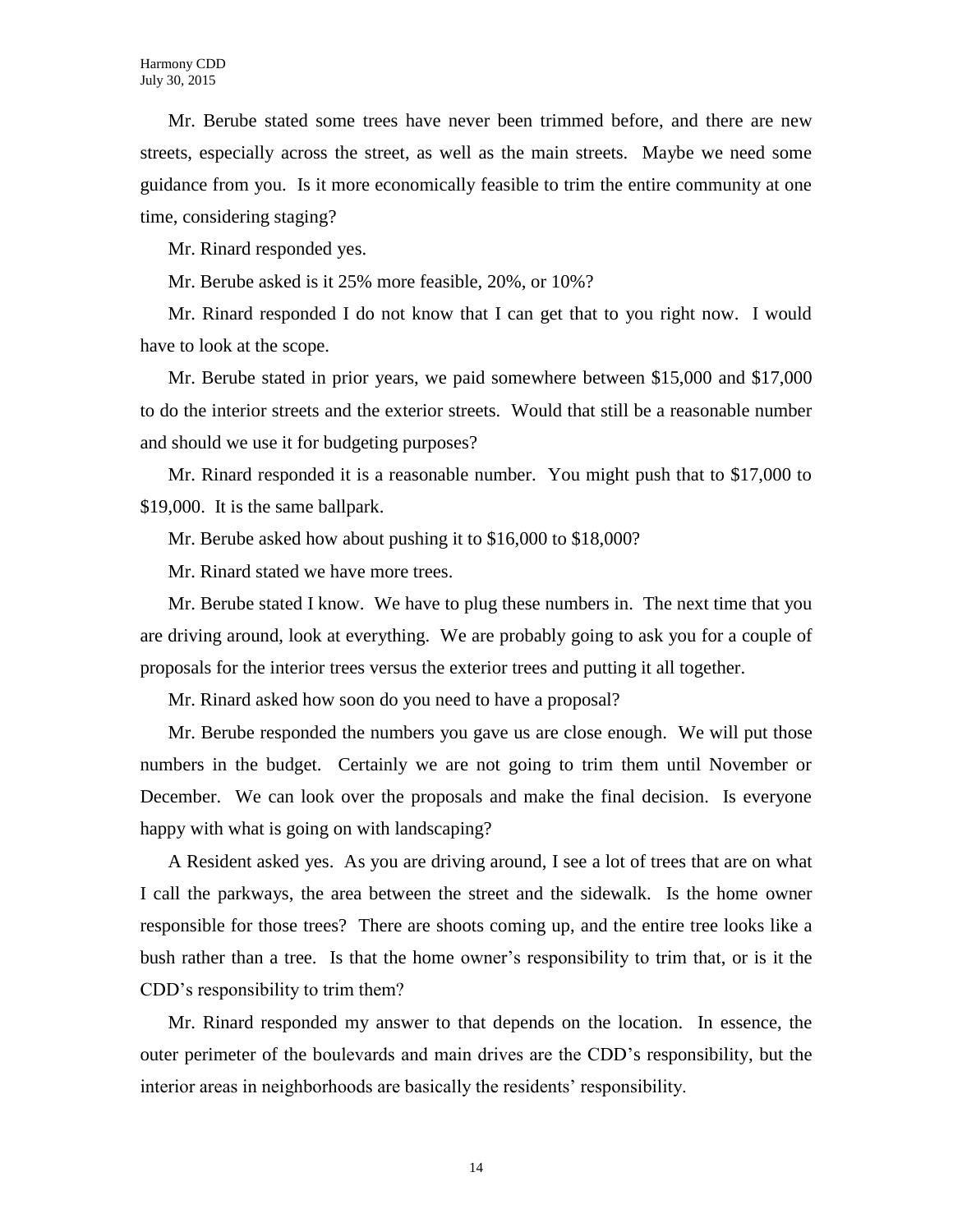Mr. Berube stated Schoolhouse Road, Five Oaks, and Cat Brier are maintained by the CDD from the ground up. For the interior streets, we have historically asked residents to maintain them to keep them clean and neat.

The Resident asked does a notice go out to the residents? Some of them look really bad.

Ms. Kassel stated the HROA should be sending out notices on trees.

Mr. Berube stated no. They are our trees. If you have some addresses, provide them to me, and we will decide what to do about them. Take a look around and if you have a concern like that, email me or send me a personal message and we will handle it.

Mr. LeMenager stated I have reminded residents to take out their clippers and trim the trees. I have done that.

The Resident stated I have done that on occasion, but some of these are so bad.

Mr. Berube stated once I have a list of addresses, I will met with Mr. Jon Rukkila and take care of it.

A Resident stated I sent an email to Mr. Berube about our tree. Sometime this year, I have seen pink or orange tags around our trees. I did not know what they were for so I removed them. Someone told me you probably put them there to mark a tree that needed to be trimmed.

Mr. Rinard stated I do not recall putting tags on trees but it is possible. I do not know the reason for them. There are no major concerns with the trees.

Mr. LeMenager stated we do not maintain trees for height. However high they get is how high they get. There is nothing that we can do about that. We do not crown trees.

A Resident stated the area around the garden outside of the garden fence, now that the HROA has taken over the garden, I think that you are mowing outside of that area.

Mr. Rinard stated we mow it on a courtesy basis. This time of year, it is a one-week to 10-day cycle, which may stretch depending on what is going on.

The Resident stated I just took over the garden and I am trying to find out who is doing what.

A Resident stated there is a home owner on the interior that has a tree encroaching over the sidewalk. What is the height that we, as home owners, need to have it?

Mr. Berube responded to 10 feet. It is a courtesy request.

A Resident stated but not mandatory.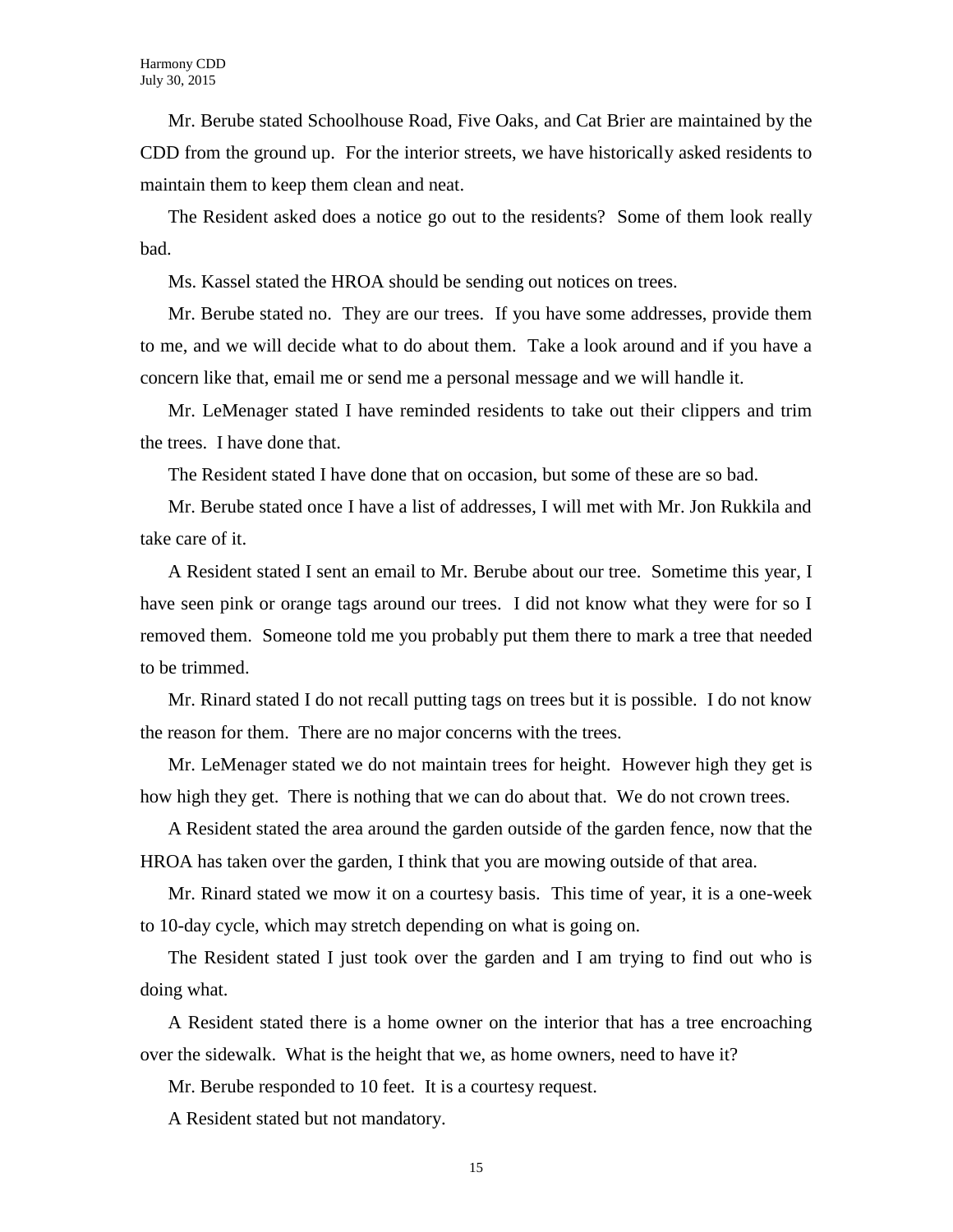Mr. Berube stated we cannot make it mandatory.

#### **SIXTH ORDER OF BUSINESS Developer's Report**

Mr. Berube stated there are no representatives here from the developer but I have some issues. The fence along U.S. Hwy 192 has become decrepit. Starwood had some relatively new fence at another development that they were removing a fence from. The problem was that the posts had been cemented into the ground, so it was not worth taking those out. We have 800 feet of boards for a fence. Starwood is willing to donate that toward replacing the entire fence along U.S. Hwy 192.

Mr. LeMenager asked the entire length along U.S. Hwy 192?

Mr. Berube responded the portion that is on our property.

Mr. LeMenager asked how does it look bad?

Mr. Berube responded go look at it. It is turning black and the boards are dry and cracking. It has been pressure washed too many times and in the sun for 12 years. It is not worth cleaning. The developer says that we can have that 800 feet of fence. There is four times more length than that, so it is a quarter of the length. We would have to replace all of the posts that are in concrete here as well. To replace that entire fence is easily going to be \$10,000 plus. All that we get out of it is 800 feet, give or take, of white boards. My opinion is that the fence does not do us any good, whether it is clean, white, green, black, or otherwise. I do not want to see a lousy-looking fence out there, but I also do not want to spend any more CDD money cleaning it because it is a lost cause. My suspicion is, if we do nothing with the fence, the developer is going to take care of it because they do not want a lousy-looking fence.

Ms. Kassel asked are you putting this in the public minutes?

Mr. Berube responded yes, I am. I have nothing to hide. Mr. Bob Glantz can listen to this and read the minutes. We already had this discussion, so he knows exactly what I am saying. I am not willing to spend all of that money to replace a fence that I do not even think we own but we have been maintaining for years. The reality is that we have been paying \$5,000 every single year to clean that fence, which does not do the home owners any good other than having a relatively pretty fence. That is my thought and I am looking for Board input as to whether or not we want to clean the fence again.

Mr. LeMenager stated I want to take a look at it. I drive through the western entrance all the time and it never jumped out at me.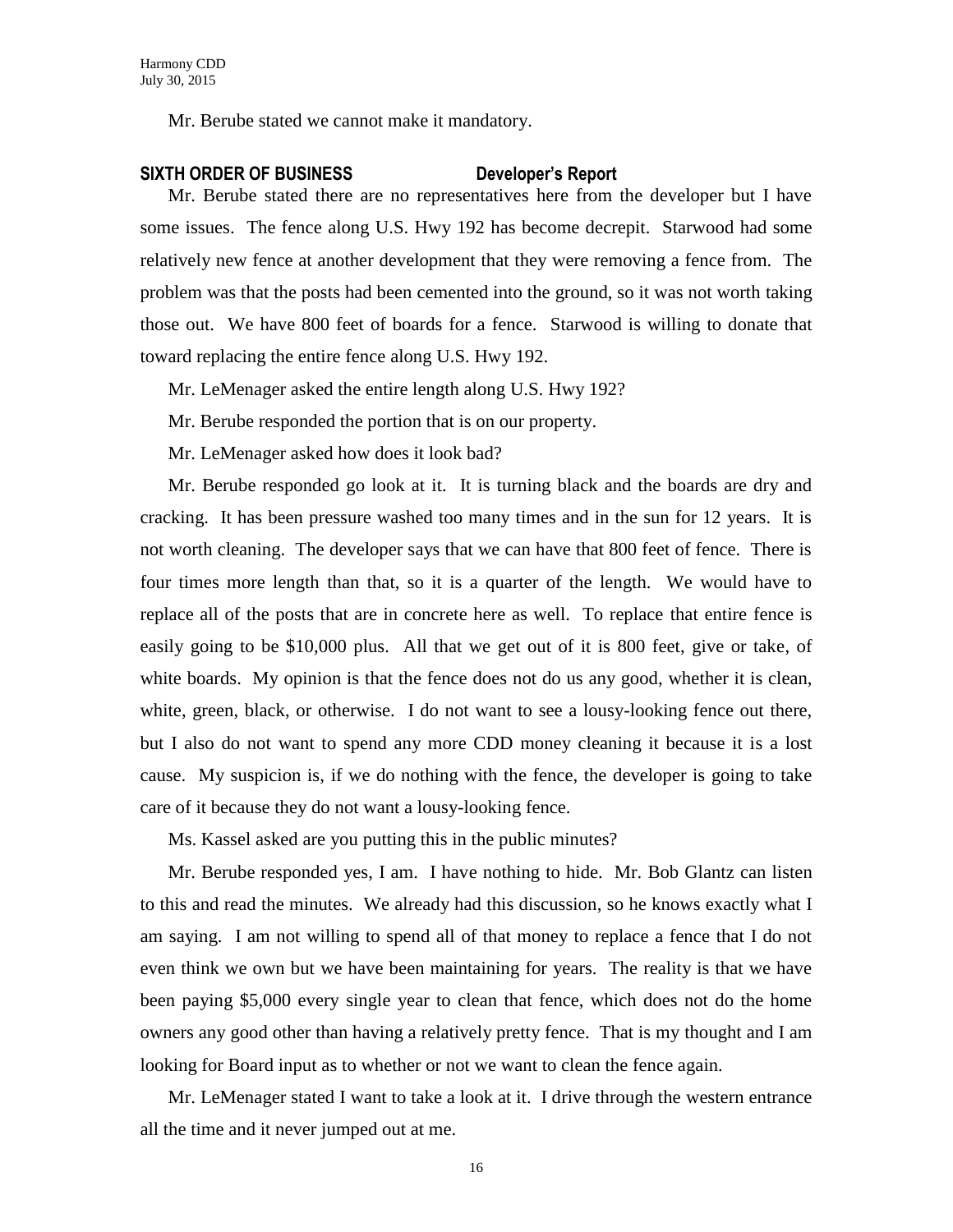Mr. Walls stated I would like clarification on what we actually own in terms of the fence. We do not own the entire stretch from end to end along U.S. Hwy 192.

Mr. Berube stated no, we do not.

Mr. Walls stated our boundaries stop at the landscaped portion.

Mr. Berube stated that is correct.

Ms. Kassel stated Mr. Boyd would probably know.

Mr. Boyd stated I think that the CDD's fence boundary goes from the pond on the east side of the Town Center just to end of neighborhood H-2. Beyond that is outside of the CDD.

Ms. Kassel stated my sense is that perhaps we do not need to do anything for the next month or two. We should wait and see what develops.

Mr. LeMenager stated that is a good plan.

A Resident asked what happens if a teenager is climbing on the fence and it topples over onto the teenager? Is the CDD responsible?

Mr. Berube responded I have not seen the teenager, but the fence is not decrepit to the point where it is a safety issue. We are talking about the white fence along U.S. Hwy 192.

The Resident stated I know exactly where you are talking about.

Mr. Berube stated I am not sure that children play on it. Technically, the CDD is responsible for anything that happens on our land, but that only becomes a problem if we are negligent. We try very diligently not to be negligent in anything that we do. You cannot run on what ifs. The fence is not a safety issue. This is an appearance issue only. Anything that we spend money on that fence is just for appearance. I do not think appearance is that important to the residents. I really believe that if we do not do anything with the fence, the developer does not want a lousy-looking fence. That is my opinion. A couple of years ago, we appropriated money for a larger dock. We are considering spending some money on boats in next year's budget. We do not have the room to accommodate any additional boats. We also had some storm damage to the dock and the boats. Our plan with the original larger dock was to make that dock an H shape so there would be an interior portion to the dock. In the event of a storm, we can move the boats inside to protect them from the wind. That all was scrapped because there was a problem with the permitting. I contacted Mr. Glantz earlier this month and they said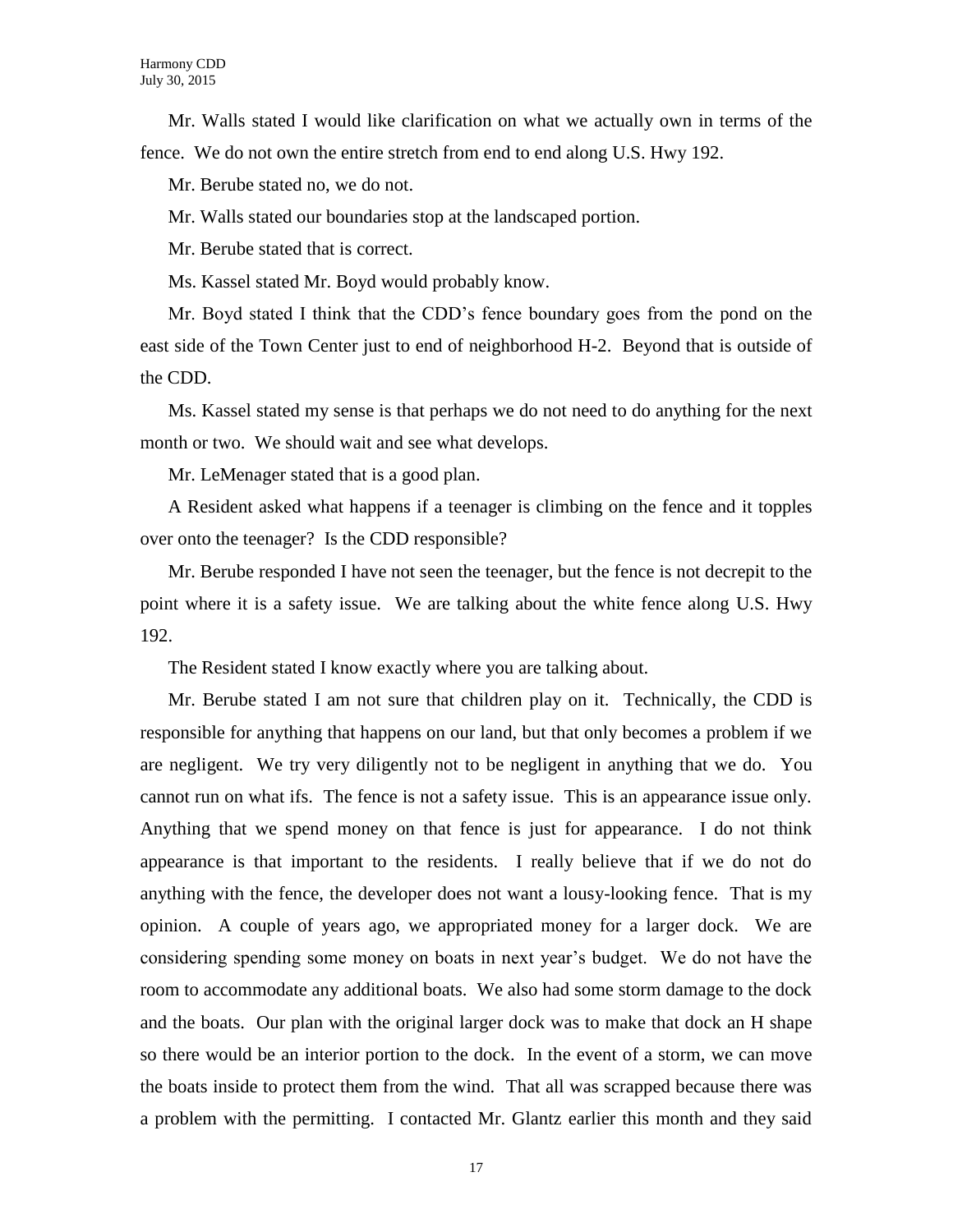that we are free to work directly with Mr. Jay Baker of Bio-Tech who is good in permitting with DEP. Is the Board ready to start this permitting process? It does not affect us. It is going to be between Harmony Development Company and DEP, but Mr. Glantz turned it over to us to get all of this started so we can accomplish the rest of our dock. I think that if we are committed to purchase boats, we need a bigger dock. Even if we do not buy a boat, it is nice to have the protected area. If the Board is okay, we will start the permitting process.

Mr. LeMenager stated as long as it does not commit us to spend the money.

Mr. Berube stated the money has already been set aside. We put it somewhere in the budget. We had appropriated the \$44,000.

Mr. LeMenager asked can we use some of the \$100,000 on that item?

Mr. Berube responded for recreation, sure.

Ms. Kassel stated I think that residents are counting on us to spend that money elsewhere. Do you know how much left we have of that \$44,000?

Mr. Berube responded I believe that we spent half.

Mr. Moyer stated keep in mind, the \$42,000 that was not spent drops down to fund balance. That is part of your financials. We will discuss that as part of the OUC buyout of the street lights. There is money available, but you have a bunch of priorities that you plan to use that fund balance on. It was not earmarked; it was all in fund balance.

Mr. Berube stated if you recall, we originally thought that the dock was going to be \$44,000 and it decreased to \$22,000 or \$23,000, and we just left the rest of the money there, knowing that we were going to get there. Is everyone okay with starting this permitting process?

Mr. Walls asked how long will it be good for?

Mr. Berube responded this is going to take some time. A construction permit is usually good for a year.

Mr. Boyd stated at least a year.

Mr. Berube stated I think that we may find the same roadblock early on, which is what they ran across last time because they never fixed it. There is only one way to find that out and that is to start. That is what I am looking for.

Mr. LeMenager stated the County turned it down last time.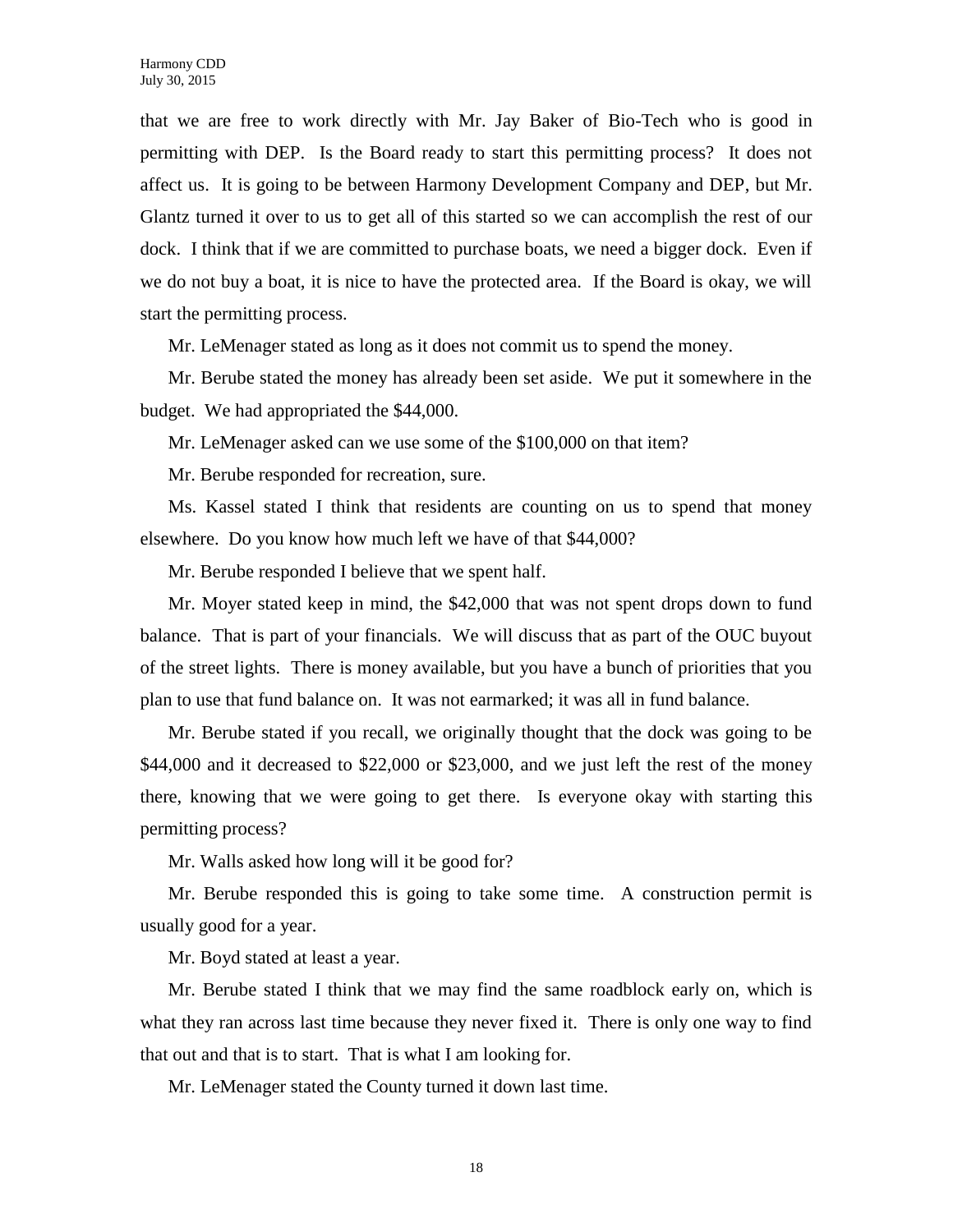Mr. Berube stated DEP turned it down. There was some issue. I do not remember what it was. Are we good to go?

Mr. Farnsworth responded yes.

Ms. Kassel stated I would rather wait, but we can proceed.

Mr. Berube stated this may get short circuited very quickly and then we will deal with that.

Mr. LeMenager stated as long as it does not take forever.

#### **SEVENTH ORDER OF BUSINESS Staff Reports**

#### **A. Engineer**

Mr. Boyd stated your pond treatment has been focused on the water quality and invasive plants, such as algae, and things like that. Within the past 30 days, we had two ponds that were not recovering within the time period that they were supposed to. I investigated the outfalls, and water was not getting out of the outfall structures. We had those taken care of those, but I am going to spend some time going around and checking all of them and will come back with a report with recommendations.

Mr. Berube asked which ponds?

Ms. Kassel responded behind Neighborhood F.

Mr. Berube asked that is in the ditch?

Ms. Kassel responded yes.

Mr. Boyd stated the two behind that neighborhood were not draining.

Mr. Berube stated they are still not draining.

Mr. Boyd stated Jr. Davis, as part of their construction, we had to clean those out. I am referring to the outfalls behind the ponds where the water leaves the ponds and goes into the wetlands. Some of those have become overgrown, and it was to the point where water was being restricted. Once those areas get saturated, they cannot be mowed, and it becomes a progressively worse problem. I looked at some others and they were fine, so it is not going to be every one. It is time to go around and look at those and find out which ones are having problems and get that solved before it gets unmanageable.

Ms. Kassel asked is it Bio-Tech's responsibility to make sure that the outfalls are maintained?

Mr. Boyd responded I am not sure if that is part of their contract.

Mr. Berube stated it is part of their contract.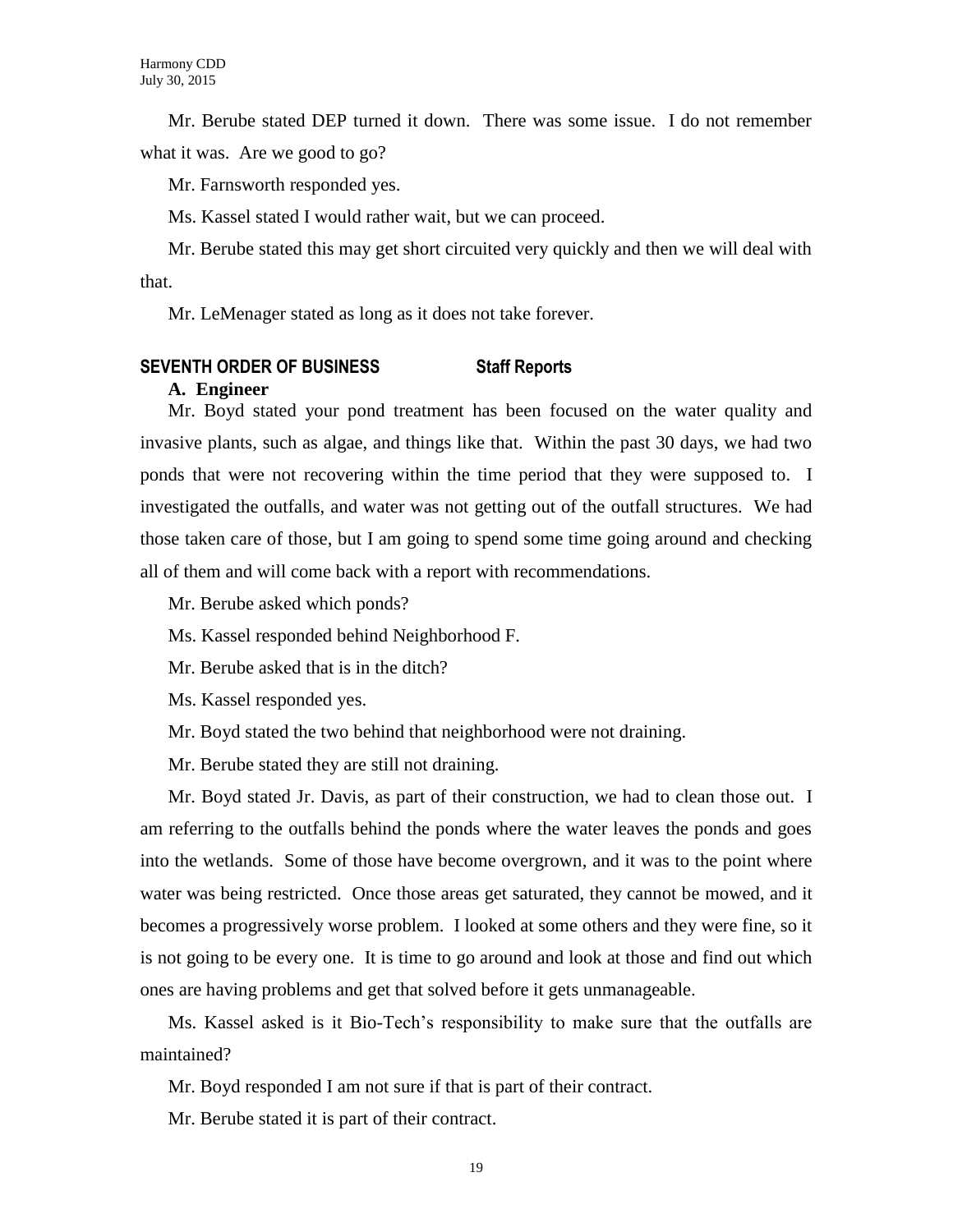Ms. Kassel stated I think it is part of their contract.

Mr. Berube stated they sprayed Roundup around the rear outfalls, the ones that go into Buck Lake along this pond because the vegetation turned brown. They went in there and trimmed it all down because it was overgrown. They sprayed Roundup and took it all down.

Ms. Kassel asked are you sure that it was not Jr. Davis that did that?

Mr. Boyd asked within the last 30 days?

Mr. Berube responded yes.

Ms. Kassel stated it was Jr. Davis.

Mr. Boyd stated Bio-Tech assisted. We contacted Bio-Tech to make sure whatever we did was going to be okay. Bio-Tech may have done some spraying but Jr. Davis also did some hand removal of the vegetation.

Mr. Berube stated someone cut it and then sprayed it with Roundup because you could see the browning.

Mr. Boyd stated that was probably Bio-Tech.

Ms. Kassel stated there is an inlet along neighborhood F on the southwestern side of Buck Lake. There is a yellow sign in Buck Lake saying "No Submerged Motors." That entire inlet is covered with water hyacinth or it was a couple of weeks ago. I wonder if that is part of the drainage issue. I have shown Mr. Joe Trammel, Mr. Kent Foreman, and Mr. Baker, but I do not know if they have done anything about it. Mr. Foreman mentioned that they are having a drainage issue in neighborhood F and I wonder if this has anything to do with it.

Mr. Boyd stated the water hyacinth would not make a difference because the water discharging from neighborhood F goes into the wetland at the wetland elevation, and the water hyacinth is at the water elevation of Buck Lake, which is lower elevation. From the water standpoint, no, but if you have water hyacinth, that is definitely something that you want to take care of before it gets out of control.

Ms. Kassel stated they are out of control there. I did point it out.

A Resident asked can it pulled out by hand? Do they have to spray chemicals?

Mr. Berube stated yes.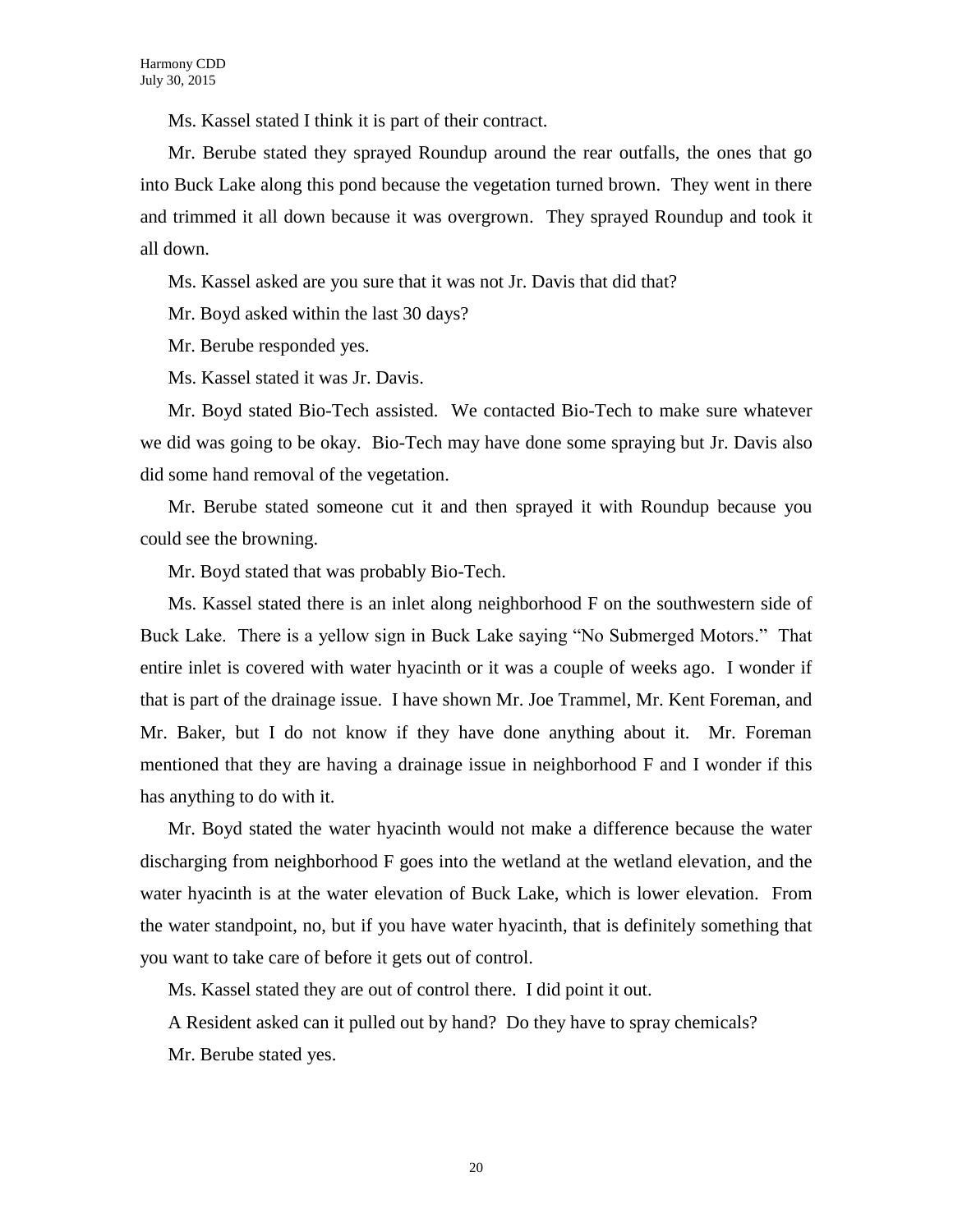Mr. Boyd responded I am not a biologist, but the problem with pulling water hyacinths by hand is that if you do not get the roots, you can actually spread them if you are not careful.

The Resident stated so it is best to use chemicals, like Roundup.

Mr. Boyd stated yes.

Mr. Berube stated glyphosate herbicide, which is effectively Roundup.

#### **B. Attorney**

#### **i. Settlement Agreement with Allstate Paving**

Mr. Qualls stated the settlement with Allstate Paving was finalized. I believe that the Board approved the Chairman working to negotiate that. The Chairman stood firm, and the settlement agreement was provided to the Board. Mr. Nick Asma, Allstate's attorney, sent me an email on July 15 stating that the lien would be removed. I think that has happened since they received the payment. I will confirm. If there are problems, we will handle it.

#### **ii. Memorandum of the Sunshine Law**

Mr. Qualls stated I sent a memorandum yesterday on the Sunshine Law. I think the memorandum was clear. Apparently there were some Facebook posts. I brought copies of the ones that my team pulled. You can see on these Facebook posts that there were threads posted by, in some instances two and maybe in one instance, more than two Supervisors. The question was asked if that is a Sunshine Law violation. There is an Attorney General opinion right on point. We have gone over this before. I think that the legal analysis is pretty clear. If two or more members discuss a matter that would foreseeably come before the Board for action in the future, outside of a publically noticed meeting, that would be construed as a Sunshine Law violation. Does that make sense to everyone?

Mr. Berube responded yes.

Mr. Qualls stated I know we discussed this before. Our advice is to not post on Facebook. The challenge is, while it is okay for a Supervisor to disseminate information, when you do that on an electronic forum in particular, the minute another Supervisor responds, you have at least the appearance of a Sunshine Law violation. Our advice is not to post information on a matter that could foreseeably come before the Board in the future on a Facebook post. It is not just Facebook. We have this problem all the time with emails and other electronic communication. The bottom line is that two or more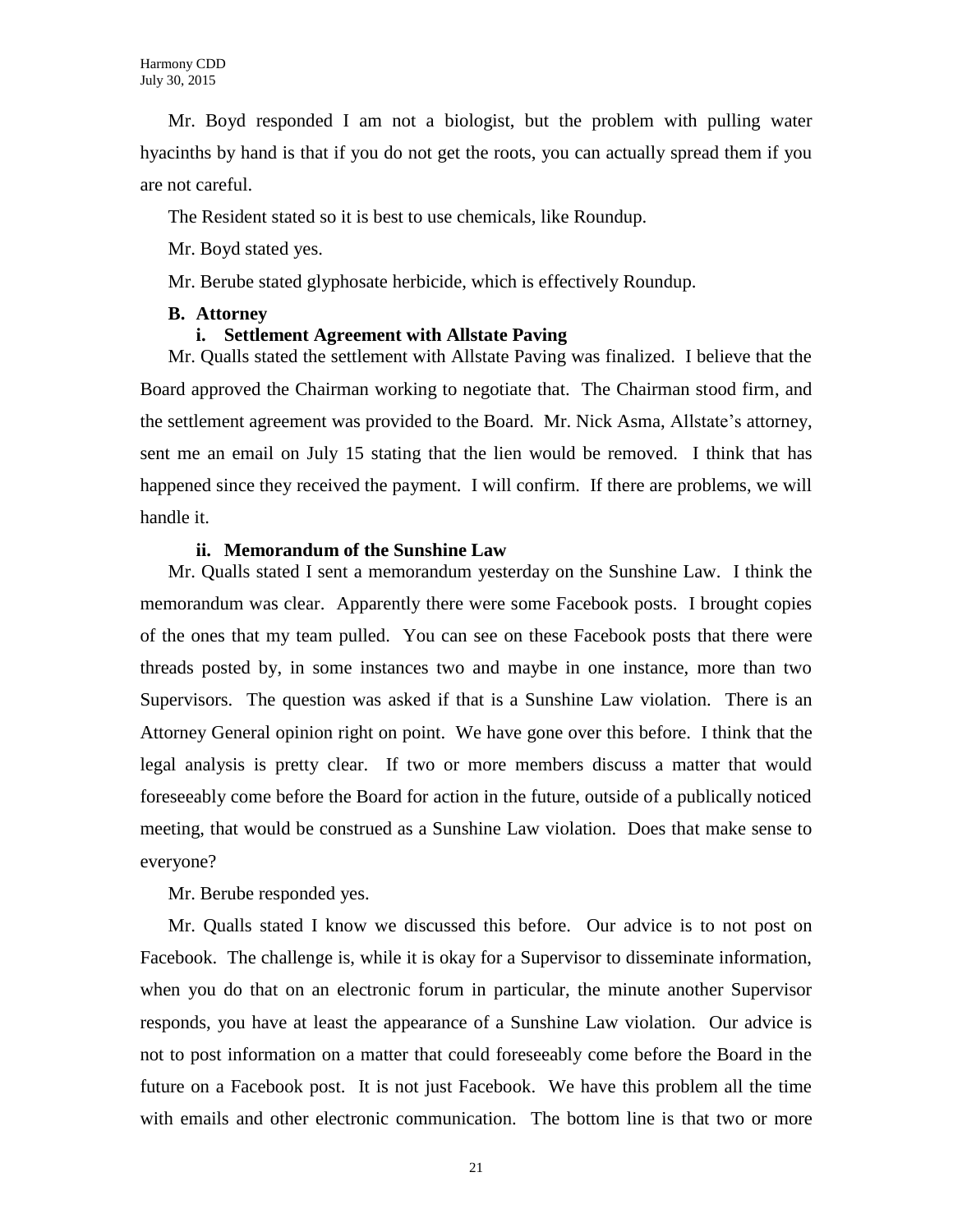members may not have a meeting outside of the Sunshine. I think the memorandum makes it clear.

Mr. Berube stated it is fine to offer opinions on a singular basis. It is when somebody else on this Board joins in on that post when you start sliding down the greasy slope.

Ms. Kassel stated that is not what the memorandum says.

Mr. Qualls stated the Attorney General says that the slippery slope begins when the first post is made. I would take the Attorney General's advice, which would be our advice. These online forums invite other people to respond. The minute that one Supervisor posts something, it is outside of control because all that has to happen then is another Supervisor posts something. You have the appearance of a Sunshine Law violation. The appearance of a Sunshine Law violation is enough to get enmeshed in nasty, expensive litigation. I have seen it time and time again. I want to be clear. Our advice is not to post on Facebook, which could foreseeably come before the Board for future action. I think there are other ways to go about getting feedback. At a meeting, you could direct the manager to put something and seek citizen feedback but no Supervisors post anything on Facebook. Obviously, it is your job and your duty to communicate with your constituents and to get your constituents' feedback. That is democracy. That is why they elected you to serve on this Board. Just do not do that in a way that even gives the appearance of a meeting taking place outside of a publicly noticed meeting.

Ms. Kassel stated in other words, do not do it on a forum like Facebook.

Mr. Qualls stated right.

Ms. Kassel stated you can do it through a private message, email, in person, or on the phone.

Mr. Qualls stated with constituents, but not back and forth with other Supervisors. I know that the Board members know this and I do not want to sound like a preacher. Just avoid it and then we do not need to have any issues.

Mr. Farnsworth stated I do not have a problem with what you are saying. I normally do not post at all, but you do not want to make it too restrictive. The only way to truly get something posted, even like a report, such as from this meeting, if someone wanted to summarize it, as has been done, we would need to have some mechanism set up where Mr. Moyer would be the one to post the summary of our meeting rather than one of us.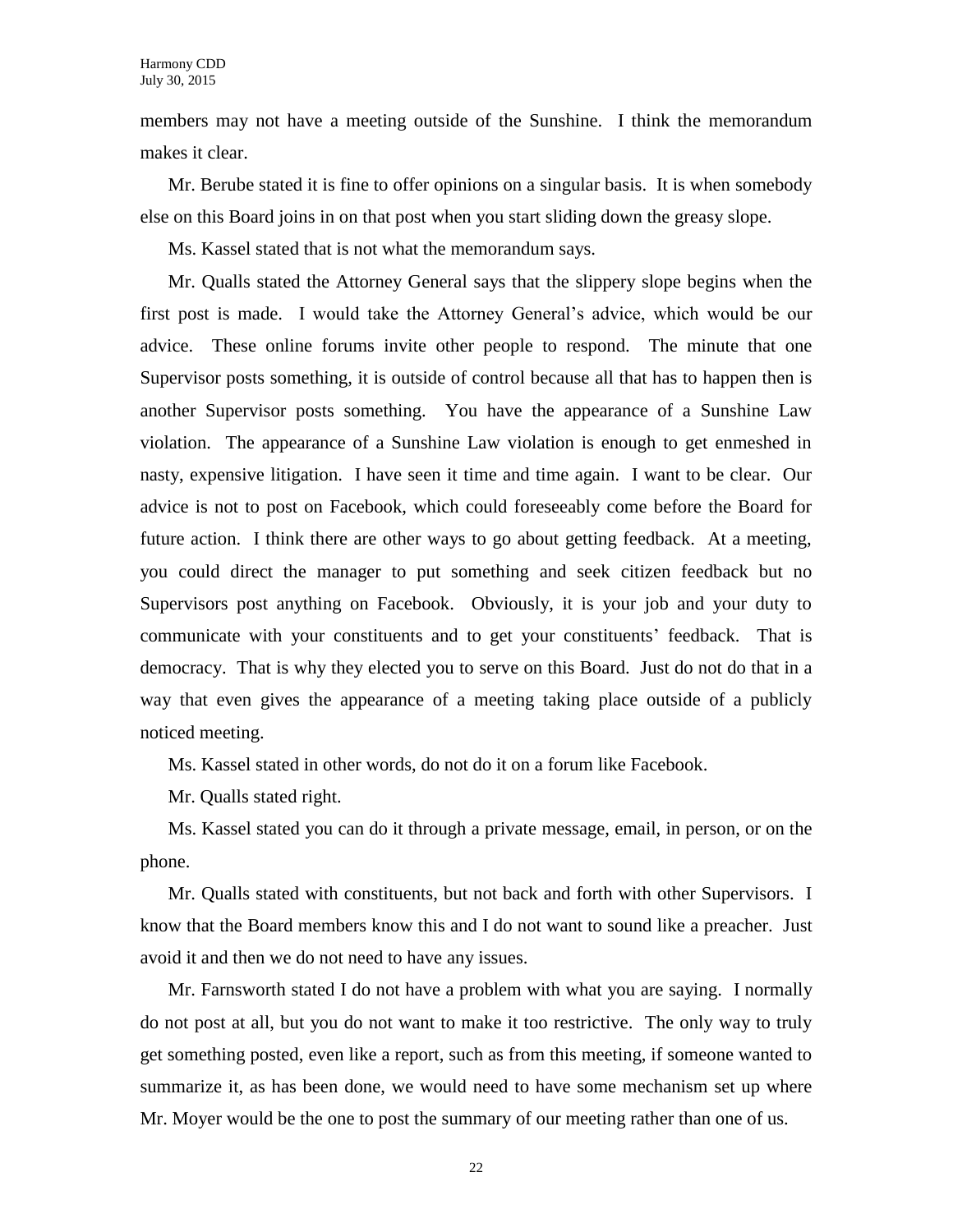Mr. Qualls stated you guys have a mechanism. This District takes some of the best minutes that I have ever seen a District take. Those are posted online. There is nothing wrong with talking about updating people on what happened at a prior meeting, but I still would not go there because then all of a sudden it becomes something that could potentially be discussed in the future.

Mr. Farnsworth stated I was trying to accommodate that regarding the minutes. Sometimes they are rather exhausting. If you are going to put something out there for the public to consume, it is better if it is summarized so they get the basic content of what was discussed and why. It cannot be done by us, is what I am hearing.

Mr. Qualls stated it should not be done by you on a forum that would invite other Supervisors to respond, because then that is between two or more.

Mr. Farnsworth stated the District manager could make that summary and have it posted on the forum so the residents can get to it.

Mr. Moyer stated we will not participate in back-and-forth dialogue because we could spend our whole day responding to residents. I think maybe the best thing to do, because I know how sensitive all of you are to responding, is to have Mr. Qualls give you something to respond to, which is "We read what you are saying, constituents; however, we are unable to respond, but at a future public meeting, we will address these issues." I know that you want to respond to your constituents.

Mr. LeMenager stated just ask them to private message us.

Ms. Kassel stated right.

Mr. Qualls stated the encouraging part is, many Supervisors said just that, but that is a great point. I do not want you to feel that you are precluded from responding to your constituents because that is your job. I think that would be a great idea. We were not asked to look into it, but also keep in mind that it does not matter the medium on which official government business is put out there. It is a public record. Now you potentially have all of these Facebook posts that arguably would be public record, too. Facebook is a great way to communicate, but it is dangerous and that is what the Attorney General has said.

Ms. Kassel stated before we have more audience members leaving, I just want to say that I heard that earlier week Orange County had a County Commission meeting that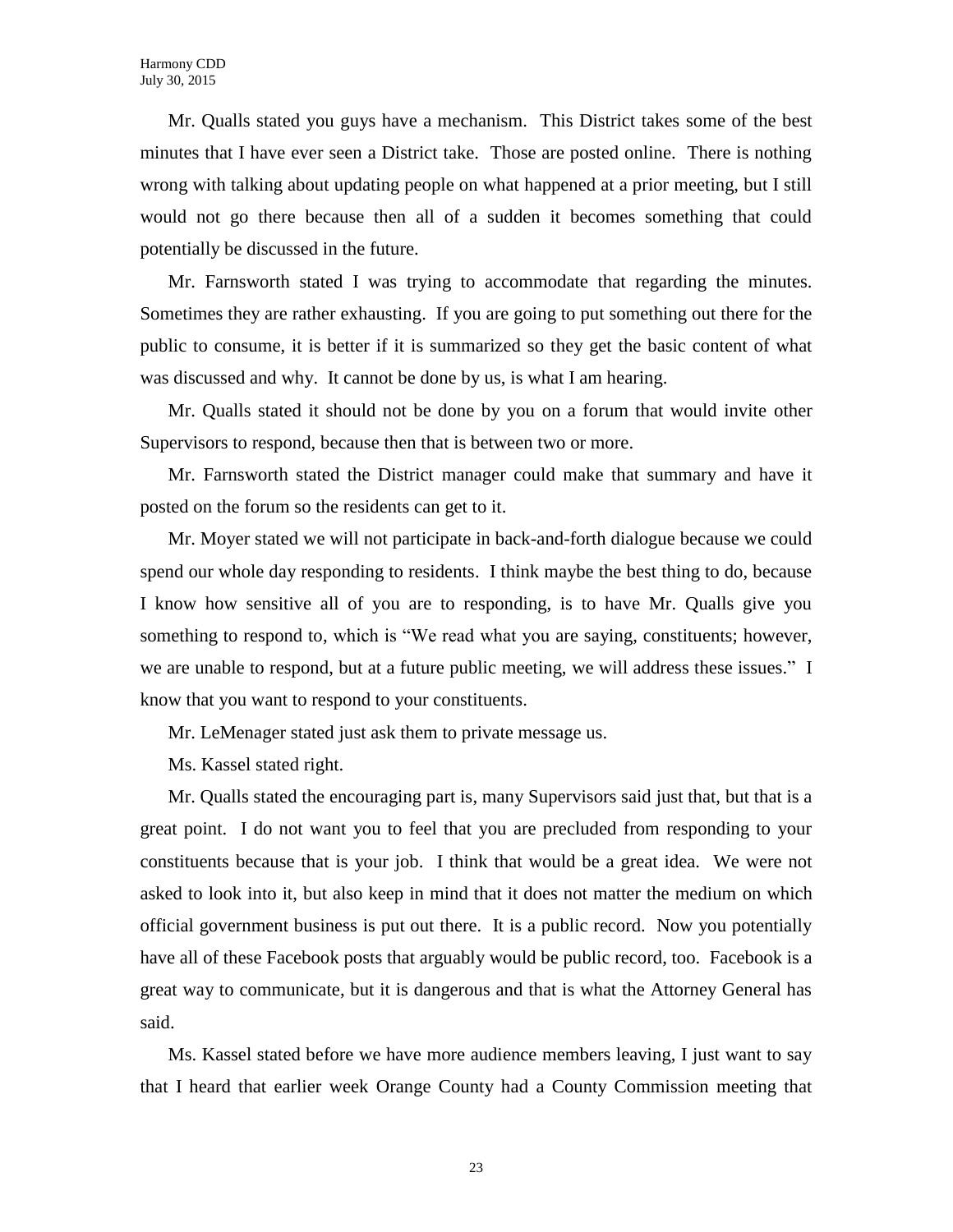went from 2:00 p.m. until 2:00 a.m. If you are concerned about the length of our meetings, think about that.

Mr. LeMenager stated one of the things that we are talking about is Mr. Berube's well-intentioned penchant for polling the community. It is not a bad way to get feedback. It sounds to me like Facebook is not the right medium for that. Perhaps the medium is more of the survey that Ms. Kassel had done. If you want feedback, send a survey that everyone can answer, and then you have something that is statistically significant, rather than a mile-long Facebook post.

Mr. Farnsworth stated any specific procedure that you use, you are going to hit a specific audience. If you use a different procedure, you will hit a different audience.

Ms. Kassel stated that is correct.

Mr. Farnsworth stated that is one of the problems with a survey.

Mr. LeMenager asked how many people responded?

Ms. Kassel responded over 200 residents.

Mr. Farnsworth stated it is a good thing to try. Weigh the results that you get back.

Mr. LeMenager stated post on Facebook where to look for residents to have a chance for input on a community survey.

Ms. Kassel stated if somebody else did that who was not one of us, it would be okay.

Mr. LeMenager stated that is exactly what I am suggesting.

Ms. Kassel stated as soon as one of us is the author of that survey, then it creates a problem.

Mr. Berube stated to be clear, a singular Supervisor posting on a social media platform that no other Supervisor responds to is not problematic.

Mr. Qualls stated I was with you until you said "problematic." That can be argued either way. You can share information. The Attorney General said these online forums that invite other people to respond. Once you hit send and post it, then it is out of your hands, and somebody else can post.

Mr. LeMenager stated I have withheld comments often for that reason.

Mr. Berube stated we understand.

A Resident stated if a Board member did that and someone filed a Sunshine Law violation with the State against the two Board members. Would we have to use CDD funds to defend their case, or would they use their own funds to get their own attorney?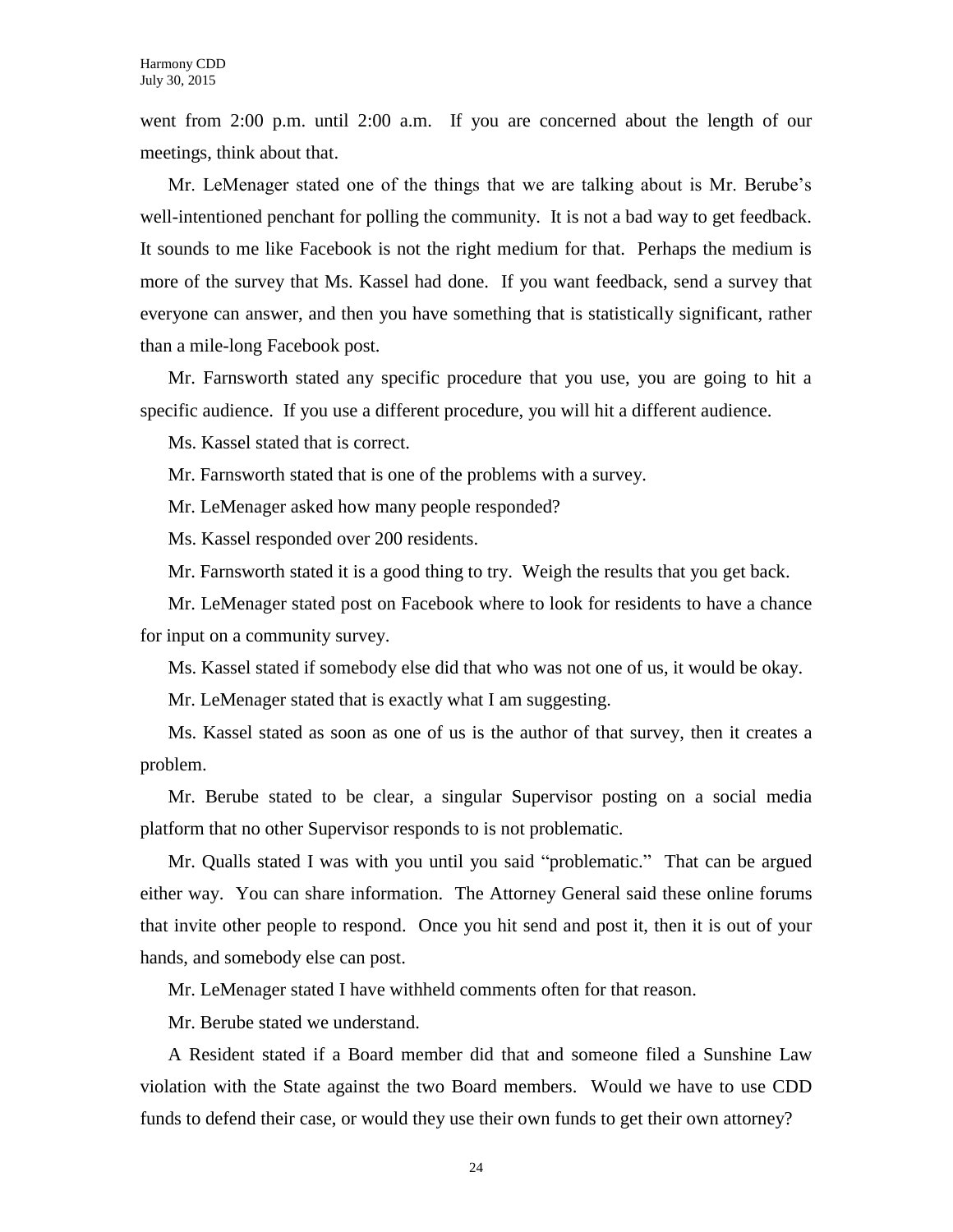Mr. Qualls responded that question has a lot of implications, but certainly public officials have the ability to defend themselves and to pay for that with public dollars, until the public official goes outside the scope of what they can do as a public official. You see lawsuits against public officials. They will also sue that public official as an individual. That is the distinction. You bring up a very important point. The good news in all of this is, it is curable. I am not trying to invite anybody to post but just because a post is made or a Sunshine violation is cured, as long as the Board re-notices that and discusses it, that is how you would cure it by bringing it back into the Sunshine. All of that is in the memorandum.

Mr. LeMenager stated I am all for it.

Mr. Berube stated I do not agree. I understand the law, but this is a free speech country.

Mr. LeMenager stated fair enough.

#### **iii. Buyout of OUC Street Lights**

Mr. LeMenager stated I am wondering what Mr. Brock Nicholas looked at because in Phase 1RN, the current balance is \$474,000, and a year and a half ago, we thought the payoff was \$469,000.

Mr. Berube stated we had the same discussion. I went through all my old emails. When all of this started, there were disclaimers on Mr. Nicholas's spreadsheets referring to the OUC premium and the ability to eliminate the OUC premium or use it as a discount. That was all calculated in, but as it turned out, the premium, for whatever reason, was assumed to be a reduction, but the OUC premium turned out to be an addon to the numbers that they provided us. This is the discussion that you and I had. How do we get to a higher number when the premium was supposed to be a discount? There was a misinterpretation there by Mr. Nicholas, and I went along with it, but when you read it carefully, that is what happened. The number goes up.

Mr. LeMenager stated look at the numbers. What happened in the past is fine, but the bottom line is, we have something that we pay \$7,300 a month for.

Mr. Berube stated right.

Mr. LeMenager stated we have \$707,000 left to pay on it.

Mr. Berube stated right.

Mr. LeMenager stated we can pay it off for \$517,000, for a savings of \$190,000.

Mr. Berube stated correct.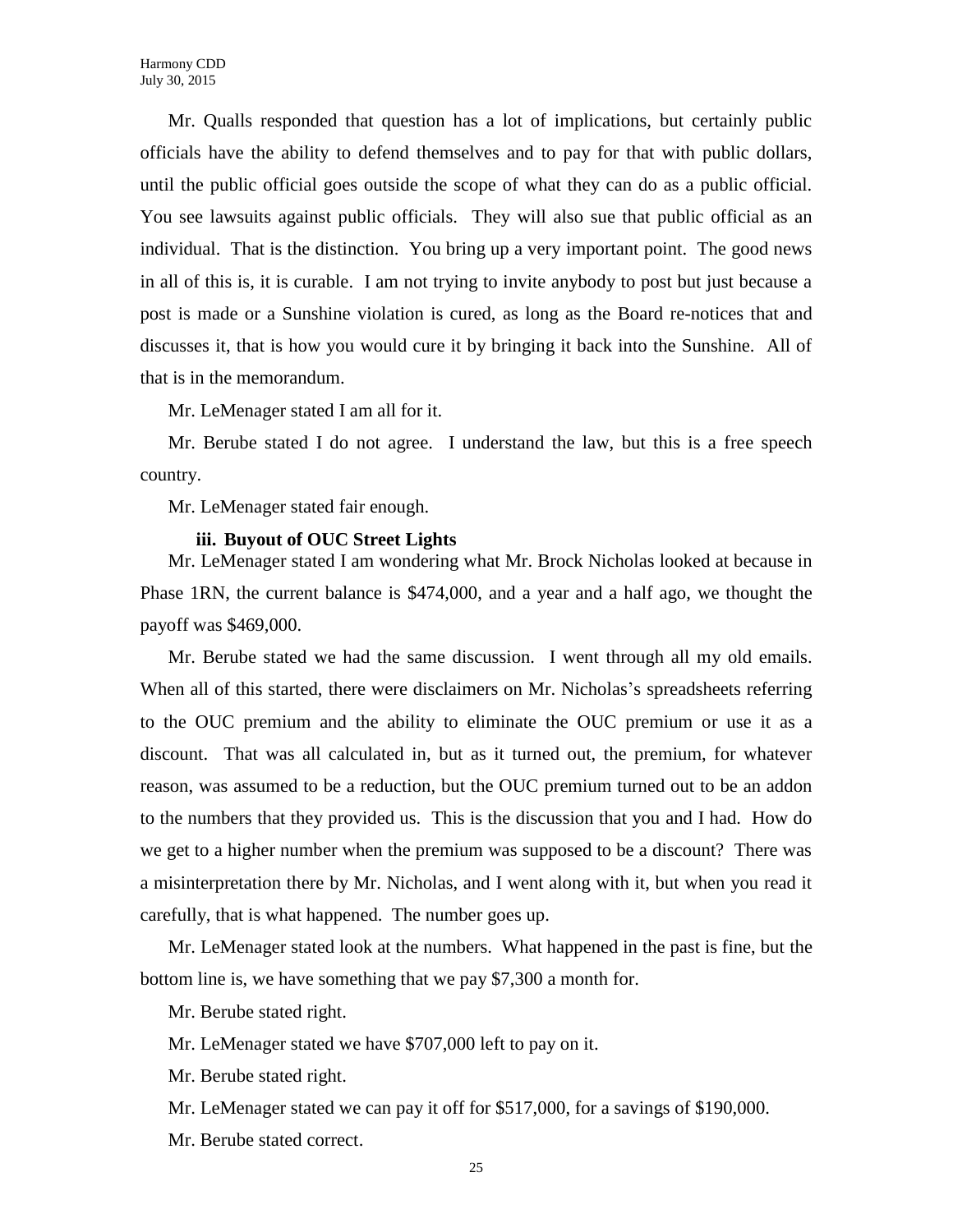Mr. LeMenager stated we have \$1.6 million in the bank right now. If you look at our budget, we are budgeting for the lease on the street lights, and \$7,000 per month immediately comes off that, which is an extra \$100,000 this year. We are already budgeting \$236,000 for the street light buyout for next year. Add \$100,000 to that because we saved it. This leaves \$336,000. I am not even a layman when it comes to the plants, but when it comes to numbers and finances, I am a lot more than a layman. These numbers make sense. Why would you not want to do this?

Mr. Berube stated the only reason is because the buyout went up \$100,000.

Mr. LeMenager stated nothing went up. Mr. Nicholas was guessing. He did not have a clue. If you look at what the balances are, they all make sense. They are not going to give us a discount off the principal.

Mr. Berube stated they do make sense.

Mr. Moyer stated here is the deal. It was somewhat frustrating to me. I am not weighing in on whether we should do it or not, but I want you to understand how we came up with that number. We currently pay 10.5% a year on the principal, and we have 94 payments left at which we would pay that rate. We told them that have a schedule showing the principal at \$430,000, and that is what we want to pay. They said that we did not understand; they impute 7.8% in that payoff number, the present value of 7.8% over 94 payments. If you want to look at the delta, you would take what we pay every month, which is \$7,000, over 94 payments discounted at 10%, and that will give you the delta that we are actually paying. If we keep doing this, the future value of the money 94 payments down the road is not the current present value of that money. It is going to be less than that. I just want you to keep that in mind. I think Mr. LeMenager is right. If the Board wants to do this, we can fashion a way of doing it. My only concern is the timing of when we do it. You have two and a half months of hurricane season left, and I would hate to use all of our fund balance and then have a hurricane and have to spend money on disaster relief.

Mr. Berube stated I am willing to take the gamble. We have been dealing with this for two and a half years.

Mr. Moyer stated I just want you to be aware of that.

Mr. LeMenager stated we only became aware of this last January or February.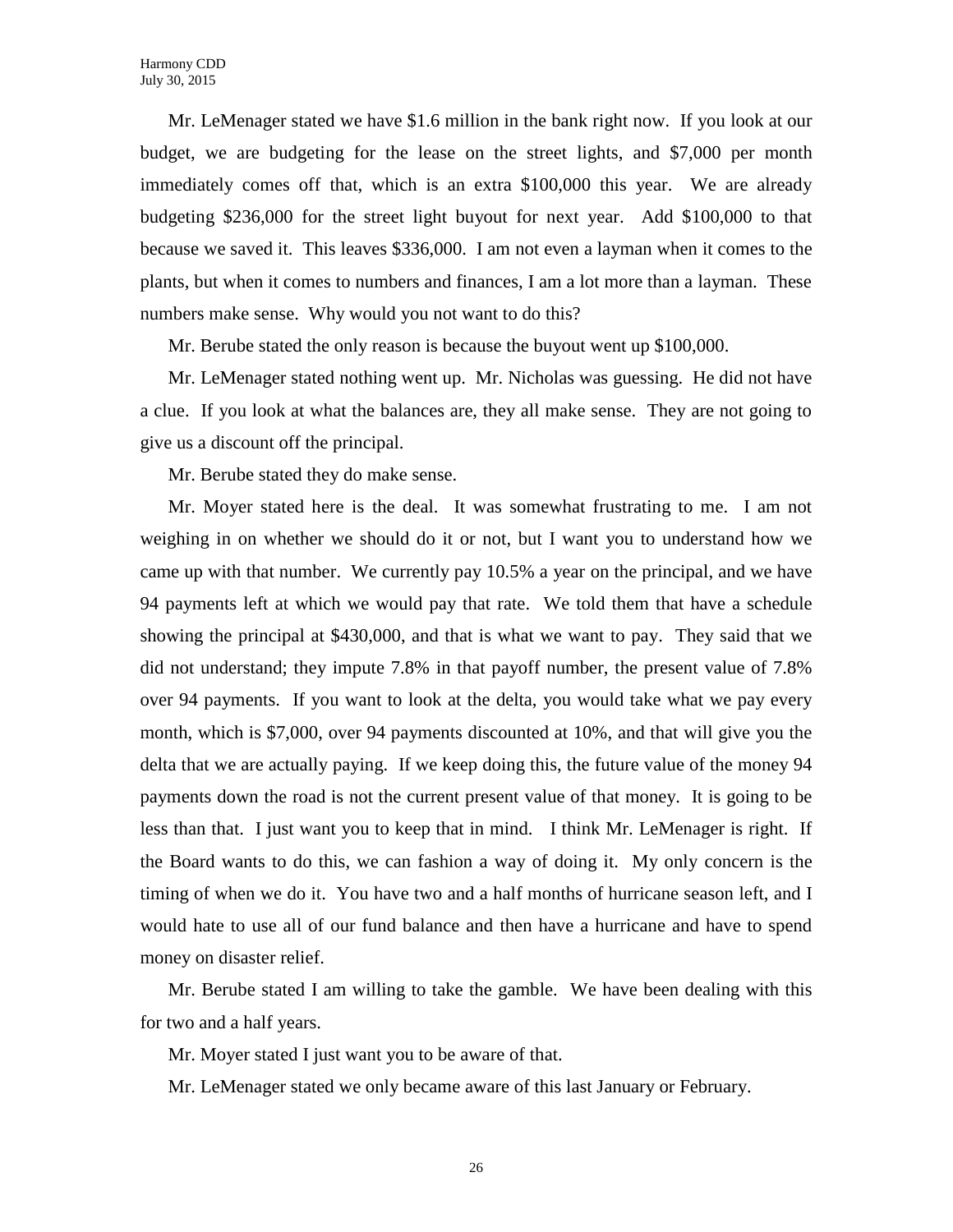Mr. Berube stated the reality is that Mr. Nicholas used the amortization schedule and so did I when we prepared this. That is the difference. They gave us an amortization schedule that looks like your home mortgage, but they do not calculate it that way. They calculate it from the end back. That was the premium that was always discussed, and we forgot about it.

Mr. LeMenager stated when I created my spreadsheet, I did not bother to use the word "premium." It is a prepayment penalty. The contracts do not allow for prepayments, so they want a penalty.

Mr. Berube stated the new contracts have that provision.

Mr. Qualls stated they are willing to extend the 7.8% discount that they would give all new customers.

Mr. LeMenager stated I asked that question on phase 1A, and you said that this provision should have been in there. I read the contract and did not see anything about a prepayment in Phase 1A.

Mr. Berube stated there is nothing about a prepayment.

Mr. Qualls stated there is no discount percentage in your lease, but there are in subsequent leases that OUC has with its customers. Even though they are not bound contractually, they are willing to extend you the same 7.8%.

Mr. LeMenager stated that is their prepayment penalty.

Mr. Berube stated no, it is a 7.8% discount.

Mr. Qualls stated their penalty is the difference between 7.8% and 10.5%.

Ms. Kassel asked is that it, or are they just discounting from 10.5% by 7.8%?

Mr. LeMenager stated this was a sweetheart deal from the beginning.

Mr. Berube stated CDDs do not ever pay off leases like this. OUC does not know how to handle this. This is totally unusual.

Mr. Qualls stated right. Please understand that all of this is stated at the Public Service Commission level with these utilities. If you want to fight these tariffs, you do it at that level, and that will be costly.

Mr. Berube stated it will cost us more than we will save.

Mr. Walls stated I want to see what it looks like when the package is put together, paying this off, using the money we received from the refunding, and using the fund balance to see what the budget looks like next year. I am not comfortable using up all of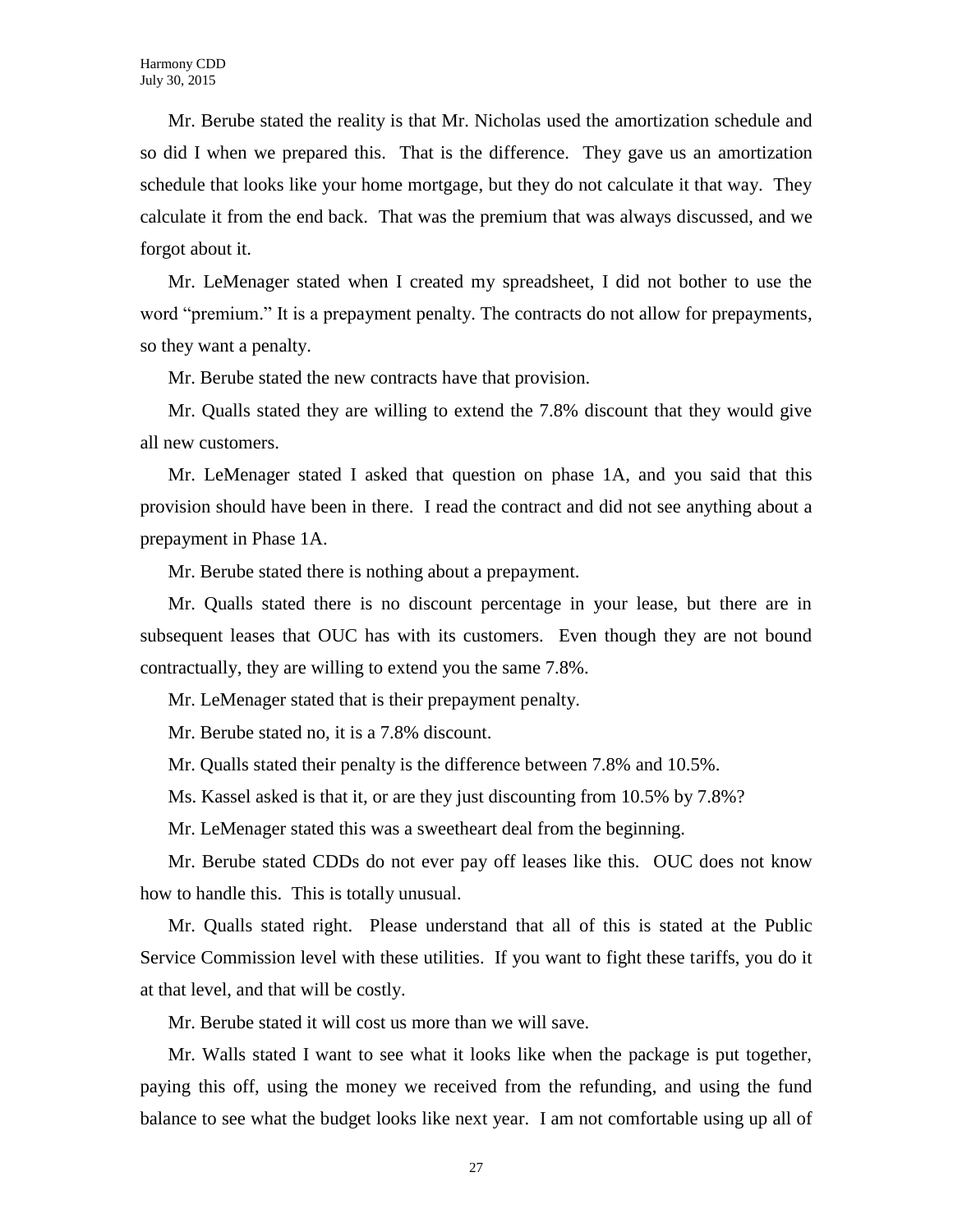the cash in the bank, and I want to make sure that we have enough cushion there, not just for a hurricane, but if some project comes up. I want to make sure that we do not handcuff ourselves, so that in the future we cannot do anything else. Just like the mortgage on your house. It stinks to have one and to pay that interest rate, even if you have cash in the bank. You want the cash in case of an emergency. I want to make sure that we are comfortable with whatever we have in the bank, once we get all of this in place.

Mr. LeMenager stated the bottom line is, last year we raised the assessments 15%. This year we are proposing raising them another 8%. That entire amount is supposed to be earmarked to buy down these street lights. For people like Ms. Kassel and me, that is a real increase. We pay more assessments because of that.

Mr. Berube stated we all do.

Ms. Kassel stated only if you paid off the bond portion.

Mr. LeMenager stated for the people whose the bonds are going down, they are not seeing the difference. The only reason that I would ever support the increase would be to buy down the lights. My analysis still holds. I am looking at a pot of money for next year that has \$336,000 in it. We raised assessments 15% this year, which is \$225,000 on \$1.5 million. There is your \$500,000. Granted, they did pull a fast one to get \$161,000 out of us, but we stopped that.

Mr. Berube stated we have another \$100,000 on top of that.

Mr. LeMenager stated we basically raised assessments \$500,000 to buy down street lights. Let us buy down the street lights because we made everybody pay for it.

Mr. Walls stated I am not saying it will not be feasible. I just want to look at the numbers before I agree to do this. Maybe we look at it and it looks better to do it next year.

Ms. Kassel stated I would like to know what cushion we would have if we spend this money. I want to know what amount of money we will still have on hand if we do this buyout any time in the near future. Can you tell us, Mr. Moyer?

Mr. Moyer responded yes. Mr. LeMenager pointed out that in next year's budget, we put in about \$230,000.

Mr. LeMenager stated \$236,642.

28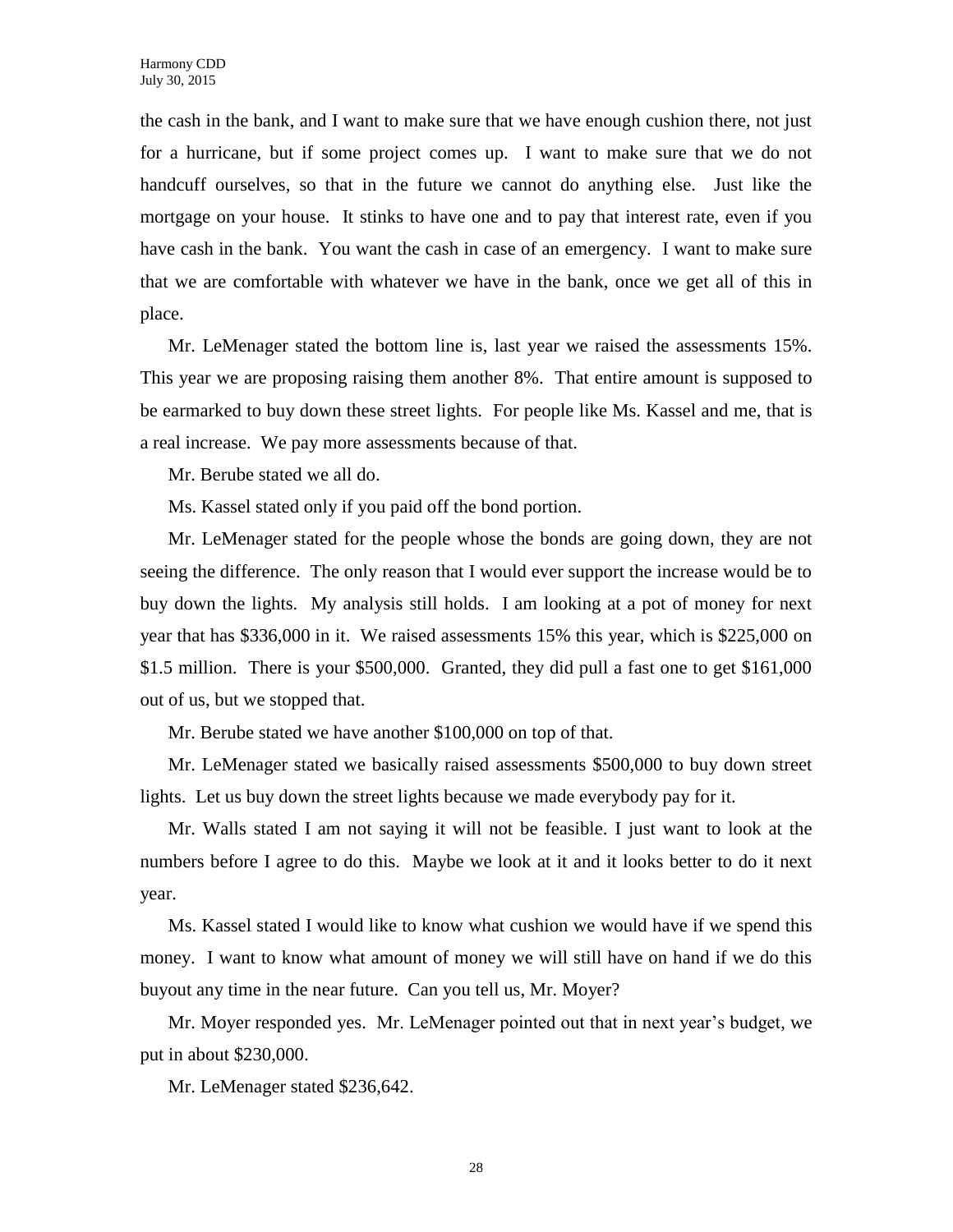Mr. Moyer stated in the balance of this year, you have taken out of what we projected the fund balance to be by \$108,000 that in this year's budget, we allocated for the street light buyout. Now you are up to \$344,000.

Mr. LeMenager stated I am not sure that is accurate because we raised the operation and maintenance assessment last year 14%, and 14% of \$1.5 million is \$225,000, not \$108,000.

Ms. Kassel stated but it is fund balance.

Mr. Walls stated we have added things.

Mr. Berube stated we spent \$50,000 of that to balance the budget last year.

Mr. Moyer stated all I am saying is that we have \$108,000 in this year's budget that I assumed we were going to spend this year. That is off the fund balance on a goingforward basis. That gets you up to \$344,000. We have \$100,000 from the last bond issue.

Ms. Kassel stated that has to be spent on parks.

Mr. LeMenager stated that is true.

Mr. Berube stated no, we got \$100,000 for street lights and \$100,000 for parks.

Ms. Kassel stated that is true.

Mr. Moyer stated now you are up to \$444,000.

Mr. LeMenager stated our light bill goes down \$100,000 next year, and we are up to \$544,000. Will we be tight in terms of the fund balance for a period of time?

Ms. Kassel stated please let Mr. Moyer answer the question of how much money we will have over the next six or eight months, so we know if we can feel comfortable spending all of that money right now.

Mr. Moyer stated I think Mr. LeMenager is going in the right direction. I anticipate that by October 1, we will have to use some of our fund balance if you want to do the buyout that quickly. If you wait until January 1 when we receive most of our tax revenues and with the savings on the street lighting or \$70,000 or \$84,000, whatever it is, those monies will be there without adversely affecting fund balance.

Mr. Berube stated we have another \$100,000 that is earmarked for parks and recreation. We have not touched that money; it is still set aside.

Mr. Moyer stated that is correct.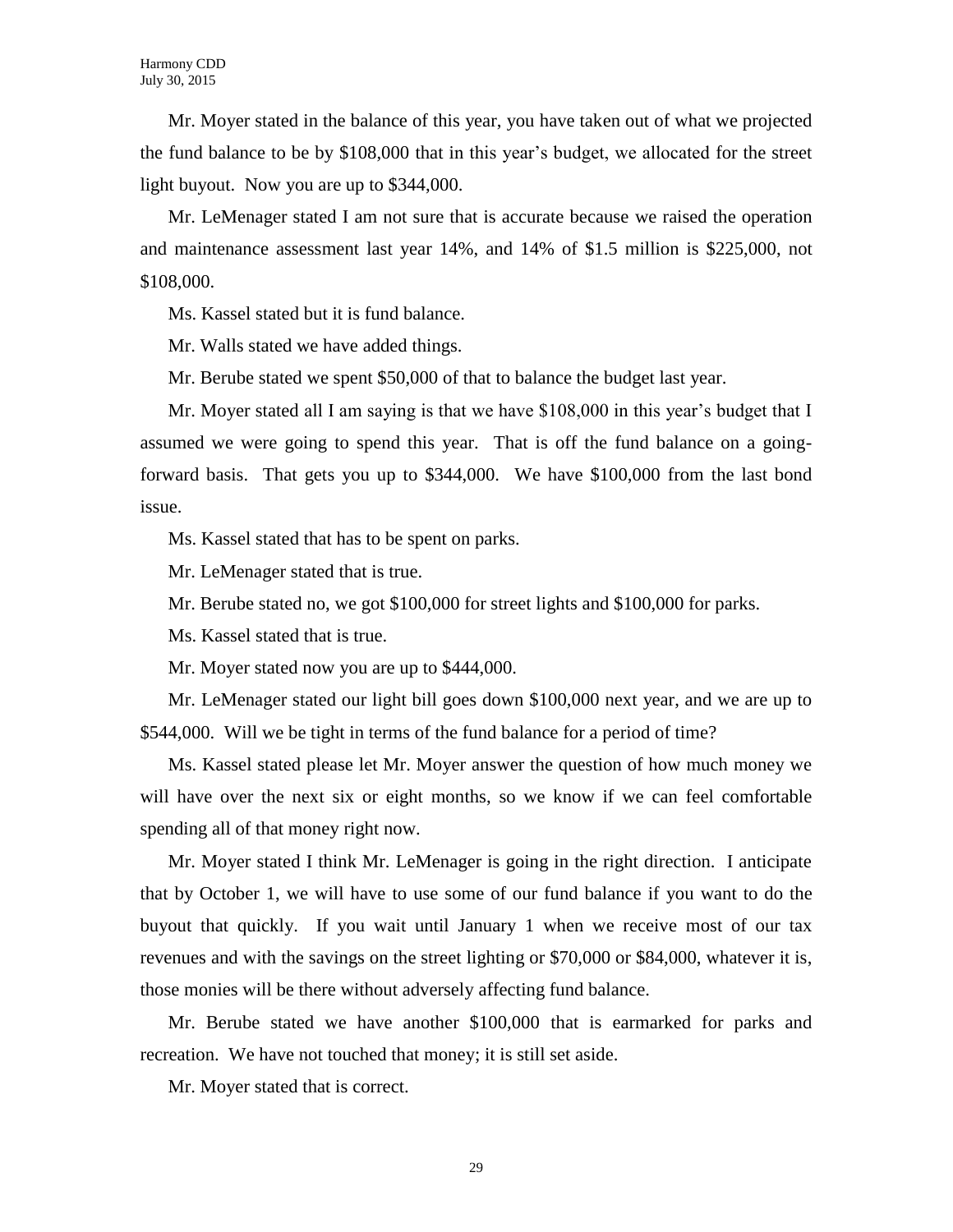Mr. Berube stated we got \$200,000 from the refinancing. We are currently at \$444,000 in available cash without that second \$100,000, and we need \$517,000.

Ms. Kassel stated it is not now. That is by the end of the next fiscal year.

Mr. LeMenager stated no, that is by when we receive the bulk of the first payment from the County. Do we normally receive that money in December or January?

Mr. Moyer responded yes.

Mr. LeMenager asked will we conceivably have the potential of not having a massive fund balance until the middle of December? Yes, absolutely, but not having a massive fund balance is still having \$300,000, \$400,000, or \$500,000. Remember that \$250,000 of our reserve is that first-quarter operating expenditure, but that is for way in the future. That is not for now. That is for when the developer quits paying us monthly. They still pay us a good amount of money.

Mr. Berube stated \$70,000 per month.

Mr. LeMenager stated we put that into the fund balance so that future Boards would recognize that when the developer is gone, because of the way that the system works, you need to have some money to pay your expenses in the first quarter, but that is not something that we need to do today.

Mr. Walls stated we can 100% swing this; I am not arguing that. I am just suggesting that we come back next month with that in the budget, so we can see what it looks like because we are still working on the budget.

Mr. LeMenager asked how long is the offer good for?

Mr. Berube responded after August and before the September payment.

Mr. LeMenager stated if we wait, our lawyer is going to have to renegotiate and legal fees increase. My point is, the sooner we do this, the quicker we start putting \$7,370 a month back in the bank. We are sitting here talking about spending \$15,000 on tree trimming. If you wait two more months, you are wasting the tree trimming. Everything else that we talk about, in terms of money, is trivial. This is the real money. I am in favor of doing this. Is there a short-term risk in August, September, October, and November? Sure.

Mr. Walls asked where is the date certain on this? Did they say that we have to come back by September?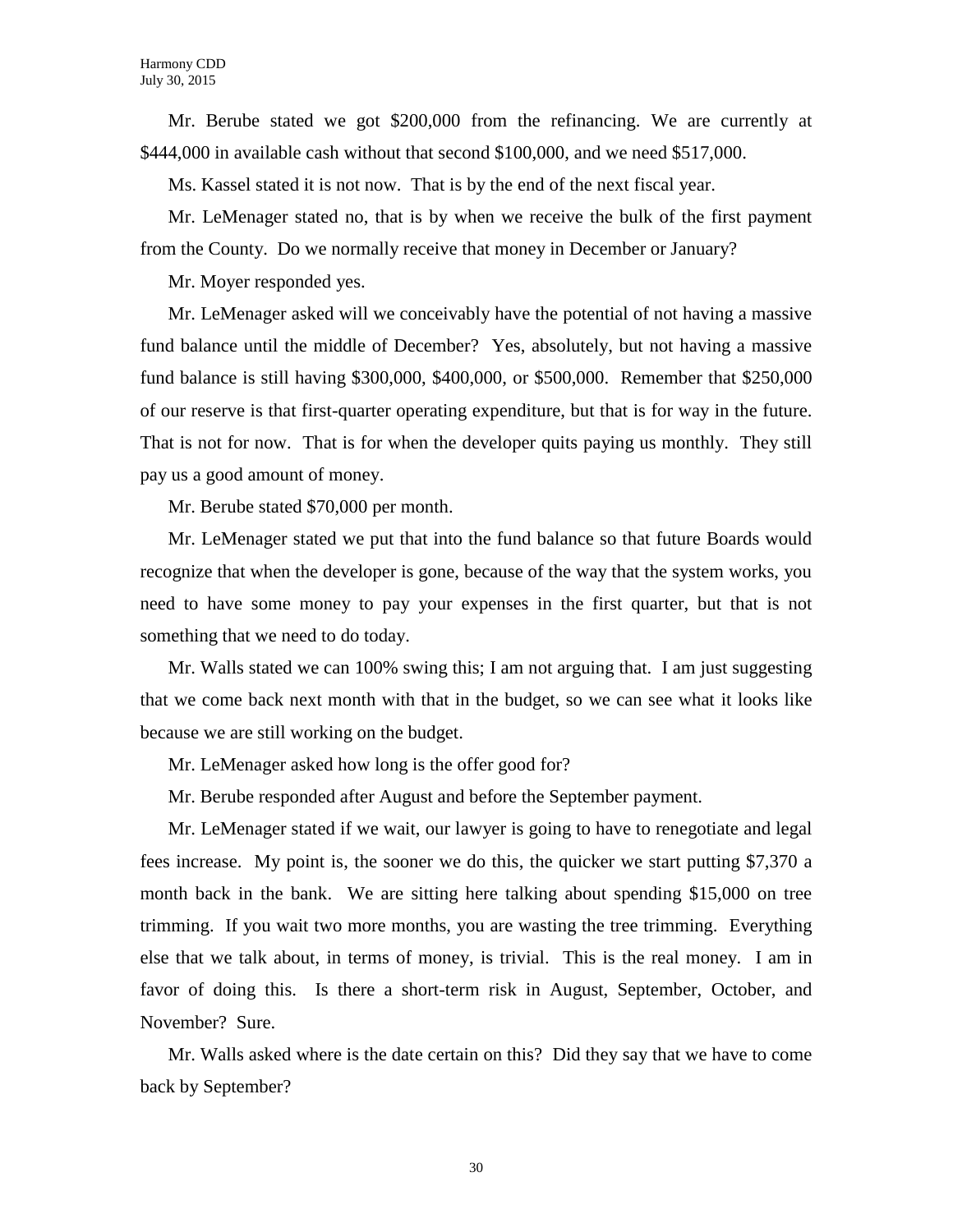Mr. Qualls responded I think their point is that in order for the numbers they sent in their schedule to apply, it has to be on that particular day. They said during our conference call that they are willing to negotiate all of these leases.

Mr. Walls stated I understand that the number changes every month after we make a payment, but they did not say that we have to settle now.

Mr. Qualls stated no, they did not say we had to pay it now or it is off the table.

Mr. Berube stated the payoff number that we have now is calculated after we make the August payment but before we make the September payment. Once we make the September payment, the payoff number will decrease.

Mr. LeMenager stated the offer is dated August 1. What date do we pay?

Mr. Berube responded some time during the month. It is an automatic pay.

Mr. LeMenager stated okay.

On MOTION by Mr. LeMenager, seconded by Mr. Farnsworth, with all in favor except Mr. Walls, approval was given to accept the offer from OUC to buyout the street light contract on phase 1RN.

Mr. Walls stated I want to be clear that I am not opposed to doing this, but I want to see the numbers first.

Mr. LeMenager stated I would be happy to go over the numbers with you. It makes sense.

Mr. Berube stated at some point, you have to make the deal and move forward. To your point, we do not know what the numbers are, but I think that we are reasonably comfortable.

#### **C. Field Manager**

#### **i. Dock and Maintenance Activities Report**

The monthly dock and maintenance activities report is contained in the agenda package and is available for public review in the District Office during normal business hours.

Mr. Berube stated everything is running smoothly. Mr. Gerhard van der Snel is on vacation but still works around the clock, seven days a week. He was a good hire and it has worked out very well. I have texted him at 11:00 p.m. and receive an immediate response. He also replies to all Facebook posts.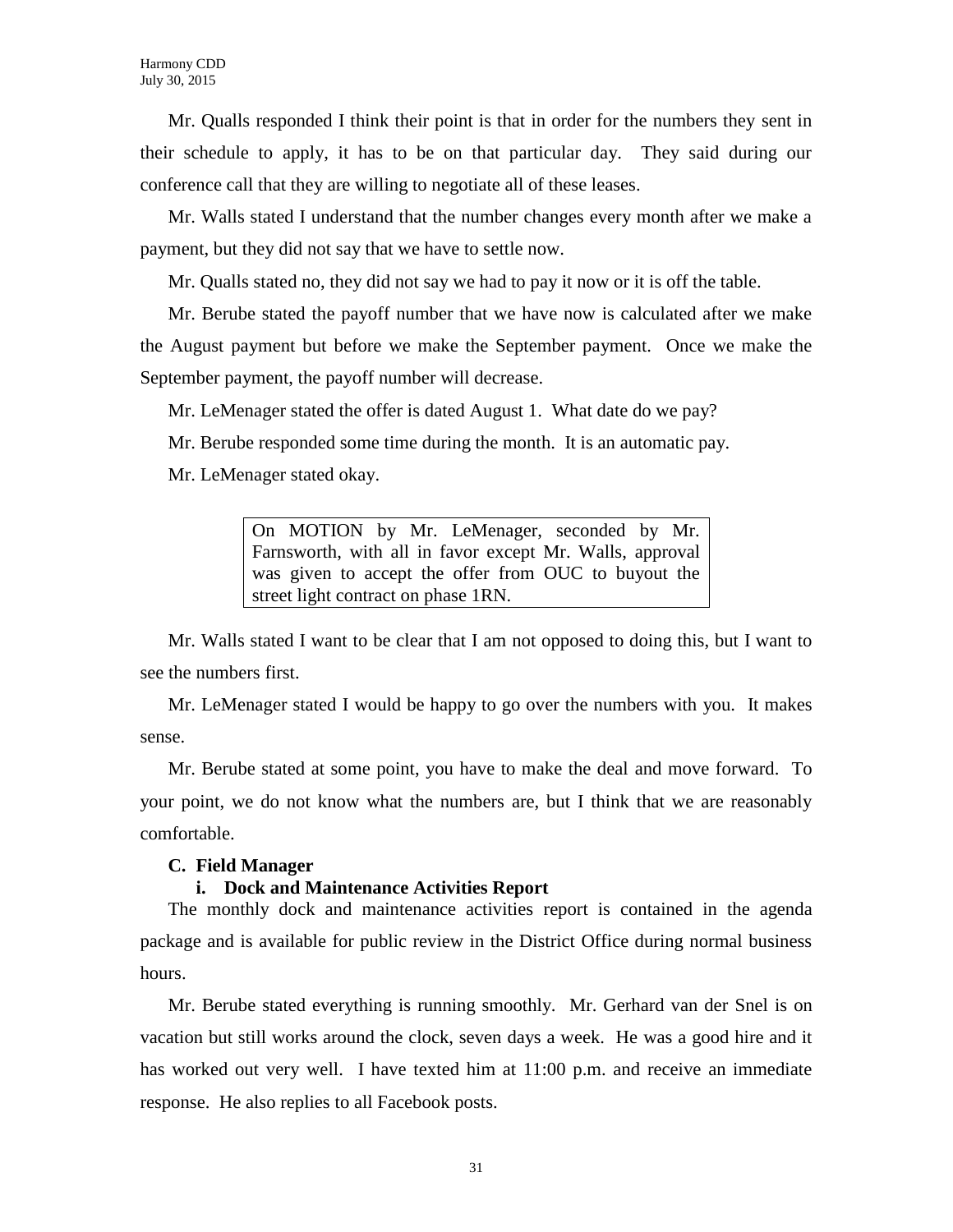#### **ii. Buck Lake Boat Use Report**

The monthly boat report is contained in the agenda package and is available for public review in the District Office during normal business hours.

#### **iii. Miscellaneous**

Mr. Berube stated I think most residents know that we had some skateboard damage in Town Center last month. It was vandalism. We know who the culprit was and a parent of that culprit stepped up, contacted me, and told me to let them know how much it would cost to fix it. We are not going to make that public at this point, but we have an agreement from the parent of that child to pay for the repairs. The repairs cost us about \$330. The question becomes whether we want to let this slide or send them a bill and collect it. What does the Board want to do? I was pleased that the parent stepped up fairly quickly and admitted to it.

Mr. LeMenager stated send them a bill.

Mr. Walls stated I agree. If it was my child, I am paying for their damage.

Mr. LeMenager stated it is just part of growing up.

Mr. Berube stated I will contact Ms. Burgess and let her know. You are aware of who the party is. We could be nice guys, but then the lesson is never learned.

# **EIGHTH ORDER OF BUSINESS Discussion Items**

**A. Green Neighborhood Parks Refurbishment**

Mr. Berube stated there has been much discussion on this item. I have a proposal and several people have proposals, which I provided to the Board. For those of you who have not seen the Green neighborhood park, there are several aspects. There is a large grassy area, which was probably never intended to be a play area for the kids. There is a mulched area where the playground equipment happens to be, and several landscaping beds and trees. The primary focus of residents has been the fact that the grass is getting beat up because of all the traffic. Kids are trampling through the landscaping beds. The mulched area and playground get a lot of use. It is fairly durable. The sodded area is currently green, but it is problematic because when the weather turns drier and cooler, it gets full of weeds, mud, and dust. My suggestion to the Board is that we remove most of the sod, but not all of the sod, and we create an urban forest. I have a picture if anyone would like to see it but there are examples of these areas, primarily along Cat Brier where it faces the golf course. We have these areas with pine tree that leave needles underneath them.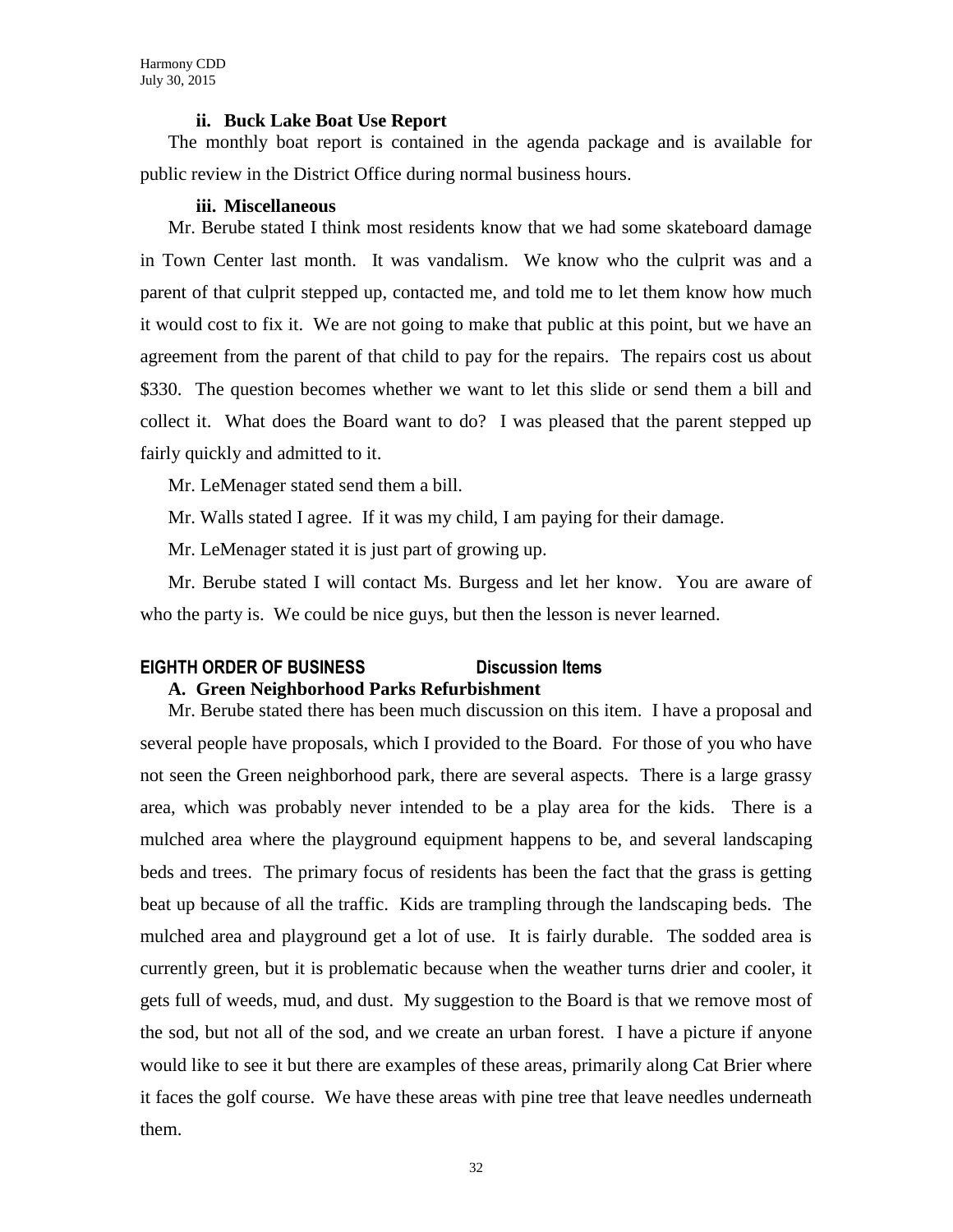Mr. LeMenager stated we know what it looks like.

Mr. Berube stated this is the idea. I suggest that we remove the sod and plant some pine trees and put pine needles underneath. It does not disturb the drainage. The kids are welcome to play on that. The pine needles fall off the trees. The kids will not damage the pine needles. If they do, it is just a matter of adding more pine needles and raking them. The wear factor goes down. It also creates an urban forest for those who live there, and it looks aesthetically pleasing. I think if the kids want to run through the pine needles, that is fine. It is soft, but it will be slippery, so they will not gain a lot of speed. The trees will be set maybe in an S pattern.

Mr. LeMenager asked are you suggesting the same size trees that we have along the golf course?

Ms. Kassel responded yes. This is appropriate for the easement over the gas pipeline, just like at Long Park and Cat Brier. It is what a lot of the people along Butterfly Trail who I met with want, and I think other residents would like that type of park there, perhaps with a par course. These trees have been there for a dozen years, and for the Green neighborhood park on Blazing Star, they are not going to look like this. It will block your view for the next five or ten years until the trees get high enough that you can see through them. There is another proposal on the table for the Green neighborhood park. There is another Green neighborhood park that has a triangular shape. On the northeast side, it has a playground with mulch, but on the west side, it has a rain swale. That is where the kids were playing and what is destroyed. Together with Mr. Rukkila from Davey Tree, we looked at creating a landscape plan that would prevent that erosion and would allow people to walk through it to their homes on the other side and would have landscaping material that would be kid repellent. It would not be dangerous but it would be unpleasant to be around. It would create an attractive landscape that parents could look through and see their kids at the playground and not be blocked by landscaping. It involves Florida privet, fire bush, and some dwarf magnolia trees that will not grow tall.

Mr. LeMenager stated I think this looks lovely along the golf course where we have a large open area, but it is not a very big park. When these trees get full grown, people are going to have 60- to 70-foot trees in their front yard.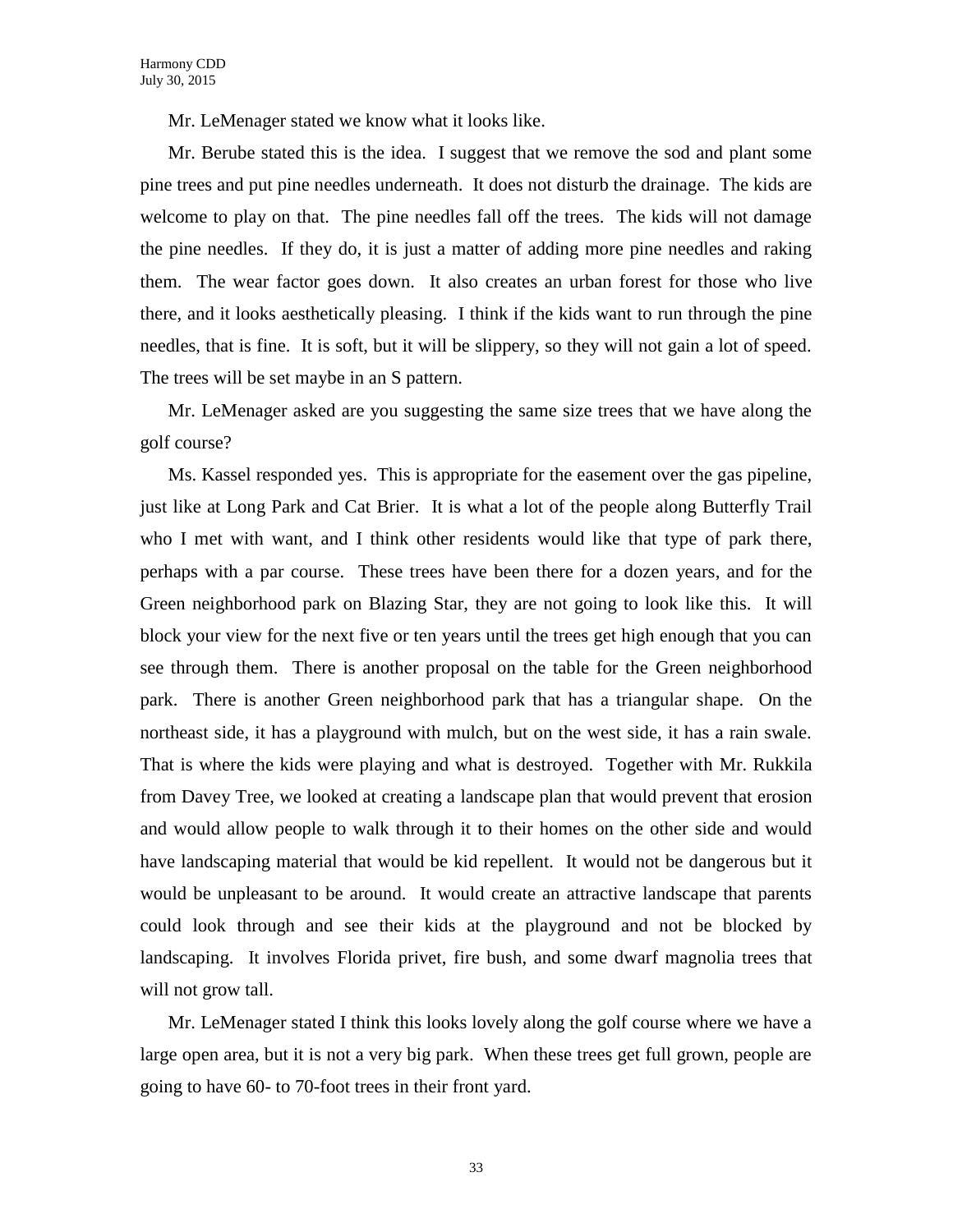Mr. Berube stated it does not have to be big trees. The idea is to have a shaded urban park area.

Mr. LeMenager stated it sounds like what Ms. Kassel is talking about.

Mr. Berube stated no because she is going to leave the grass there. When you discourage kids from playing in the swale, they are going to move to the rest of the grass, and we will have the same complaint as the kids spread across the grass and wear it out. There is only one likely way to solve the grass wear out issue, which is to get rid of the grass.

Mr. LeMenager stated I agree.

Ms. Kassel stated if we add more selective trees in selected areas in that grass, it will prevent the kids from having a wide swath to run in; therefore, you will not have the destruction of grass that you have now.

Mr. Berube stated there are a certain number of people who purchased homes along that park who do not like all of the play that takes place, such as the roughhousing and everything else. I do not know what the right answer is, but I know that we need to corral the kids into that area. The extension of my concept is that where the mulch meets the pine needle base, we need some type of landscape timber to delineate it. For the other landscape beds, we will plant something that the kids cannot destroy when they run through them. The landscaped beds currently are basically mulch because the beds were destroyed.

Ms. Kassel stated we were looking at sunshine mimosa, which is what we planted in the Cat Brier parks. It takes off and is fairly resistant. If you have traffic through it all day long, it will not survive.

Mr. Berube stated clearly we have differing opinions.

Ms. Kassel stated indeed.

Mr. Walls stated I am torn because I spoke to people over the last couple of months. Some of them want a place where the kids can run around and play. Some of them want to get rid of play areas altogether. The way it is set up is ridiculous. I think that we need to figure out a way that is not costly. Anything you put over there, kids will still play and it is going to get beat up. It has to be replaceable and cheap. I am more concerned about the cost and not necessarily how it looks. I need a detailed proposal to review. I saw what Ms. Kassel proposed, but I do not know if that is what I want. I like having trees. I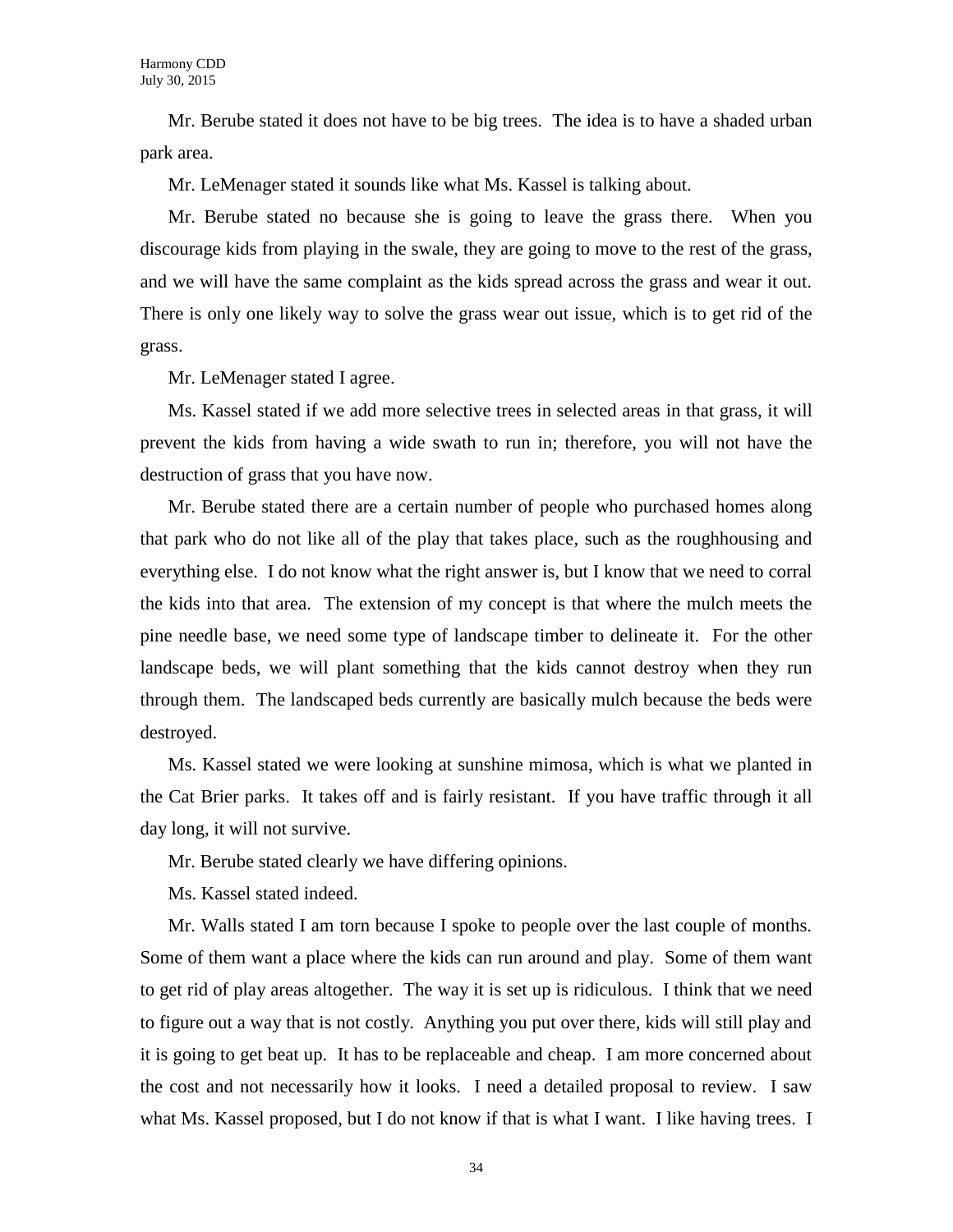need to think about this more. I thought about this for a couple of months and have not come up with a good answer.

Mr. Berube stated there are no good answers.

A Resident stated pine trees will affect residents' views for years on the first flor and second floor. The kids need a place to play. I have not looked at what Ms. Kassel proposed, but I agree with Mr. Walls that it needs to be inexpensive.

Mr. Berube stated the extension of this rolls over to the gas pipeline easement. If you look at this proposal carefully, you realize that the houses are going to back up to that 40 foot landscaped buffer, which is largely trees and whatever the developer planted. Starting at that landscape buffer and going over to edge of Butterfly Drive is a 70-footwide gas pipeline easement that is ours. We can do what we want with that. It is already grassed.

Ms. Kassel stated it is not ours yet.

- Mr. Boyd stated the gas company has severe restrictions on what you can plant there.
- Mr. Berube stated I understand. We are not going to put anything permanent.
- Ms. Kassel stated we can put in a concrete walkway or a sidewalk.

Mr. Berube stated you have a 700-foot-long swath that is 75 feet wide. You already have an enclosure on the back side with the new trees. My thought was to put podocarpus or something there to enclose it and have little exits and entrances. These bushes will go three to four feet and would delineate that area. That would become the *de facto* play area that is grassy. I realize that we mentioned putting soccer fields and play fields there. That is probably not a good idea because of parking noise. Ms. Kassel talked about a par course or stations with exercise equipment. That is a good idea and I think people would use it. You have 660 feet to spread this equipment out. Even if they are 10 feet wide, you still leave 65 feet of grass. It is a huge area. To the parents who say they want their kids playing in front of their house, we are only asking them to move two blocks. It will be fairly secure because it is enclosed and there are bushes.

Ms. Kassel stated the residents I have spoken with on Butterfly Drive are not in favor of having bushes blocking their view of the park.

Mr. Berube stated they can be low bushes. They do not have to be four-feet tall. This is just something to delineate.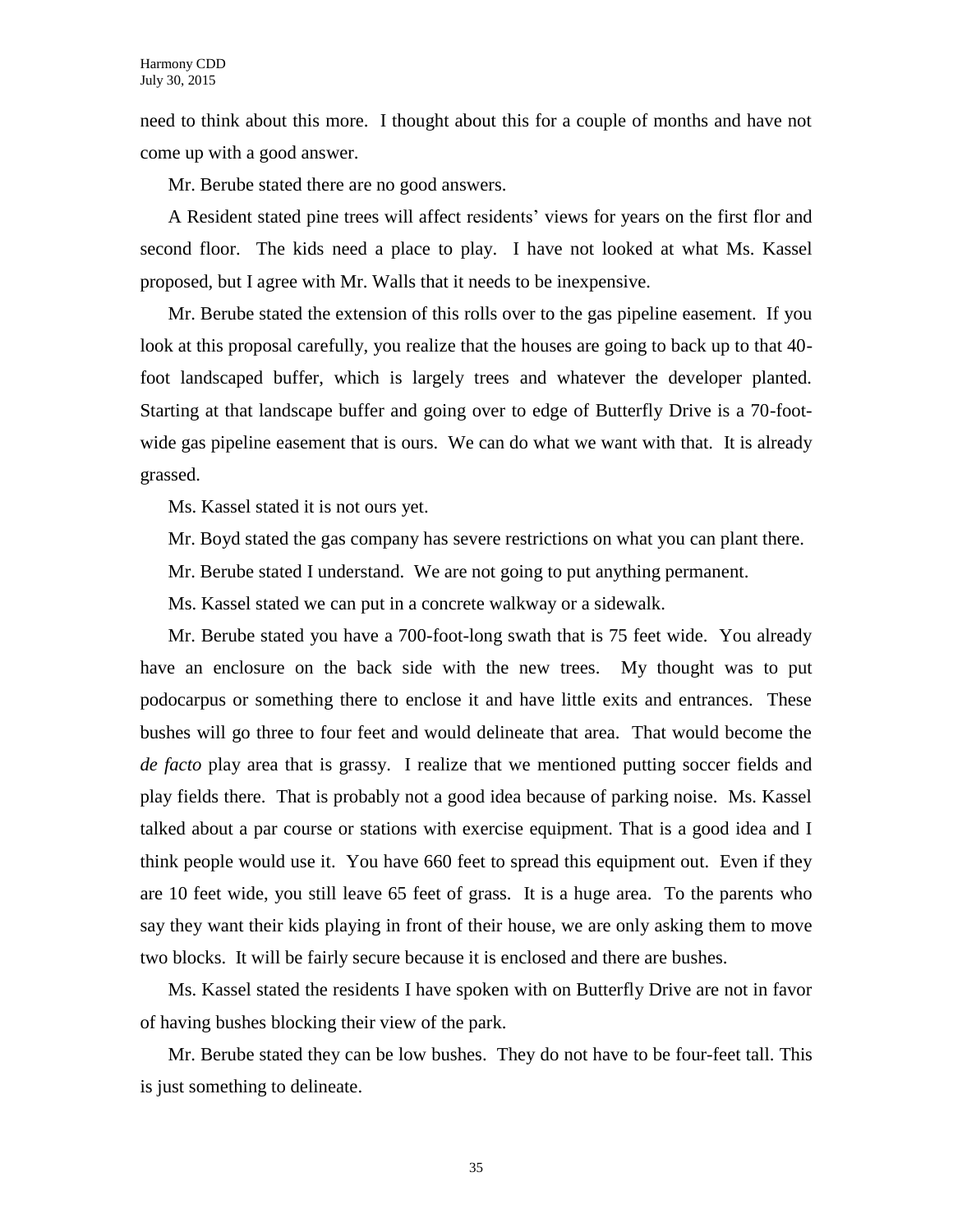Mr. Walls stated they are going to be looking at the back of houses fairly soon. I would think they would welcome the bushes.

Ms. Kassel stated they said no.

Mr. Berube stated some said no. It is a small sample.

Mr. LeMenager stated most of those residents enjoyed a lake view for a couple of years but it is going away soon.

Mr. Berube stated there is horrible grass. If you look along the curb, there is dirt and weeds. It is barely maintained. If you place a bush or hedge, it is a step up regardless of the height. That meets the space requirement for kids to play. Do not forget that you are going to have a brand new neighborhood, which may have 50 or 100 kids. We have neighborhoods H-1 and H-2 coming on board with another 50 to 100 kids. Their likely path to play is going to be that park. Once that becomes the play area, the traffic is going to get worse.

Mr. LeMenager stated it is not designed for that. The real problem that we have is, the developers come in and had all of the plans redrawn and give us this song and dance about all of the parks having already been built, which we know is a lie. I still go back to what I said last month, which is that there is a chunk of land on which a swimming pool is never going to be built. It would make a wonderful park for all the kids to play in.

Ms. Kassel stated we do not own that land.

Mr. LeMenager stated I understand that we currently do not own it.

A Resident asked what about that park on Butterfly Drive, that 75-foot-wide, 700-foot park? I do not see why that is not enough area for the children to play in.

Mr. Berube responded it is.

The Resident stated like football fields and that kind of thing.

Mr. LeMenager stated there are limitations because it is on the gas pipeline easement; there are two gigantic natural gas pipelines running under there.

Mr. Berube stated when you are in the dog park and school parking lot, you are standing right on top of them.

The Resident stated they are all underneath the golf course and the roads.

Mr. LeMenager stated I know exactly what we should do with the triangular park.

Ms. Kassel asked the one on Blazing Star?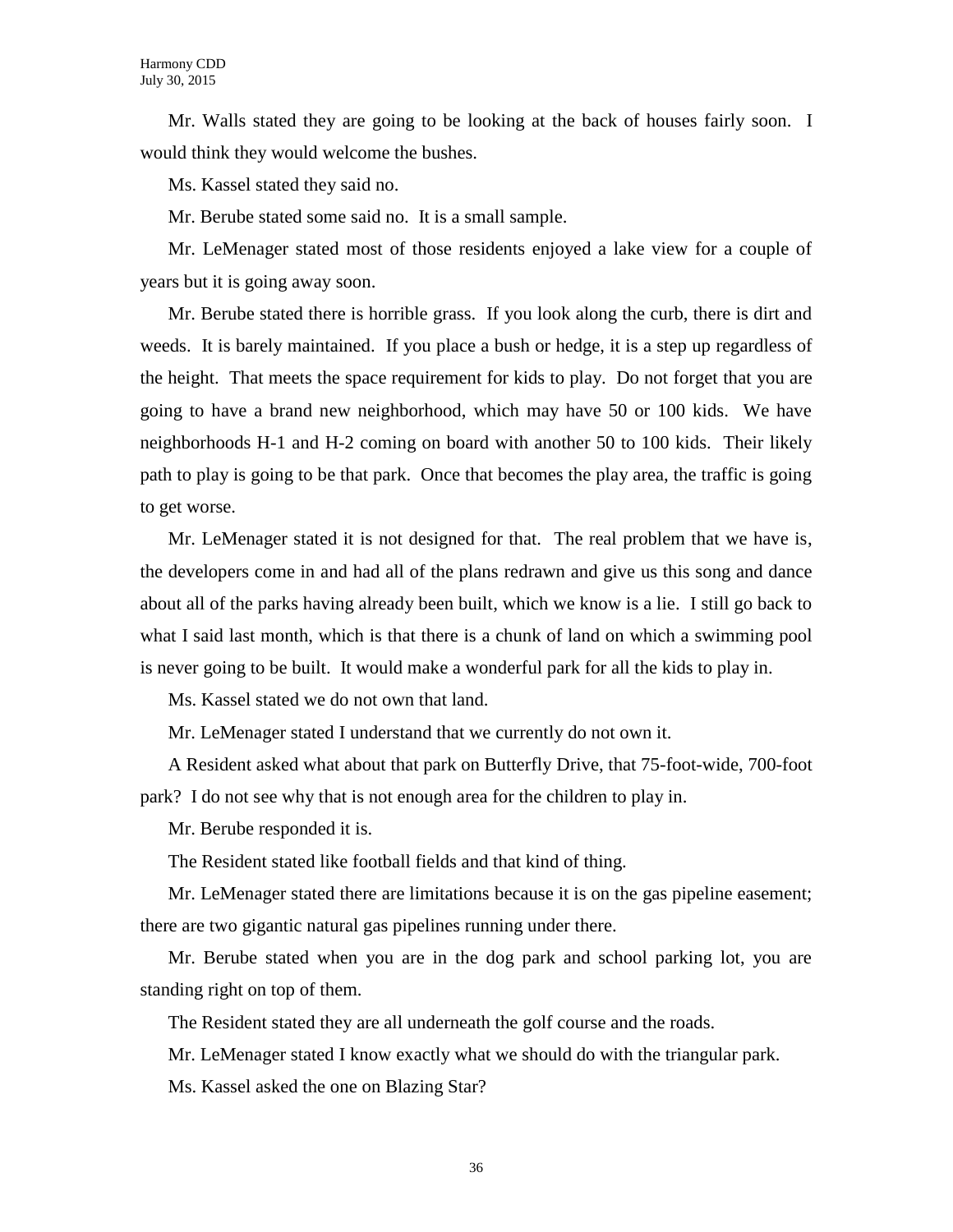Mr. LeMenager responded yes. We should remove that play equipment and put it someplace else.

Mr. Berube stated no. Where are you going to put it?

Mr. LeMenager responded you can put it in the 75-foot-wide easement.

A Resident stated that is not the problem.

Mr. Walls stated from a feasibility perspective, I like your idea, but there are 10 to 12 houses along that park. We should poll those home owners and give them a chance to provide input about the trees.

Mr. LeMenager stated we have been talking about this for quite a while.

Mr. Walls stated send them a letter.

Mr. Berube stated I did not think about the height of the trees and the visibility issue. Regarding Ms. Kassel's point, I agree that we should plant some trees that will slow down the kids. That is a good idea. We need to plant a different kind of tree that solves the visibility problem.

Ms. Kassel stated my suggestion is to plant Florida privet, firecracker plants for color, and some dwarf magnolia trees. It will add color and will be pretty.

Mr. Berube asked what will you put on the ground?

Ms. Kassel responded probably pine mulch.

Mr. Berube asked how about using the mulch that we use everywhere else and plant greenery within to give some decoration?

Ms. Kassel responded that is what the plan is.

Mr. Berube stated you were not covering the entire area with trees.

Ms. Kassel stated it was covering the entire swale and everywhere that still had weeds two months ago. It is a large area, like 60 feet long and 20 feet wide. That entire area will be planted.

Mr. LeMenager stated I am leaning toward supporting Ms. Kassel. You proposed this a month ago. Why was it not included in the agenda package?

Ms. Kassel stated I do not know why it was not included in the agenda.

Mr. LeMenager stated we should look at this and see how it works. I am certainly in favor of it, but right now we are doing this ad hoc and coming up with crazy ideas. We need a proposal in front of us.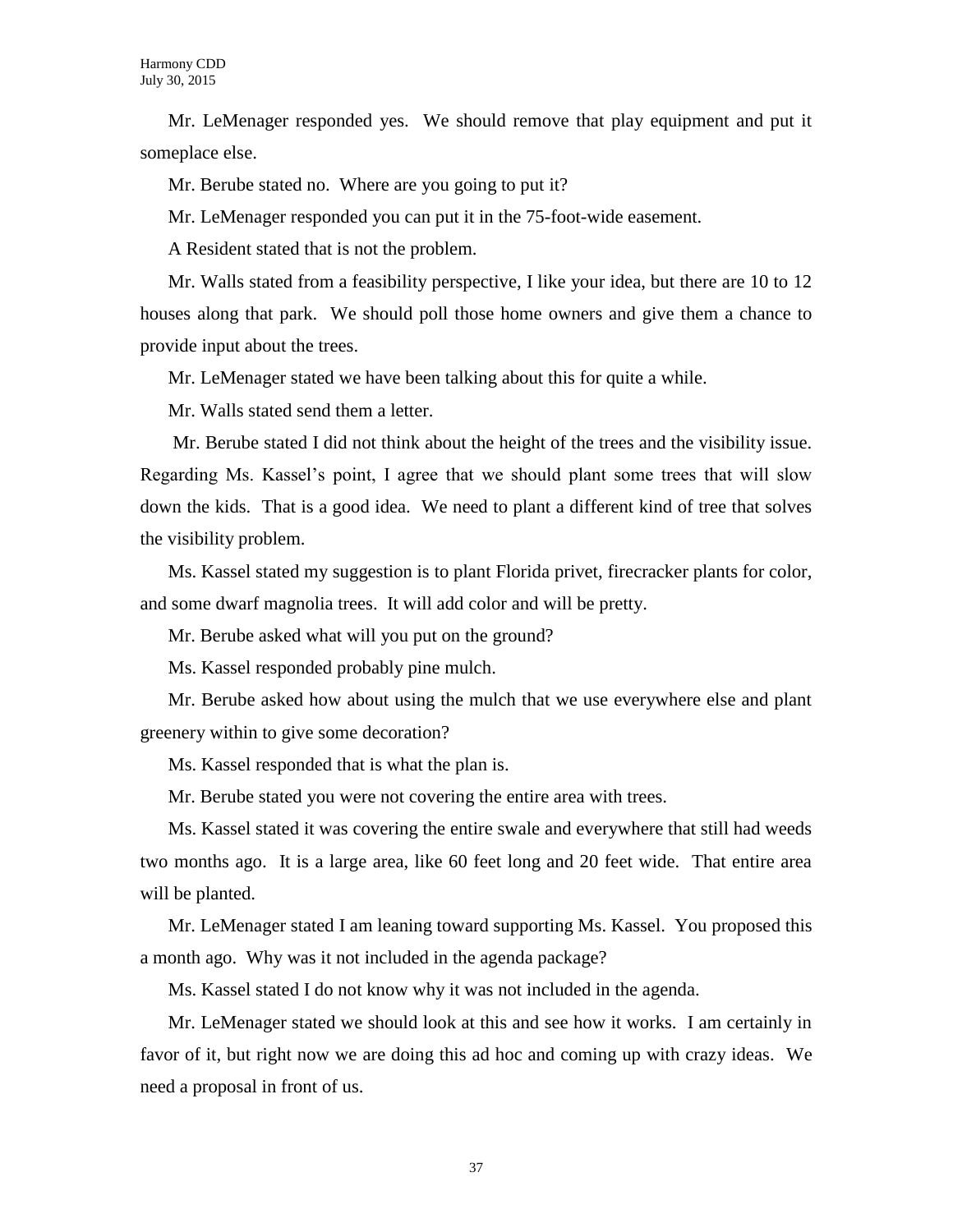Mr. Farnsworth stated you are trying to envision this in your head despite the picture. We should have the engineer design a plan.

Ms. Kassel stated a drawing was included in the last agenda package.

Mr. Berube stated we tossed that.

Ms. Kassel stated no, we did not. Mr. LeMenager says he is supporting it.

Mr. Berube stated you and I are the only Supervisors driving this.

Ms. Kassel stated these are two different things. This is appropriate for the gas pipeline.

Mr. Berube stated I understand. I am suggesting changing it and meet in the middle. I can guarantee you that any plants on the ground are going to get trampled. Let us expand the tree idea to cover most of the sodded areas and put plants in the swale to discourage kids from being there and figure out what type of groundcover we are going to put where the sod is. We need different trees for the whole area. This plan was pretty, but you are right that it is going to disturb the people who live there and cause sight problems. The trees will grow too tall and cause sight problems. We need some other type of tree to slow the kids down from running. If that means magnolias, that is fine.

A Resident stated they need to be small magnolias because otherwise the kids will climb on them.

Ms. Kassel stated they cannot climb on the magnolias. They climb the loquats and the oaks and trees with low branches. They never climb the magnolias because they do not lend themselves to that.

A Resident stated kids break limbs off the tall magnolias.

Mr. Berube stated I live next to a park where they are doing that, but it does not seem to damage the trees. You just trim them. Kids are going to climb trees. That was the advantage of the pines. Kids cannot climb them.

Ms. Marilyn Mower stated we should put our trust in Ms. Kassel because she has a green thumb and is working with the landscaper. We should see what she comes back with.

Mr. LeMenager stated she has already done that, but we just want it in front of us.

Ms. Mower asked what about establishing a committee to draw up a plan for the pipeline?

Mr. Berube responded we have a committee.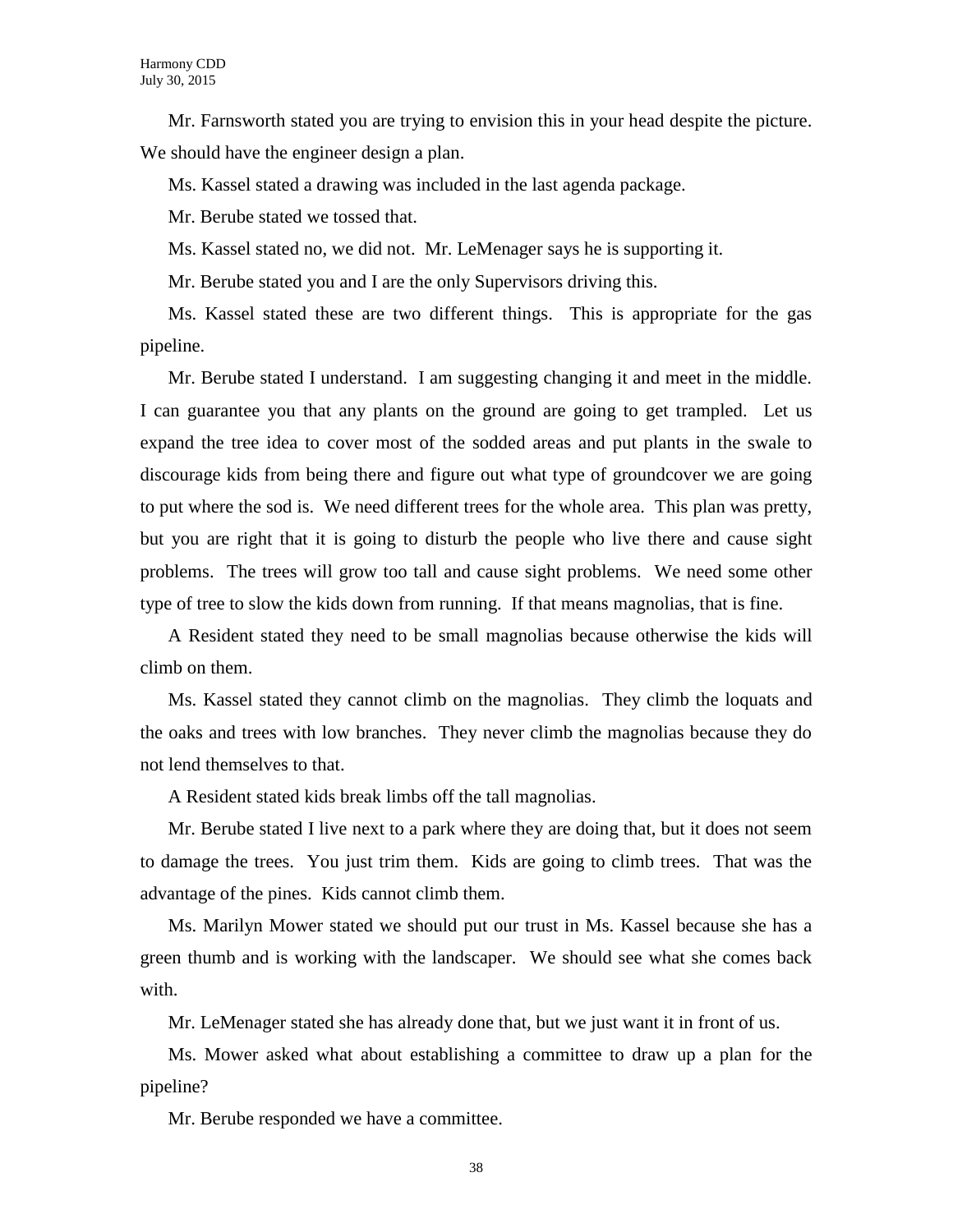Mr. LeMenager stated the pipeline easement is not on the agenda; it is really the Green neighborhood park.

Mr. Berube stated it is both.

Ms. Kassel stated I will send this to Ms. Mower and she can talk with the people who live on Blazing Star park and get their opinions.

Ms. Mower stated I am not talking about the park; I am talking about the pipeline.

Ms. Kassel stated we are talking about the park. They are both parks, but one is Blazing Star and the other is the gas pipeline. We have been talking about Blazing Star park. I met with the landscaper and obtained an estimate, but I suggested tabling it matter last month because I did not have a drawing. I now have a drawing but it never made it into this month's agenda package. It will have to wait until the next agenda. Unfortunately for the people who live in the Green neighborhood, they will have to wait another month for us to even look at it.

Mr. LeMenager stated there is nothing that we can do in this weather anyway.

Mr. Berube stated I am in favor of your concept of removing all of the sod and planting more trees to replace the sod with some sort of groundcover.

Ms. Kassel stated not all of the sod for the whole park, just the swale. I suggest that you include what you propose in the next agenda package. Without seeing a picture, I cannot envision what you are talking about.

A Resident asked will the money for this park come out of the \$100,000?

Ms. Kassel responded no. The Blazing Star park refurbishments are coming out of this year's landscaping miscellaneous line item for refurbishment.

Mr. Berube asked why would we do that?

Ms. Kassel responded because that is where the money was coming from. I thought we were going to spend some of the \$100,000 on the pipeline park.

Mr. LeMenager stated the \$100,000 should be for new things, not for maintenance.

A Resident asked who is maintaining the park on the pipeline?

Ms. Kassel responded it is not ours yet. The developer is obligated to maintain the landscaping that is in the buffer between the back of neighborhood F and the pipeline.

Mr. Boyd responded I believe that is being dedicated to the CDD.

Mr. Berube stated when it is certified as completed, the next step is for the CDD to accept it.

39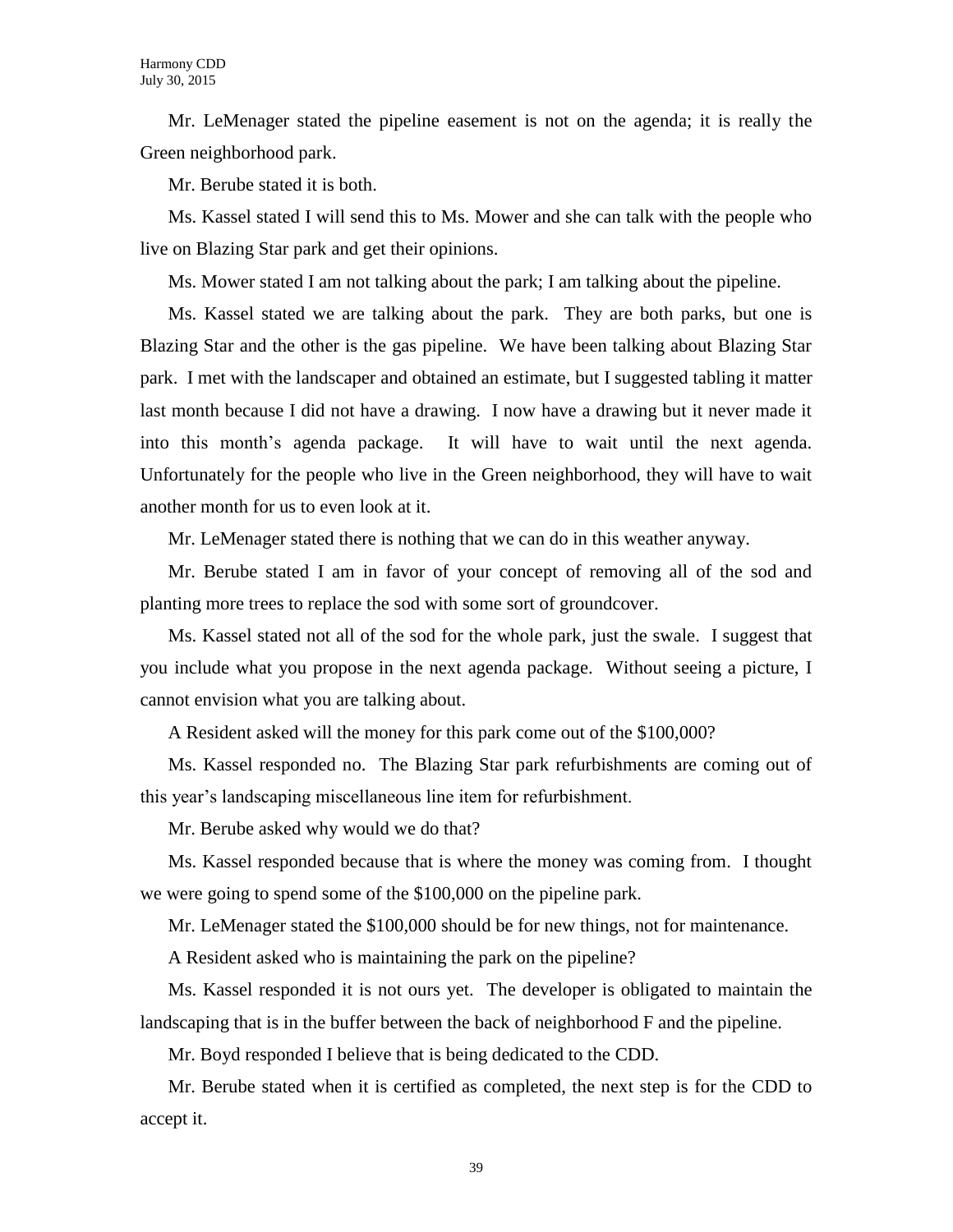Ms. Kassel stated then it will be ours.

Mr. Berube stated everything including that white fence will be ours.

Mr. LeMenager stated the developer paid for it and put it in.

A Resident stated that white fence is a mess.

Mr. LeMenager stated you can safely assume that in the long term, that fence is not going to stay.

Mr. Berube stated you heard the discussion earlier about the white fence on U.S. Hwy 192.

Mr. LeMenager stated I do not know why the developer put a fence in front of the pond.

Ms. Kassel stated believe it or not, some people like it.

A Resident stated I understand about the swale in Blazing Star park and the mulch area where the playground equipment is located is fine, but the grassy area will soon become destroyed like the grass in the swale because kids will move from the swale. As long as that is left to be a grassy area, all of the nice plantings that are still intact will be destroyed kids because will play in the grassy area. They destroyed all of the plantings along Sundrop. Those beds are now full of mulch. That will soon happen to this grassy area unless something is planted to deter football and soccer.

Ms. Kassel stated I also contacted Mr. van der Snel, just to find out the cost to put in 30- to 36-inch-high posts with a chain, as a way of initially act as a barrier around the swale area, while the landscaping is young and new.

Mr. LeMenager stated we are not going to sit here and plan the park. Ms. Kassel would be more than happy to meet with you residents. We need to see proposals in our agenda package next month. We do need to consider the corner parcel. Mr. Berube said at the last meeting that the developer may give it to us.

Mr. Berube stated there will be conditions. What are you going to use it for? It will not fly as a park or a skateboard park or anything that does not look very pretty from the street. The developer will probably donate it, but they will have control over what we do with it.

Ms. Kassel stated you can put in a small pool and a recreation room with bathrooms.

Mr. Berube stated I have no argument.

Ms. Kassel stated that would be the best thing we can do.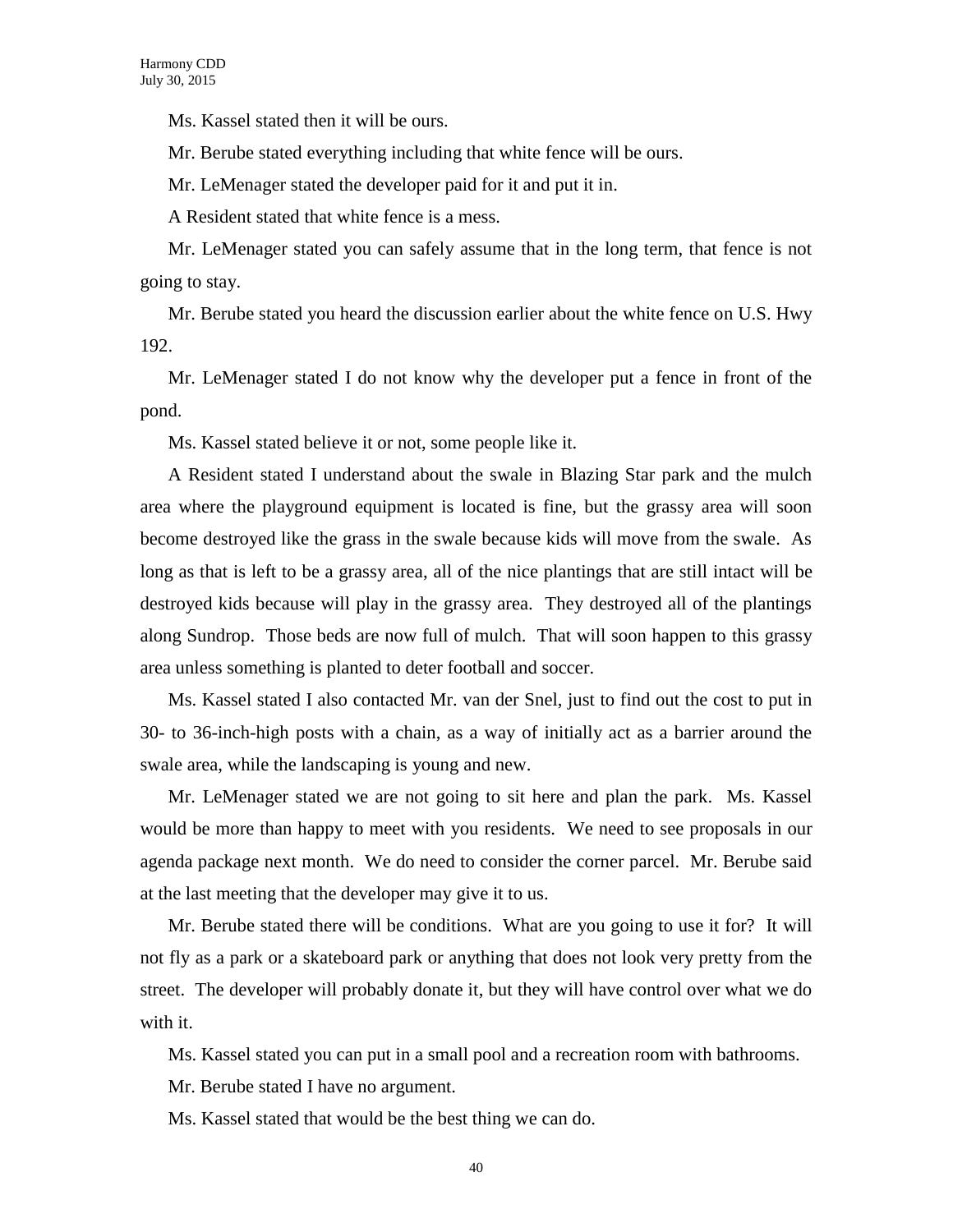Mr. LeMenager stated that needs to be a long-term plan.

A Resident asked if they give it to you with a lot of conditions but you do not accept the conditions, what is likely to happen?

Mr. Berube stated what you currently see. The appearance of the community is big to this developer. You have seen the new signs and what they tried to do at entrances to make them look pretty. Mr. Glantz will likely donate the land, but he will have strong opinions as to what goes in there.

Mr. LeMenager stated I wonder what will happen when he sells all the lots. They have sold almost all the lots. Clearly, he still wants to keep his customers, which are the builders. He is selling lots to builders, and now that they completed the 55+ community, he now has contracts on more than half the lots.

Ms. Kassel stated undeveloped lots.

Mr. LeMenager stated he has contracts from people who want to purchase them. What happens to how aesthetically pleasing he wants Harmony to look when he has sold everything that he can sell? We will see what happens. He wants to show a profit to his superiors, and there is nothing wrong with that.

Mr. Berube stated there are going to be things that we want and things that they want. We have been able to do some good trades.

The Resident stated if we do the park on the gas pipeline and he offers this area for a park, then we can say we do not need a park and make it a little harder for him to give to us.

Mr. Berube stated he understands and he is okay.

Mr. LeMenager stated we have done fine with him.

A Resident asked what is the timeframe for pipeline park to be deeded to the CDD? One month or two months?

Mr. Berube responded we already own the pipeline.

Mr. LeMenager stated we have owned it since day one.

A Resident asked when will the park be completed?

A Resident stated for the Blazing Star park, Ms. Kassel will meet with us and give us something we can look at?

Ms. Kassel stated the three of you and I will meet with Mr. Rukkila. We will discuss our ideas for this linear park on the pipeline and ask him to provide a proposal.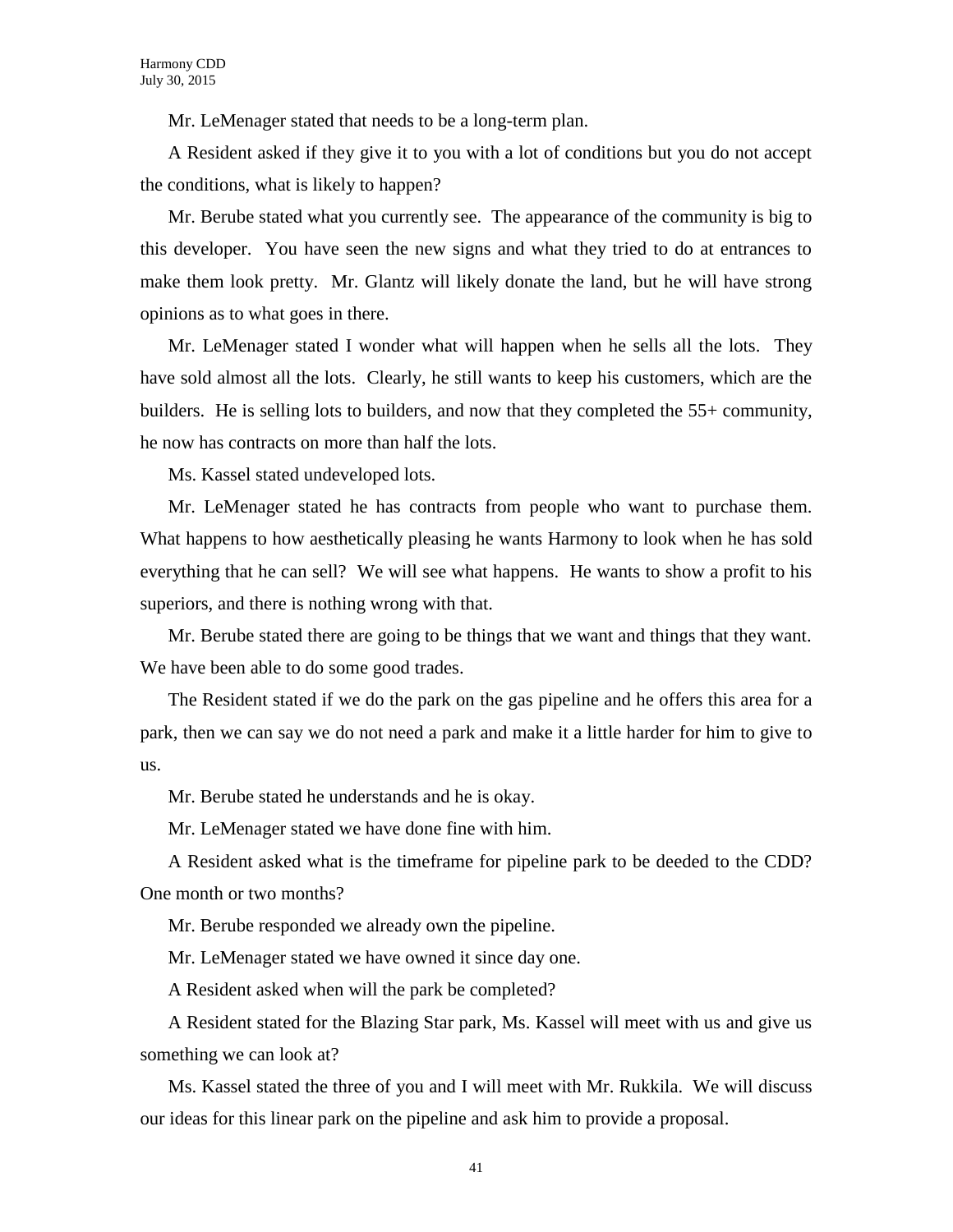Mr. LeMenager stated regarding the question about when the park will be done, there is no obligation whatsoever for this Board to do anything with that land. The park promised by the developer is a row of trees, and that is it. We are saying that we have a new set of rules.

Mr. Berube stated we want something better than what the developer provided.

Mr. LeMenager stated for years, I have been calling ourselves the department of parks and recreation, and now we need to put some money behind it. This body would have a much different attitude with respect to spending money and trying to do things if we had not discovered this \$2 million off balance sheet liability that we have been stuck with.

Mr. Berube stated it is \$3 million.

Mr. LeMenager stated that changed the economics.

A Resident asked so you are saying you do not have to do a park on the pipeline?

Mr. LeMenager stated no, but I think that is the will of the people.

The Resident asked not even keep it mowed?

Mr. LeMenager stated yes, for sure we would mow it.

The Resident asked then why is the park not kept mowed, at least twice or three times a year?

Mr. LeMenager responded good question.

Ms. Kassel asked is it part of the Davey Tree contract?

Mr. Berube responded it is Bahia and is mowed on an as-needed basis. As a matter of fact, I am not even sure that we are paying for it. I think it is a courtesy mow.

Mr. Boyd stated with neighborhood F, part of that is open space, which we had been neglecting. Now you are going to have to step it up.

Mr. Berube stated the developer had been mowing it in prior years, and that ceased with the new management. We asked Davey to mow it once in awhile. They are not getting paid for it. They do a lot of courtesy items.

Mr. LeMenager stated not as much as they used to. It will definitely get addressed, but it is a new issue for us.

The Resident stated there are several areas in the Estates where lawns have not been maintained. Now that more homes are on this area, it should be mowed. It is an eyesore.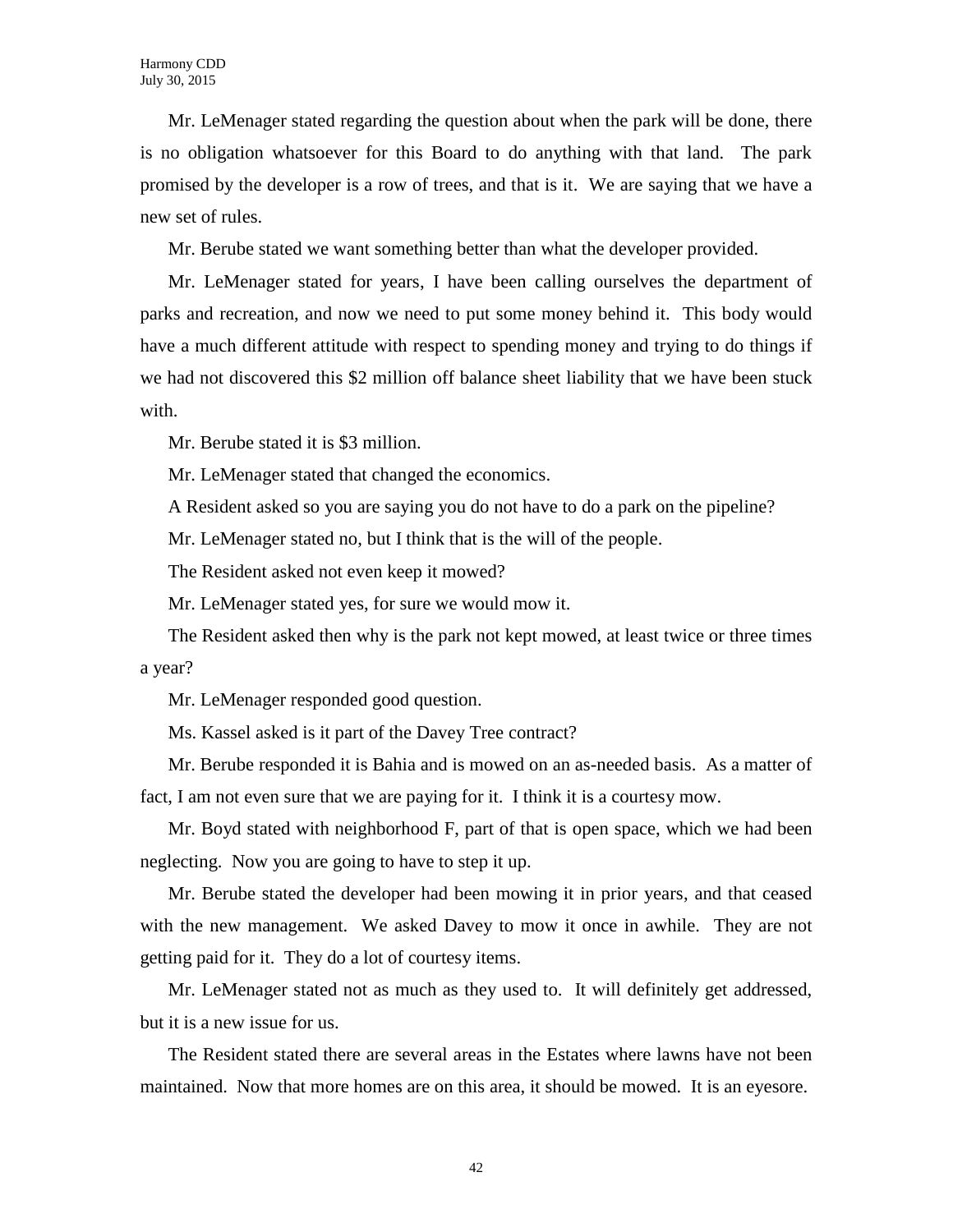Mr. LeMenager stated it will not be long before we ask Davey Tree how much more money we need to spend to maintain this neighborhood. The first neighborhood that you see in town, our bill went up \$23,000 per year. I am guessing that our bill will increase even more for this new neighborhood. Davey Tree will be charging us.

Mr. Berube stated it is part of growth. We will come back with some additional proposals next month.

#### **NINTH ORDER OF BUSINESS District Manager's Report A. June 30, 2015, Financial Statements**

Mr. Moyer reviewed the financial statements, which are included in the agenda package and are available for public review in the District Office during normal business hours.

Mr. Moyer stated the good news is that we have collected all of our non-ad valorem assessments and because certain discounts were not taken due to the timing of the payment of taxes and assessments, we are slightly ahead in revenue by \$12,661, which is more than we budgeted in total for the fiscal year.

Mr. LeMenager stated we always budget the 4% that the developer does not take.

Mr. Moyer stated that is correct. Even with the payment of the street lighting, the \$160,000, we are only \$42,000 over budget.

Mr. Berube stated or \$120,000 ahead.

Mr. Moyer stated that is correct.

#### **B. Invoice Approval #183, Check Register, and Debit Invoices**

Mr. Moyer reviewed the invoices, check register, and debit invoices, which are included in the agenda package and are available for public review in the District Office during normal business hours, and requested approval.

Mr. Berube stated last month we had an incorrect FedEx invoice.

Mr. Moyer stated there is a note in your financials that we received payment for the FedEx and OUC invoices.

Mr. Berube asked the developer gave us a check for the OUC invoice?

Mr. Moyer responded yes.

Mr. Berube stated last month, we talked about receiving a refund from Severn Trent for the special assessment. They were supposed to be researching minutes.

Mr. Moyer stated they agreed to pay the \$11,800, which I think it is more than fair. It is like Mr. LeMenager said, when you are a manager in a company, you want the boss to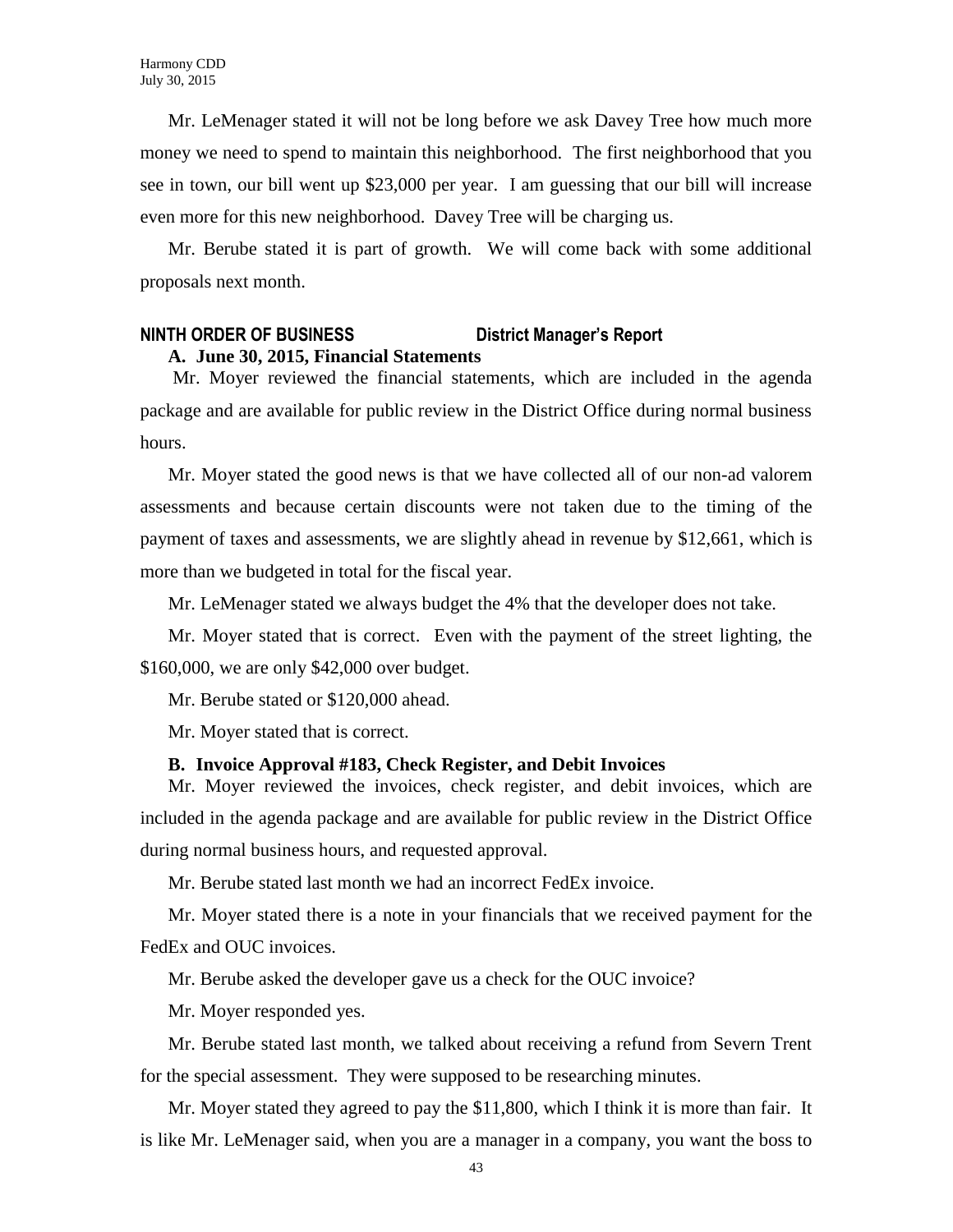see the bottom line and that it looks good. They want to do that over the balance of this calendar year. I told them that is going to be a tough sell because I think that there are Supervisors on this Board who want to see this resolved by the end of this fiscal year. Their response was, as an inducement for them to spread the payments out to December, they will lower their assessment charge for next year by 25%, so instead of \$11,800, they will reduce the budget by \$3,000.

Mr. LeMenager stated good job.

Mr. Berube stated that ties us to Severn Trent through next year.

Mr. Moyer stated at least through December. Then if you can get someone to do the assessments for what is in the budget, you can do that.

Mr. Berube stated that seems like a reasonable solution. If effect, we received a \$14,800 payback.

Mr. Moyer stated that is right.

Mr. Walls stated I am okay with that.

Mr. Berube stated I do not think we need to vote on this.

Ms. Kassel stated we do not need to vote.

Mr. Moyer stated thank you. I know how frustrated we all get sometimes with Severn Trent, but the people who are coming to you from time to time from all over the State, most of whom have worked for me in the past, they are not going to do that.

Mr. Berube stated I know that you worked hard at that conversation. I know what that takes. It is noted and appreciated.

Mr. Moyer stated thank you.

Mr. Berube stated that is one of the reasons we would keep you no matter where we went.

Mr. Moyer stated I appreciate that.

Mr. LeMenager stated that is a condition of us changing companies.

Mr. Berube stated which may still be an option in the future. We do not know. Thank you very much. You did well.

> On MOTION by Mr. Walls, seconded by Ms. Kassel, with all in favor, unanimous approval was given to invoice approval #183, check register, and debit invoices, as presented.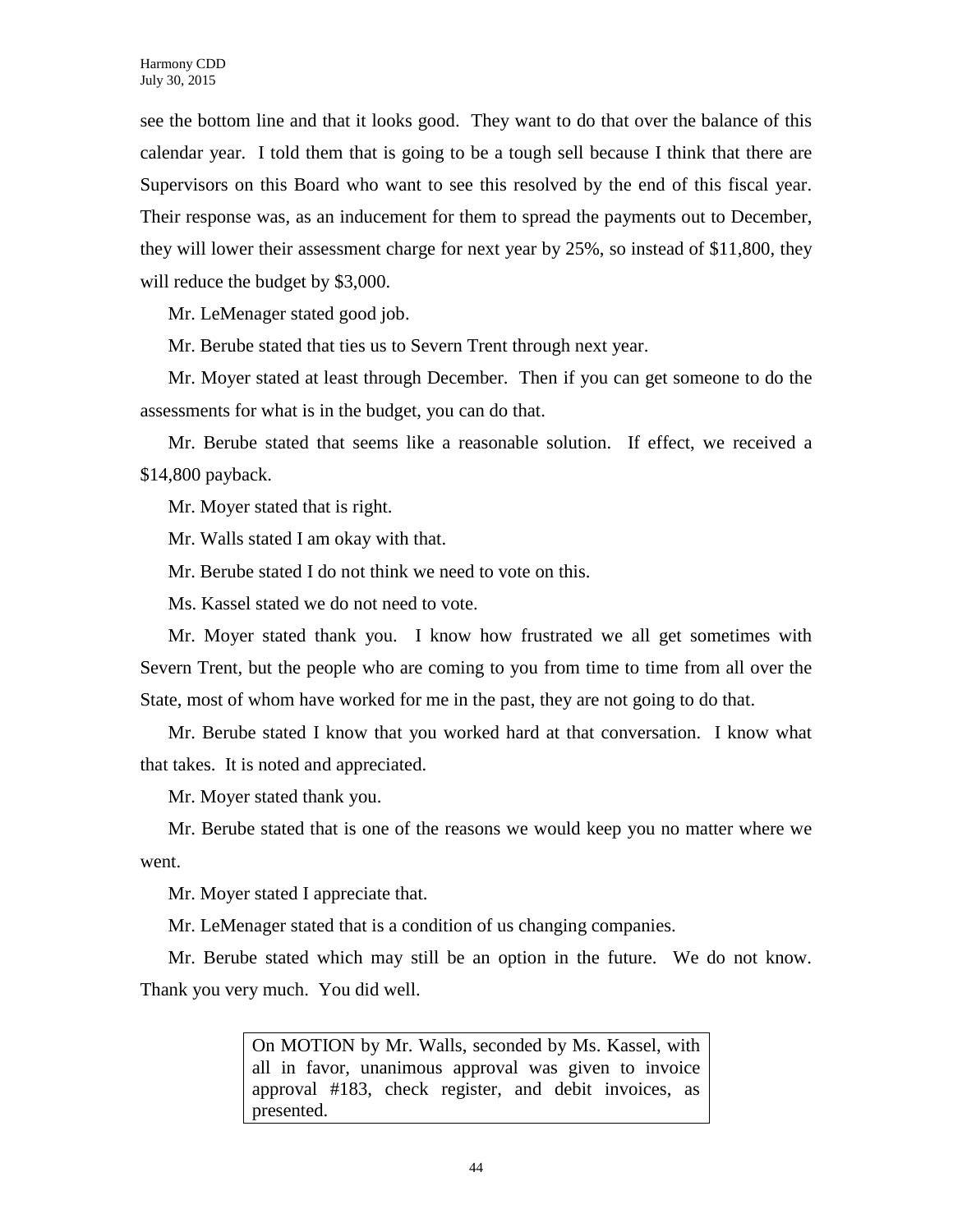#### **C. Website Statistics**

The website statistics are contained in the agenda package and are available for public review in the District Office during normal business hours.

#### **D. Questions and Comments on the Proposed Fiscal Year 2016 Budget**

Ms. Kassel stated it looks good to me.

Mr. LeMenager stated I did not have anything.

Mr. Walls stated it is fine with me. We can incorporate the street light buy down into the fund balance.

Mr. LeMenager stated that is true. That will change the projected as well as next year's street light lease.

Mr. Berube stated the audience heard earlier that we are going to raise the operation and maintenance assessments. Technically we are, but I believe that our point last month was that so far, there will not be an increase in billing. We are just shifting money around.

Mr. LeMenager stated that is correct.

Mr. Berube stated we anticipate that we are going to do that again, even incorporating the street light buyout. We are going to stay at a zero percent net increase. There is going to be a significant increase in the amount of money being spent on what you see and what you receive, but your assessments are not going to increase.

Ms. Kassel stated that is only the case if you have not paid off your bond. Those who have paid off their bond will receive an increase because the increase is on the operation and maintenance side.

Mr. Berube stated the majority of residents have not paid off their bond. At some point, assessments will rise. All of this growth is going to cause that.

A Resident asked does anyone know the percentage on that bond?

Mr. LeMenager responded it is in the budget.

Ms. Kassel stated it has changed now.

Mr. Berube stated the current rate is 5% and 5.25%. There are two different bonds. It was 7% and 7.5%, but now it is 5% and 5.25%. By refinancing, we saved hundreds of thousands of dollars over the years. It did not cost us any money up front to do it because we shifted funds out of reserves.

Mr. Moyer stated from the 2014 refinancing, the rate was 5% and 5.25%.